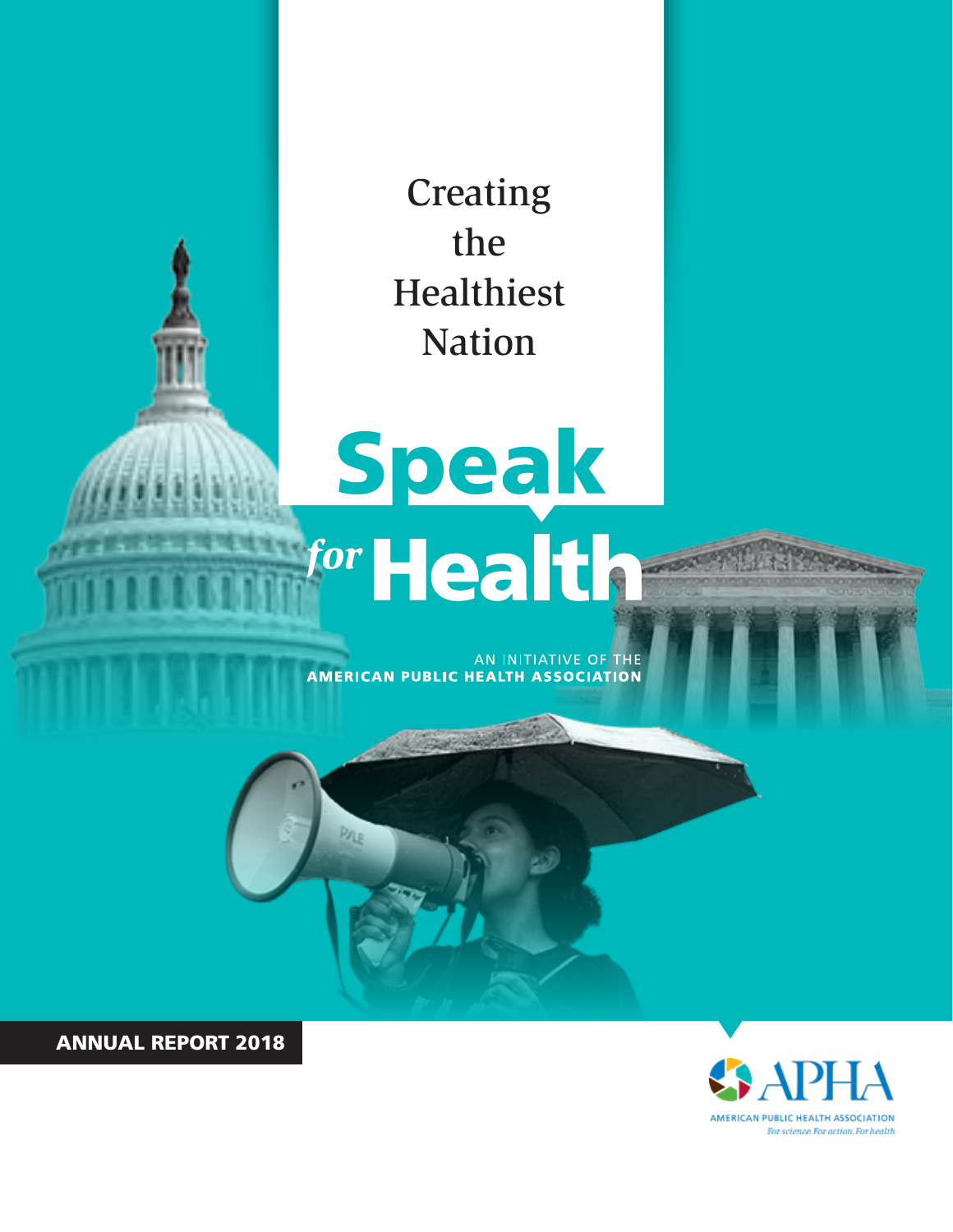

#### MESSAGE FROM THE EXECUTIVE DIRECTOR

**APHA has a long, proud history of raising its voice and speaking for health.** 

Dear friends,

I'd like to start this year's Annual Report with a full-hearted *thank you!* Thank you for joining us in standing up and speaking for health. At APHA, education and advocacy — frmly rooted in science — are core components of our work to protect the public's health and advance health equity. Your help and support have been both essential and inspiring.

APHA has a long, proud history of raising its voice and speaking for health, often against all odds and in the face of hostile opposition. From taking on the tobacco industry and battling AIDS to helping establish Medicare, Medicaid and the Affordable Care Act, we've assembled a distinguished record of achievement and public health success. None of these victories were simple or easy, but all of them were well worth the fight.

We are in a familiar position today, though many of the challenges we now face are increasingly urgent and shocking. Climate change places an unprecedented tax on our environment and health. Opioid overdose and suicide combine now for the third consecutive year to reduce U.S. life expectancy. Regulatory rollbacks undermine long-standing health protections. Attacks on women's health threaten access to fundamental health services. Emerging infectious diseases require constant vigilance and innovation. Repeated attempts to repeal and undermine the ACA put lives at risk. Vulnerable populations within and along our borders are denied basic human rights. Trolls and bots spread misinformation about vaccines and other health priorities online.

In response, APHA has shifted its efforts into overdrive, leaning into our historical perspective and wielding our infuence to push back against decisions and developments that infict harm. We've written letters, joined lawsuits, met with policymakers, published op-eds, issued science-based policy briefs and marched in the streets — and we don't plan on slowing down. We shall be proactive and demand that people's health take priority over politics and profit — or voices of opposition will continue to be the loudest in the room. As our advocacy efforts move forward, we'll continue to call on you — our members and supporters — who over the last year sent thousands of letters to **ealth.**<br>
bm. As our adv<br>
bve forward, we'll<br>
ll on you — our i Capitol Hill in response to APHA Action Alerts. I know it doesn't always feel like it, but when you speak for health, your voice truly does make a difference.

While defending public health at the federal level has certainly been a high priority for APHA, we remain committed to serving public health practitioners in their everyday work to protect us from preventable disease and injury and eliminate disparities in health and life expectancy. Despite an array of sometimes overwhelming obstacles and setbacks, public health workers in communities in every corner of the country are pushing forward undeterred. Our mission is to be by your side on that forward journey, offering the support and tools you need to improve health and opportunity in your community.

Over the last year, for example, APHA's Center for Public Health Policy published a variety of best practice and guidance reports, including reports on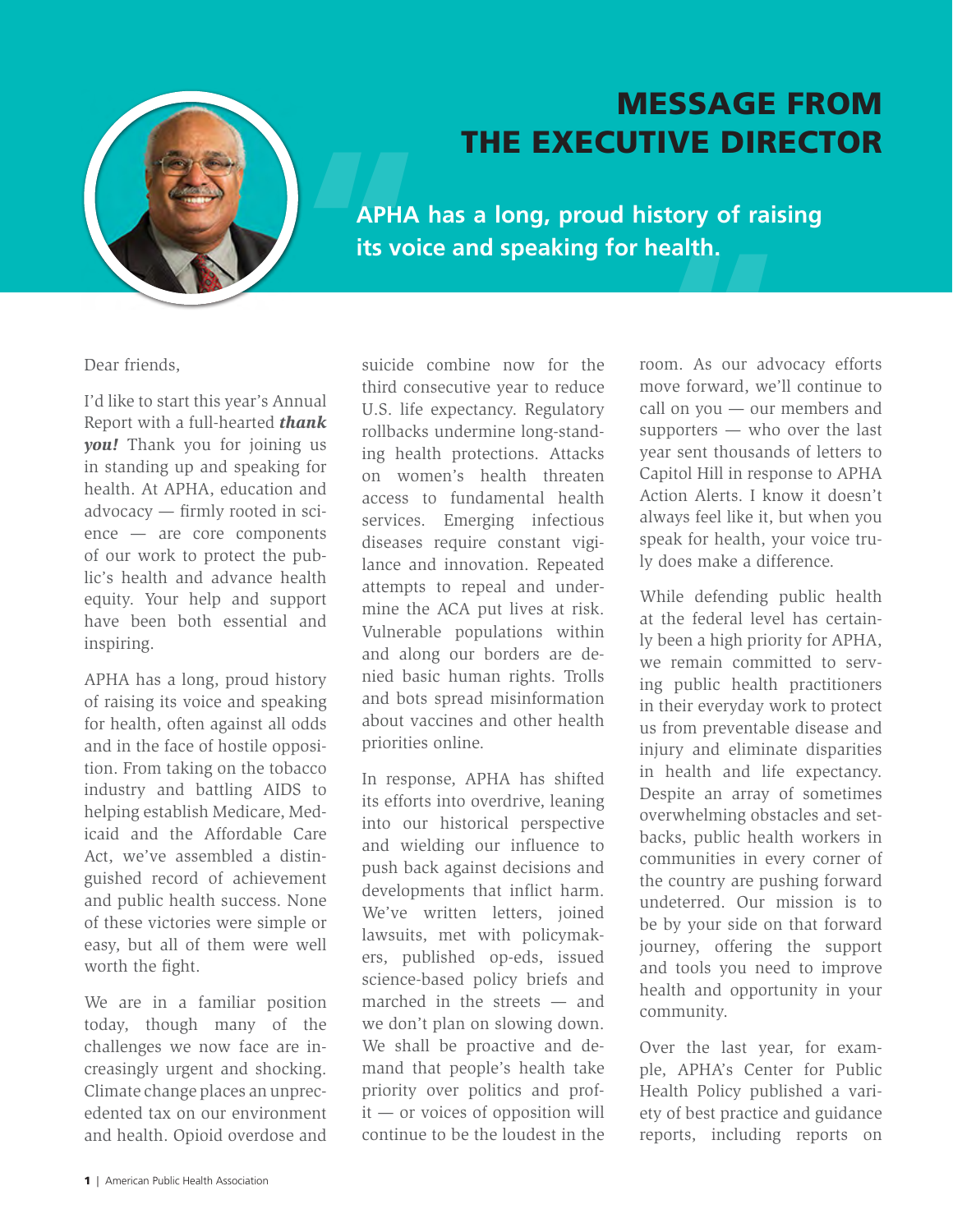implementing climate action plans inside health departments, partnering with local transportation planners on active living guidance, and promoting local biking and walking projects. Our peer-reviewed *American Journal of Public Health* remains the go-to source for the latest public health science and research, with millions of online visits and downloads every year. We also continue to partner with organizations across sectors to accelerate change on the ground, such as our membership in the Lead Service Line Replacement Collaborative that is working to replace our aging water infrastructure.

APHA's educational offerings continue to grow as well, with new webinars on a number of pressing public health issues, from chronic disease prevention to nutrition to gun violence. We

welcomed about 1,000 new student members in the last year, thanks to a new membership program designed to give future practitioners an affordable way to access APHA's resources and the global public health community. Our newspaper, *The Nation's Health*, added to its list of honors this year, receiving four more awards for its original public health reporting. And last year, more than 12,000 public health practitioners and supporters from around the world convened in Atlanta for APHA's 2017 Annual Meeting and Expo, which rallied the thousands of attendees around a theme of "Creating the Healthiest Nation: Climate Changes Health." Read more about APHA's year of accomplishments in the following pages.

As we head into 2019, take comfort in the transformative history of public health. Our greatest accomplishments were often quests of hard-fought inches, but we never gave up. APHA is here to make sure the entire public health community continues to pull together to create the healthiest nation, no matter what the odds.

In solidarity and good health,

Augel. B.

**Georges C. Benjamin, MD**  *Executive Director* 



#### 2018 Executive Board

**Pamela M. Aaltonen, PhD, RN**  President-Elect

**Donna Kay Beal, MPH, MCHES** 

**Georges C. Benjamin, MD**  Executive Director

**Ayanna V. Buckner, MD, MPH, FACPM**  Science Board Chair

**Charlene Carlou, MHS, CHES**  Council of Affliates Chair

**Chris Chanyasulkit, PhD, MPH** 

**Eldonna Jo Chesnut, BSN, MSN** 

**William G. Courtney, DVM, MPH, MA** 

#### **Betty B. Daniels, PhD, RN**

**Ella Greene-Moton**  Vice Chair

**M. Aaron Guest, MPH, MSW** 

**Jeffrey S. Hallam, PhD** 

**U. Tara Hayden, MHSA**  Education Board Chair

**Benjamin H. Hernandez, MBA Treasurer** 

**Resa M. Jones, PhD, MPH Chair** 

**Kathy M. Lituri, MPH, RDH**  Intersectional Council Chair

**Linda Rae Murray, MD, MPH**  Speaker of the Governing Council

#### **Elena Ong, PHN, MS**

**Thomas C. Quade, MPH, CPH, FRSPH**  Immediate Past President

**Martha C. Romney, BSN, JD, MPH**  Action Board Chair

**Joseph Telfair, DrPH, MSW, MPH**  President

**Ryan C. Tingler, BSPH, MPH**  Student Assembly Chair

**Catherine L. Troisi, PhD, MS** 

**Deanna Wathington, MD, MPH, FAAFP**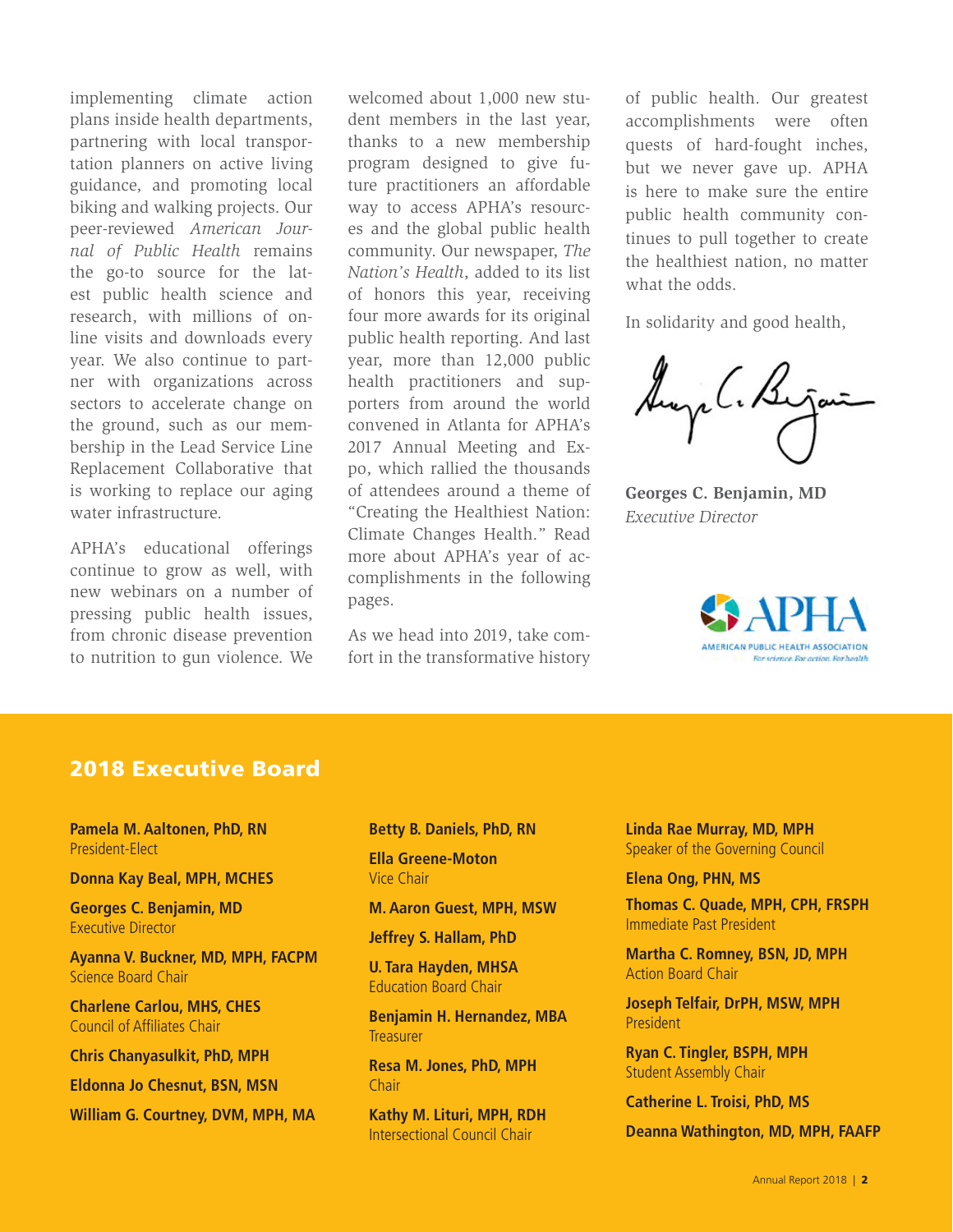## **ULY 2017** JULY 2017

• APHA helps block repeated

# AUGUST

• APHA calls out the Trump administration's attempts in the Senate to "disregard" for science and evidence in its repeal the Affordable Care decision to halt a study on the health impacts<br>Act and its Prevention and<br>Public Health Fund.<br>Decision to halt a study on the health impacts<br>of mountaintop-removal mining, saying that<br>in the face Act and its Prevention and **of mountaintop-removal mining, saying that**<br>Public Health Fund. The face of a warming planet. "now is not in the face of a warming planet, "now is not the time to silence science."

## SPEAK FOR HEALTH

vulnerable, speak out for jus and justice in health. APHA re - public health system that pro tects our health.  $\epsilon$  taying true to public health **tradition**, we believe it's our duty to speak up for the most tice in health, and speak for health for all. Also in true public health fashion, we know policy is crucial to eliminating health disparities and achieving equity mains a dedicated advocate for the people's health and for the

It was another busy year for APHA advocacy, as we weighed in on regulatory changes and legislative proposals, reached out to lawmakers and policymakers, defended the people's health in the courts and rallied APHA members into action. Between July 2017 and June 2018, more than 22,500 messages were sent to members of Congress in response to APHA Action Alerts. Also in that year, APHA, as an organization, sent nearly 100 letters to Capitol Hill on key public health issues, submitted nearly two dozen comments on pending federal regulations, joined or submitted a dozen amicus briefs and organized hundreds of visits to the halls of Congress.

Sadly, with so many threats to public health in the last year, we don't have room to list all of our efforts to #SpeakForHealth in this report. But here's a sampling:

- We continued to vigorously oppose efforts to repeal or undermine the Affordable Care Act, most recently weighing in on the Texas lawsuit questioning the law's constitutionality. In our amicus brief, APHA warns that "without the ACA, the health of millions of Americans would be harmed."
- In better public health news, we helped win a fiscal year 2018 funding boost for both the Centers for Disease Control and Prevention and the Health Resources and Services Administration, and ensure that funding from the ACA's Prevention and Public Health Fund was fully allocated to prevention and public health activities.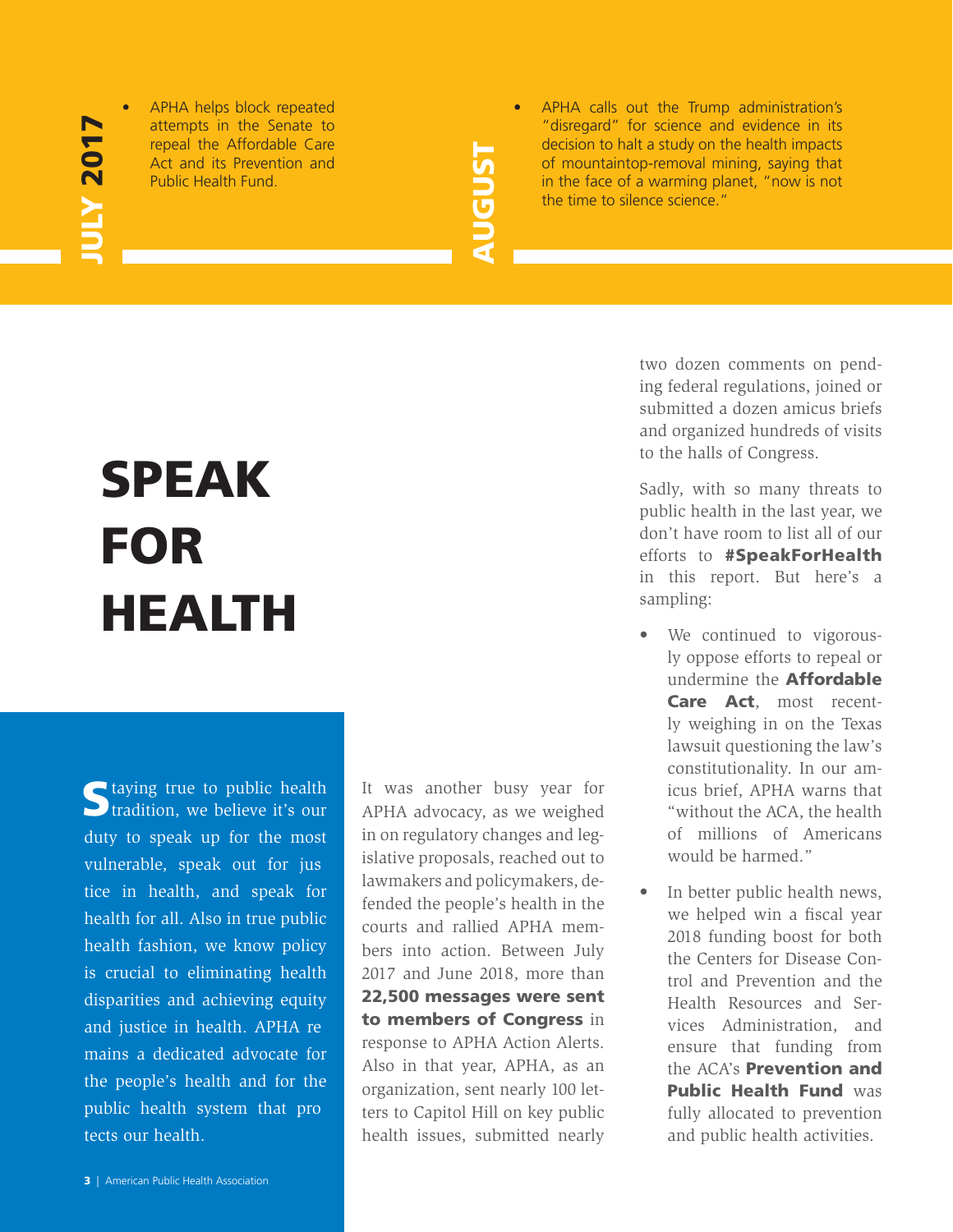## SEPTEMBER **SEPTEMBER**

- Sixteen years since Sept. 11, APHA's *American Journal of Public Health*, in partnership with the Centers for Disease Control and Prevention, releases a special supplement on achievements in public health preparedness since the 2001 terrorist attacks and the need for continued support.
- APHA speaks out against last-ditch and ultimately, unsuccessful attempts to repeal the ACA and slash Medicaid funds, describing the proposal as "tantamount to legislative malpractice."
- APHA spoke up throughout the year against an onslaught of environmental health attacks. Among our advocacy efforts, we won a case against the Environmental Protection Agency for failing to implement ozone standards after joining fellow public health and environmental groups in suing the agency. The Association also submitted comments in support of the Clean Power Plan, which is designed to combat climate change emissions and that the administration is trying to repeal.
- APHA weighed in on additional regulatory rollbacks that would harm health, including opposing efforts to weaken school nutrition standards and submitting comments opposing EPA plans to weaken new rules on toxic chemical safety.

Of course, good advocacy goes beyond the halls of power we also have to get our message and our stories out to the people. One way we do that is with our award-winning newspaper, *The Nation's Health*. This year, the newspaper added four more awards to its roster, including two awards for its July 2017 special section on injury and violence prevention, and an award of excellence in writing for its original coverage of obesity stigma. The newspaper also published its frst book, a collection of its popular health promotion tipsheet, Healthy You.

We also made headlines in news outlets around the globe with stories featuring APHA leaders, positions and research, and we actively engaged with our more than 800,000 followers across our social media accounts.

We believe strong **partner**ships make everything better in public health, including advocacy. Among our partnerships, APHA continued its work with the Tribal Public and Environmental Health Think Tank, which recently published "Priorities in Tribal Public Health," a report highlighting tribal health priorities and the systemic barriers to care that tribal communities face. Also this year, as a member of the Lead Service Line Replacement Collaborative, APHA co-sponsored "Drinking Water and Lead Service Lines: Partnering to Protect Public



APHA member Marisa New, MPH, OTR, right, meets with U.S. Sen. James Lankford, R-Okla., during her visit to advocate for public health on Capitol Hill in Washington, D.C.

Marisa New **Marisa New** 

Health," which welcomed about 1,300 attendees both in person and online. The collaborative is a joint effort between 26 organizations to accelerate the removal of lead pipes that deliver water to millions of American homes.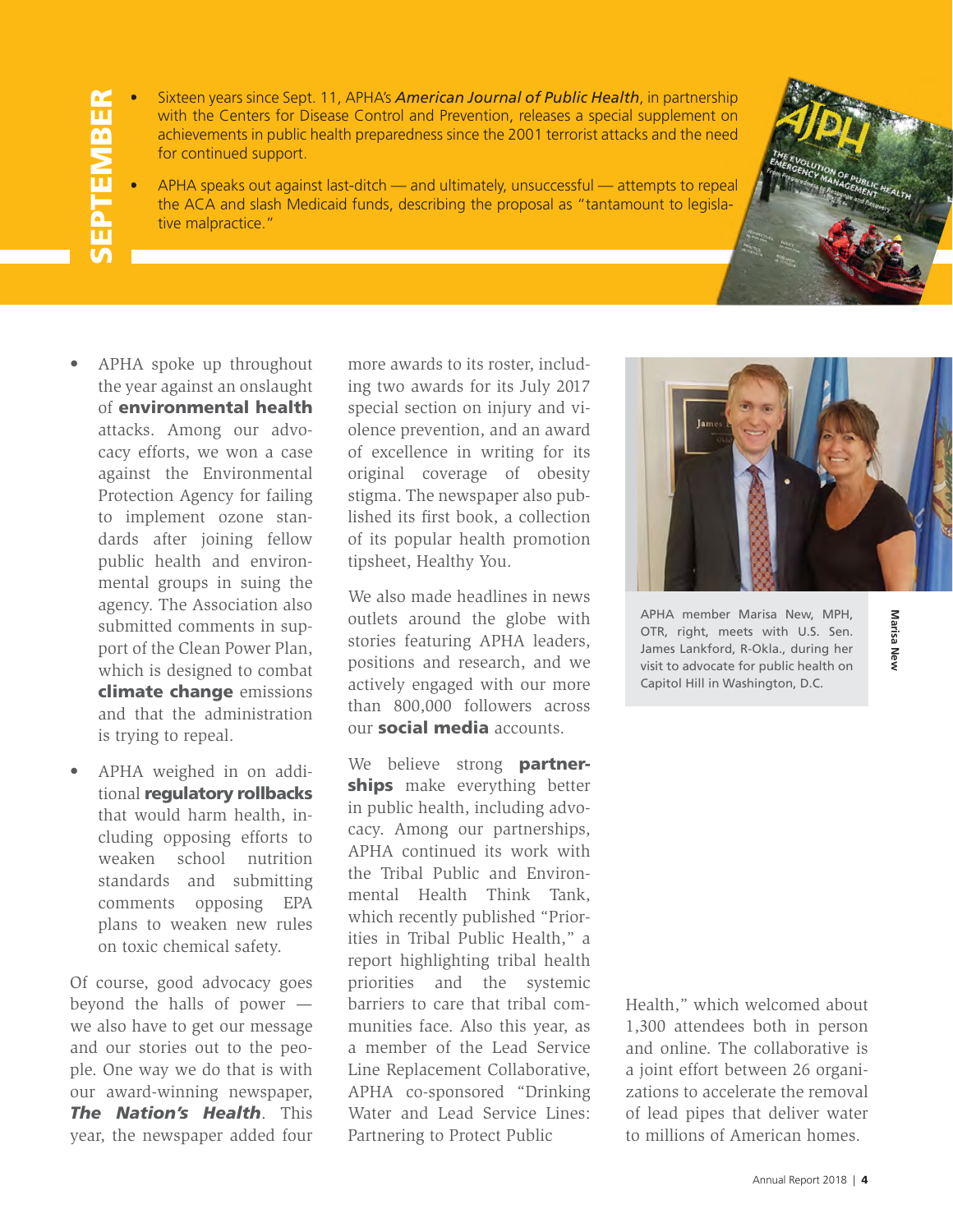

- With APHA having designated 2017 as the "Year of Climate Change and Health," its *American Journal of Public Health* issues a special issue devoted to the health effects of climate change.
- APHA welcomes the Trump administration's opioid emergency declaration, but says the plan falls far short of fully addressing the nation's addiction and overdose epidemic with little emphasis on prevention.

## SUPPORT PUBLIC HEALTH WORKERS

OCTOBER

**FSQL** 

 $\blacksquare$  t's impossible to #SpeakFor specifically, well-funded public health sys health are many, from pandem I t's impossible to #SpeakFor Health without speaking up for public health for a strong, ready, resilient and tem at the federal, state and local levels. The threats to people's ic flu and antibiotic resistance to climate change and gun violence, not to mention the challenge of achieving health equity. APHA is committed to supporting today's — and tomorrow's — public health workforce with the tools and information they need to keep pushing forward.

APHA continued to create and offer a variety of resources to help new and seasoned public health practitioners in their everyday work. For example, APHA Press released four new books in the last year: "Public Health Preparedness: Case Studies in Policy and Management," "Preventing Alcohol-Related Problems: Evidence and Community-Based Initiatives," "Urban Planning and Public Health: A Critical Partnership," and "Moving Life Course Theory into Action: Making Change Happen."

APHA's Public Health CareerMart remained the go-to site for connecting thousands of public health employers and job-seekers. In the last year, the job site hosted more than 87,000 searchable resumes and 9,000 job listings and welcomes about 10,000 visitors every month. Some of its most popular offerings: career coaching, help with resume writing and reference checking. Speaking of job-seekers, APHA membership welcomed nearly 1,000 new student members in the last year under a new effort to partner with public health schools and programs and give students access to APHA's global network of public health practitioners and resources.

Webinars have become a mainstay of APHA's **educational** offerings, with the Association offering nearly two dozen in the last year on a variety of topics. For APHA members exclusively, the Association hosted webinars on physical activity and diabetes, gun violence, nutrition policy, opioid addiction and more. APHA also hosted or co-hosted a number of open-access webinars, including ones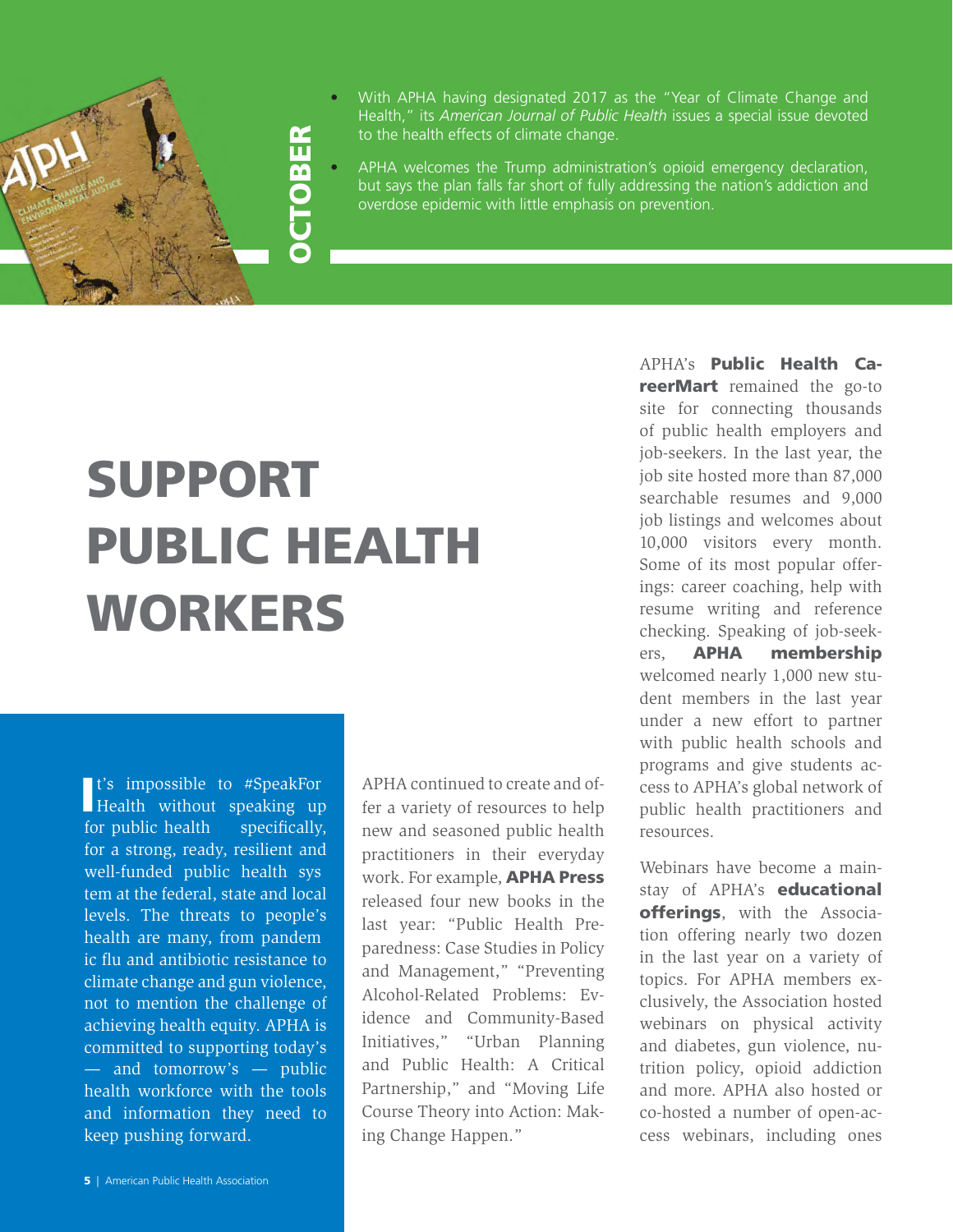

- APHA's 2017 Annual Meeting and Expo in Atlan Arries 2017 Annual Meeting and Export Atlantic Arries Reports additional discrete in the Arries of Arries Reports to the spotlights climate change and health drawing
- massive tax cut bill, which also repealed the **and and language.**<br>ACA's individual mandate that will result in mil • APHA's 2017 Annual Meeting and Expo in Atlan ta spotlights climate change and health drawing the Health campaign after reports that federal public health agencies are being encouraged<br>
APHA speaks out against the admini more than 12,000 attendees and 500 exhibitors.<br>
APHA speaks out against the administration's<br>
massive tax cut bill, which also repealed the<br>
ACA's individual mandate that will result in mil<br>
lions more uninsured Americans. APHA speaks out against the administration's  $\sum_{n=1}^{\infty}$  to avoid evidence-based terms massive tax cut bill, which also repealed the  $\sum_{n=1}^{\infty}$  and language lions more uninsured Americans.
- agencies are being encouraged

on environmental health, transportation planning and the U.S. News Healthiest Communities Rankings, a new analytic platform that helps practitioners measure and track local health outcomes. In fact, in April, APHA partnered with U.S. News & World Report, the Aetna Foundation and the National Association of Counties to launch the new ranking tool.

To help strengthen the workforce, APHA continues to serve as a leading accredited provider of **continuing education** credits. Through our direct educational activities and those delivered jointly with other organizations, we provided thousands of public health professionals with hundreds of credit options last year, including our first-ever credits provided to veterinarians and veterinarian techs.

With policy central to the everyday work of public health, APHA's Center for Public Health Policy was busy exploring emerging trends, developing new evidence-based materials and engaging practitioners on the ground. Last spring, for example, the center released

"Adaptation in Action Part II 2018: Grantee Success Stories from CDC's Climate and Health Program," which explores climate strategies in state and local public health departments. An accompanying webinar welcomed nearly 300 participants.

Other new policy products included "Partnering with Metropolitan Planning Organizations to Advance Health," which outlines how such planning organizations work and how public health workers can effectively partner with transportation planners. The center also partnered with Transportation for America, with support from the Centers for Disease Control and Prevention, to publish a new guidebook on how metropolitan areas are increasing biking and walking in their communities.

Last May, as part of its efforts to support active living, the APHA center teamed up with the Institute of Transportation Engineers and the League of American Bicyclists to launch a new website based on data from the "Bicycling and Walking in the United States: 2016 Benchmarking Report." APHA staff published a



Annual Meeting attendees network during APHA 2017 in Atlanta.

white paper on the new webbased tool to teach public health practitioners how to use the data to affect change in their own communities, and an accompa**EZ Event Photography** 

EZ Event Photography

At APHA's Center for School, Health and Education, staff continued to focus on education as a key social determinant in people's lifelong health. In the last year, the center released new reports and guidance on curbing dropout rates, decreasing barriers to graduation, providing mental health services to children and teens, and exploring ways to reduce the impact of chronic stress on students.

nying webinar welcomed nearly

200 attendees.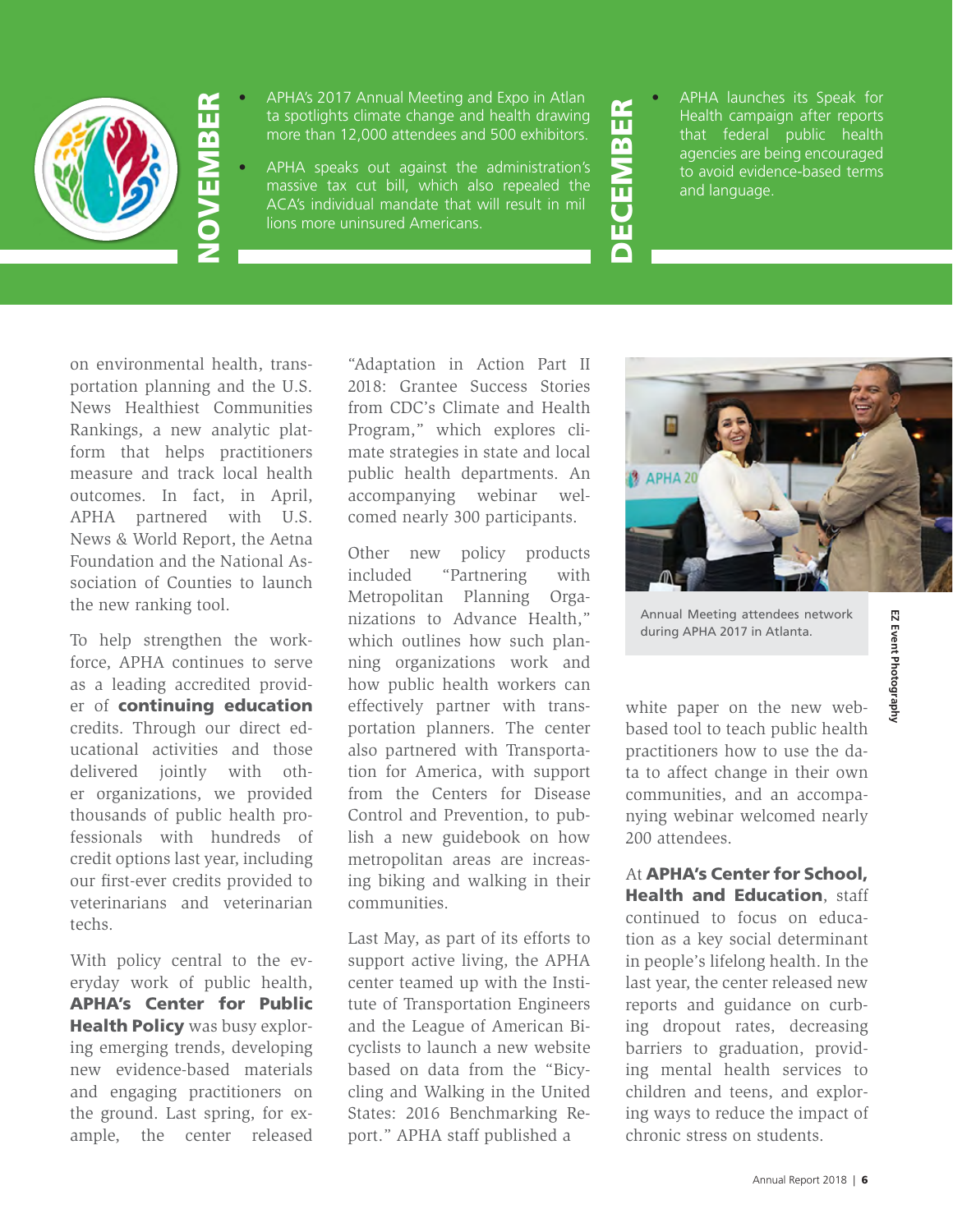### JANUARY **INUARY** 2018

• APHA stands with hundreds of organizations in recognizing the second annual National Day of Racial Healing, saying: "We cannot have a healthy nation without justice and equality."

FEBRUARY FEBRUARY

- APHA releases its annual public health voting record, which provides a snapshot of how members of Congress vote on public health issues and priorities.
- APHA speaks out against White House budget proposal that calls for massive cuts in public health funding, including a more than \$17 billion cut to the U.S. Department of Health and Human Services.

## STAND UP FOR **SCIENCE**

cience is at the heart of pub protect all people from prevent For centuries, the field's practi and intervene on the root caus committed to elevating and ad - practice of evidence-based pub lic health.  $\sum$ lic health's core duty to able disease, injury and death. tioners have been following the evidence to pinpoint, prevent es of poor health and disease. Today, that scientifc tradition is increasingly under attack, but we know it's a tradition worth fghting for. At APHA, we remain vancing the science, study and

No event showcases the science and practice of public health like the **APHA Annual Meet**ing and Expo — and the 2017 meeting was no exception. The meeting, which convened Nov. 4-8 in Atlanta under a theme of "Creating the Healthiest Nation: Climate Changes Health," welcomed more than 12,000 public health researchers, practitioners, leaders, students and advocates. In the run-up to the meeting, APHA members and staff pored over more than 10,000 submitted abstracts, 5,000 of which were accepted and then presented during the Annual Meeting's 1,000 scientifc and poster sessions. Many events focused on the meeting's theme, zeroing in on preparing for and protecting communities from the health effects of climate change. We led by example, reducing the meeting's carbon footprint by printing less, limiting shuttle service and more.

The 2017 Annual Meeting's Public Health Expo hosted about 500 booths representing nearly every discipline and sector of public health, from public health schools and publishers to federal science agencies, businesses and advocacy organizations. For those who couldn't attend the meeting in person, APHA TV broadcast exclusive interviews with public health leaders, and APHA Live let subscribers view scientifc and plenary sessions remotely in real time and on demand. During the five-day Annual Meeting, attendees helped disseminate new findings coming out of the gathering, posting more than 21,000 tweets using the hashtag #APHA2017.

The 2017 Annual Meeting marked the culmination of APHA's "Year of Climate Change and Health," which actively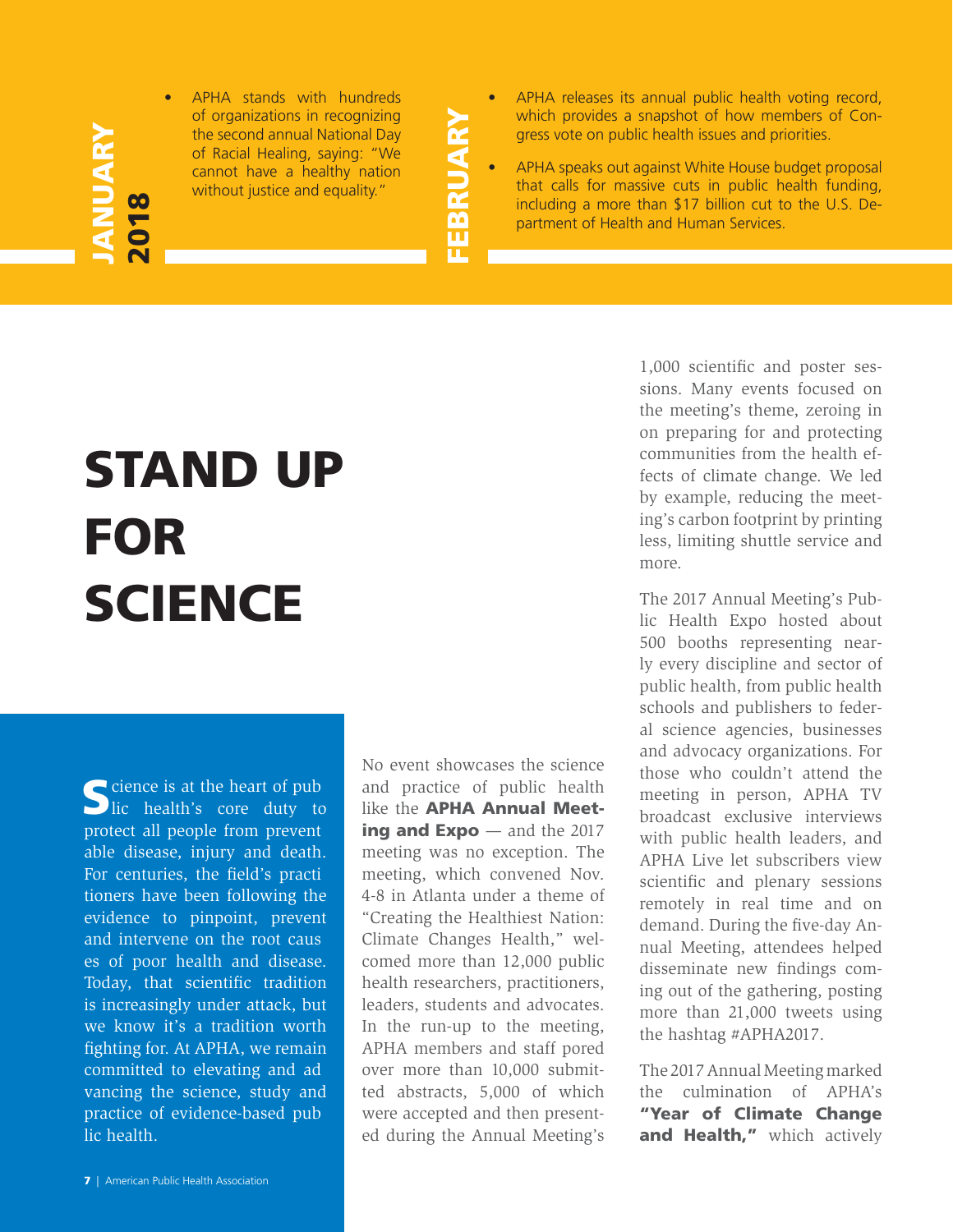- To help accelerate solutions to gun violence, *AJPH* announces that all published and future articles on firearms and public health will be free and accessible to the public.
- Court orders EPA to move forward with stronger ozone protections following lawsuit fled by APHA and partners.
- APHA helps win signifcant federal spending increases for key public health programs, including increases of more than \$800 million for CDC and \$500 million for the Health Resources and Services Administration.

engaged over 60 organizational partners and reached thousands of practitioners, researchers and advocates with climate science, information and news. In all, the yearlong climate initiative welcomed more than 18,000 participants during webinars and live events; organizers published more than 40 articles on APHA's Public Health Newswire, pulling in about 31,000 page views; and the effort inspired thousands of tweets using the hashtag #ClimateChangesHealth.

**MARCH** 

**ARCH** 

APHA's *American Journal of*  **Public Health** remains one of the country's leading sources of peer-reviewed public health science and research. In fact, since *AJPH* launched its redesigned website in spring 2017, millions of visitors have downloaded articles. *AJPH* also rose in infuence among peer journals listed in the Science Citation Index, going from 24th place in 2016 to 16th place in 2017. In the Social Science Citation Index, *AJPH* rose to fourth place in 2017, up from eighth place in 2016. Journal Citation Reports earlier this year reported that the frequency with which scholars cite *AJPH* articles is also on the rise.

One of *AJPH's* most popular issues of the last year was a special supplement on "Climate Change and Environmental Justice." The issue included a wide range of research on the topic, from estimates on emissions-related disease burdens to the economic impacts of local air quality. More than 140,000 people accessed the special climate change issue, and the issue landed on the front page of social news aggregator Reddit for 24 hours.

More than just publishing scientific studies, APHA is also doing its part to advance the process of scientific inquiry. In May 2018, the Association joined the National Institutes of Health and the National Association of County and City Health Offcials to launch the All of Us Research Program, a historic effort to gather information from at least 1 million people living in the U.S., especially those from communities traditionally under-represented in research, with a goal of using the rich data to accelerate scientific discovery and improve people's health.

In addition to standing up for science, APHA also took to the streets. For the second year in a



**APHA members display their Annual Meeting T-shirts at the climate change-themed 2017 meeting in Atlanta.** 

Michele Late **Michele Late**

row, the Association signed on as a proud supporter of the national **March for Science**, and in April, its members and staff marched through Washington, D.C., and called on officials to protect the critical role of science in policymaking.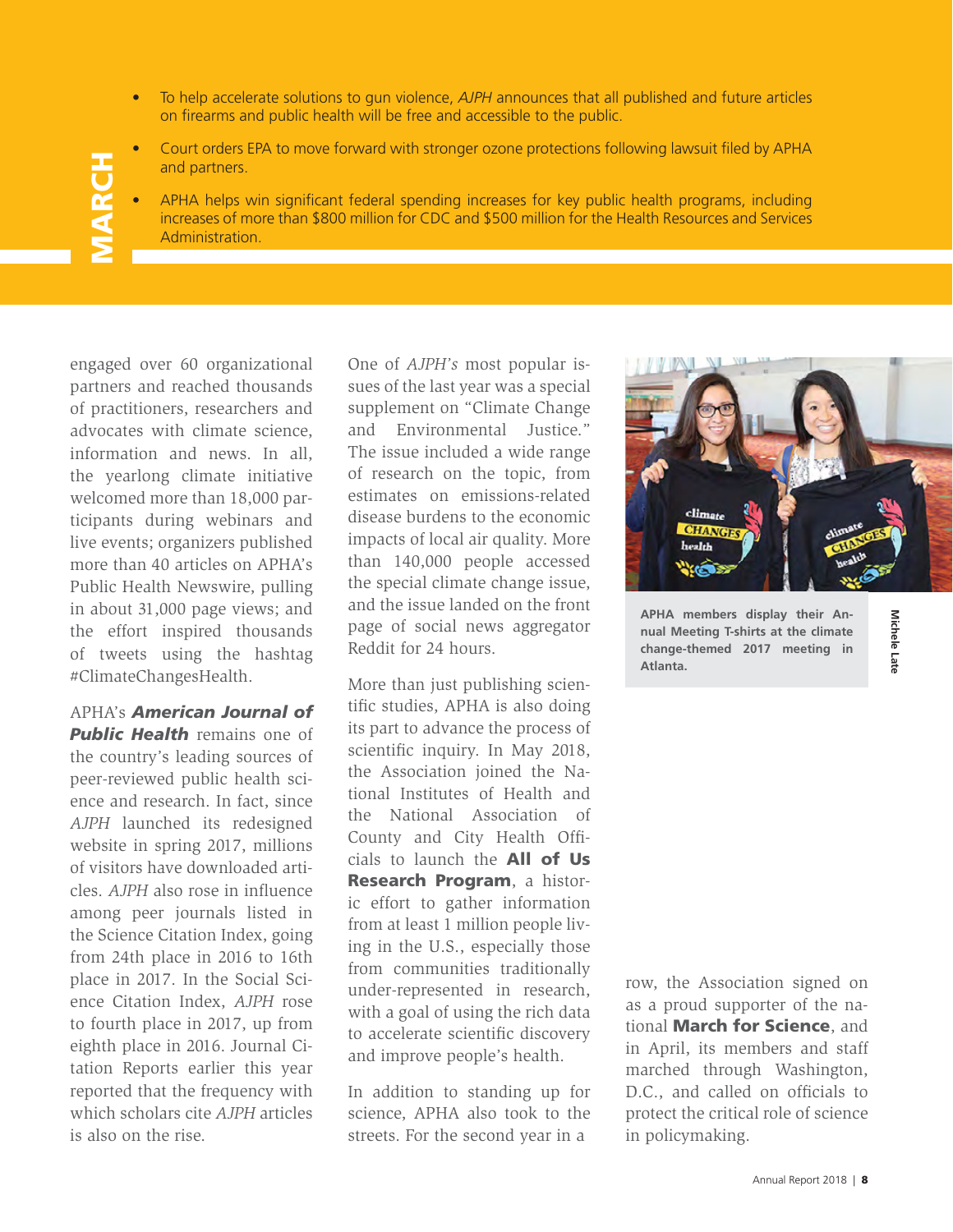

- Communities across the country take part in APHA's annual National Public Health Week observance, organizing local health events and rallying around a goal of creating the healthiest nation.
- APHA releases "Adaptation in Action Part II," a report highlighting efforts inside state and local health departments to protect their communities against the health effects of climate change.

## **STEP** INTO ACTION

pick just about any public<br>health priority — from vac  $disease control - and communi$ have been key. That engage solutions, and to raising aware cinations to injury prevention to ty and multi-sector engagement ment remains just as  $-$  perhaps even more — important today, as public health attempts to shift the social determinants of health and achieve health equity. At APHA, we remain committed to community engagement, to advancing community-based ness about the role of public health in community health and well-being.

National Public Health Week, held the first full week of every April, is still APHA's biggest community event of the year, with hundreds of events held from coast to coast. This year's NPHW had the theme "Healthiest Nation 2030: Changing Our Future Together" and called on local organizers to engage and educate partners about their roles in creating healthier communities and the benefits we reap when all people have an opportunity to attain good health and well-being.

During the 2018 NPHW campaign, more than 500 local, state, national and federal

organizations came on as partners; more than 500 people signed up to receive NPHW updates; and local organizers hosted nearly 275 events nationwide, such as health fairs, policy forums, immunization clinics and more. The annual APHA-led NPHW Twitter chat welcomed nearly 650 participants and generated thousands of tweets — so many, in fact, that NPHW began trending nationally, with NPHW mentions showing up in the streams of millions of Twitter users.

The weeklong celebration kicked off with a forum in Washington, D.C., and welcomed more than 1,000 viewers who tuned in via the web to watch. Also during NPHW, APHA engaged future public health workers by hosting a "freside chat" between public health students, APHA Executive Director Georges Benjamin and Lynn Goldman, dean of the George Washington University Milken Institute School of Public Health. Legislators in both houses of the U.S. Congress introduced resolutions in support of NPHW and the country's public health system.

NPHW is also a prime opportunity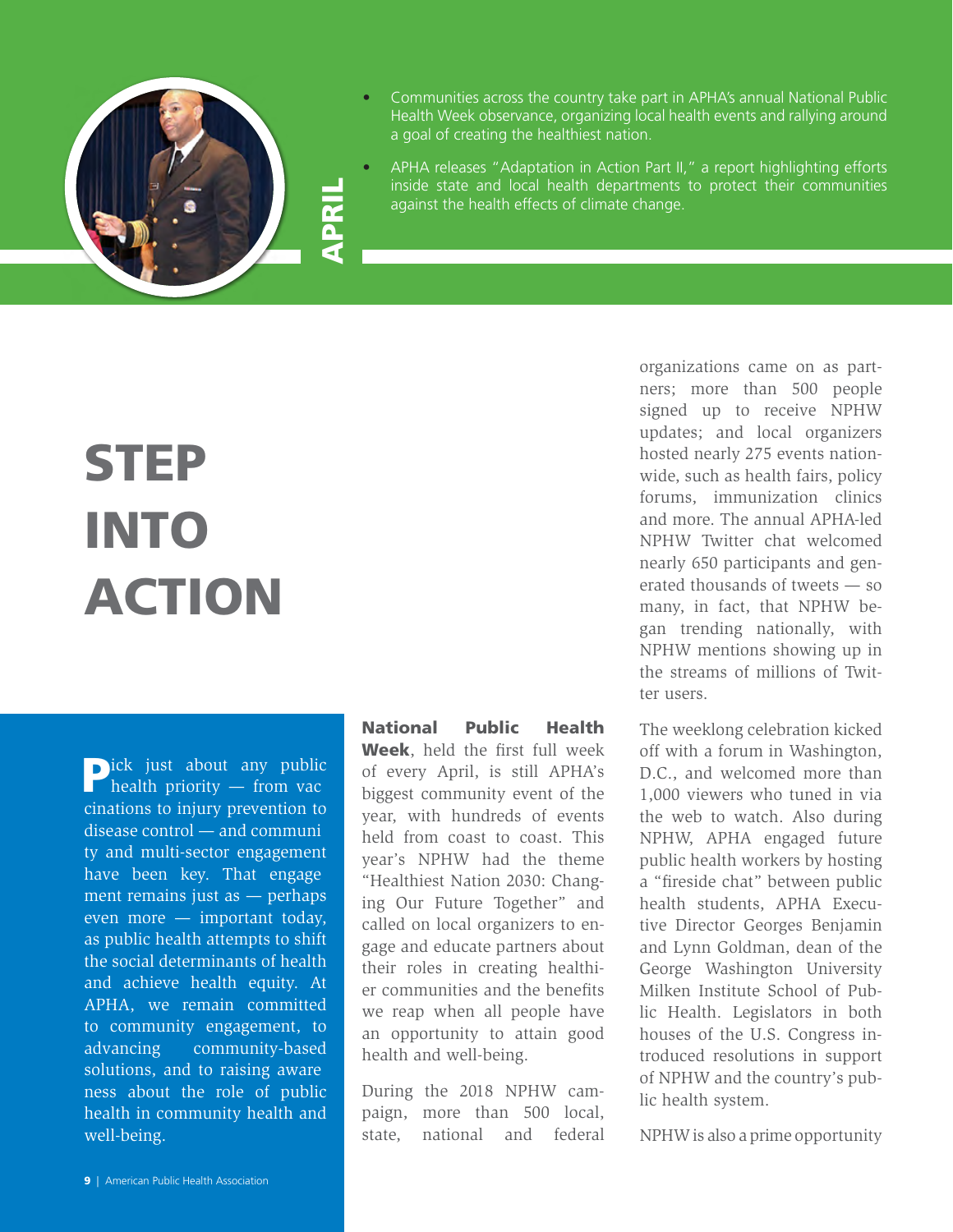MAY

Title X family planning ser - Title X family planning ser vices, which provide repro • APHA signs on to a letter urging HHS Secretary Alex Azar to reject proposals that would undermine access to ductive health care to millions of low-income Americans.

the administration's policy of sep • APHA calls for an immediate end to arating children and parents at the border, describing the zero-tolerance policy as a "fundamental" violation of basic human rights and one that will infict irreparable damage to children's health and well-being.



for directly engaging people and communities in creating the healthiest nation. This year, APHA's 1 Billion Steps Challenge — which kicks off in January and culminates with NPHW — far surpassed its ambitious goal, with participants logging more than 2 billion steps! More than 5,000 people and nearly 400 teams took part in the active living challenge.

APHA continues its direct-action efforts to improve public health practice on the ground. For example, the **Healthiest** Cities & Counties Challenge — a \$1.5 million prize competition to develop evidence-based strategies for improving health — is already generating promising innovations. In January, the Challenge — a partnership between APHA, Aetna Foundation and the National Association of Counties — honored 10 Spotlight Award Winners for their creative efforts. The winners ranged from Leon County, Florida, where organizers are engaging local youth in addressing food security, to Thurston County, Washington, where challenge participants are mapping the community's walkability.

We also concluded a successful collaboration with the American Planning Association on the Plan4Health initiative, which brought APHA Affliates and APA chapters together to build coalitions and engage communities in making health a priority in community design decisions.

**JUNE** 

The Association's policy and school health centers continued their work to translate policy into practice. Earlier this year, APHA's Center for School, Health and Education ushered in its ninth cohort of participants in a project to increase on-time graduation rates by integrating public health and primary care in school settings. The newest teams hail from high schools in Battle Creek, Michigan, and Jacksonville, Florida. Since 2013, the center's efforts have reached more than 600 staff in school systems across the country that serve more than 15,000 students combined.

At APHA's Center for Public Health Policy, environmental health was a key focus of community engagement activities. In the last year and with support from the W.K. Kellogg Foundation, staff have been fnalizing



**Susan Polan** 

Susan Polan

Members of APHA's Executive Board show why they #SpeakForHealth during a meeting at APHA headquarters. From left are board members Deanna Wathington, MD, MPH, FAAFP; Resa Jones, PhD, MPH, board chair; and Catherine Troisi, PhD.

a nationwide scan of children's environmental health services, with an ultimate goal of widening access to such services for all communities. But more than just issuing a report and recommendations, APHA wanted to hear directly from people on the receiving end of environmental health services. So APHA organized meetings with residents and advocates in two cities facing environmental health challenges: Flint, Michigan, and Washington, D.C. The final report, as well as fndings from the two community meetings, is due out this fall.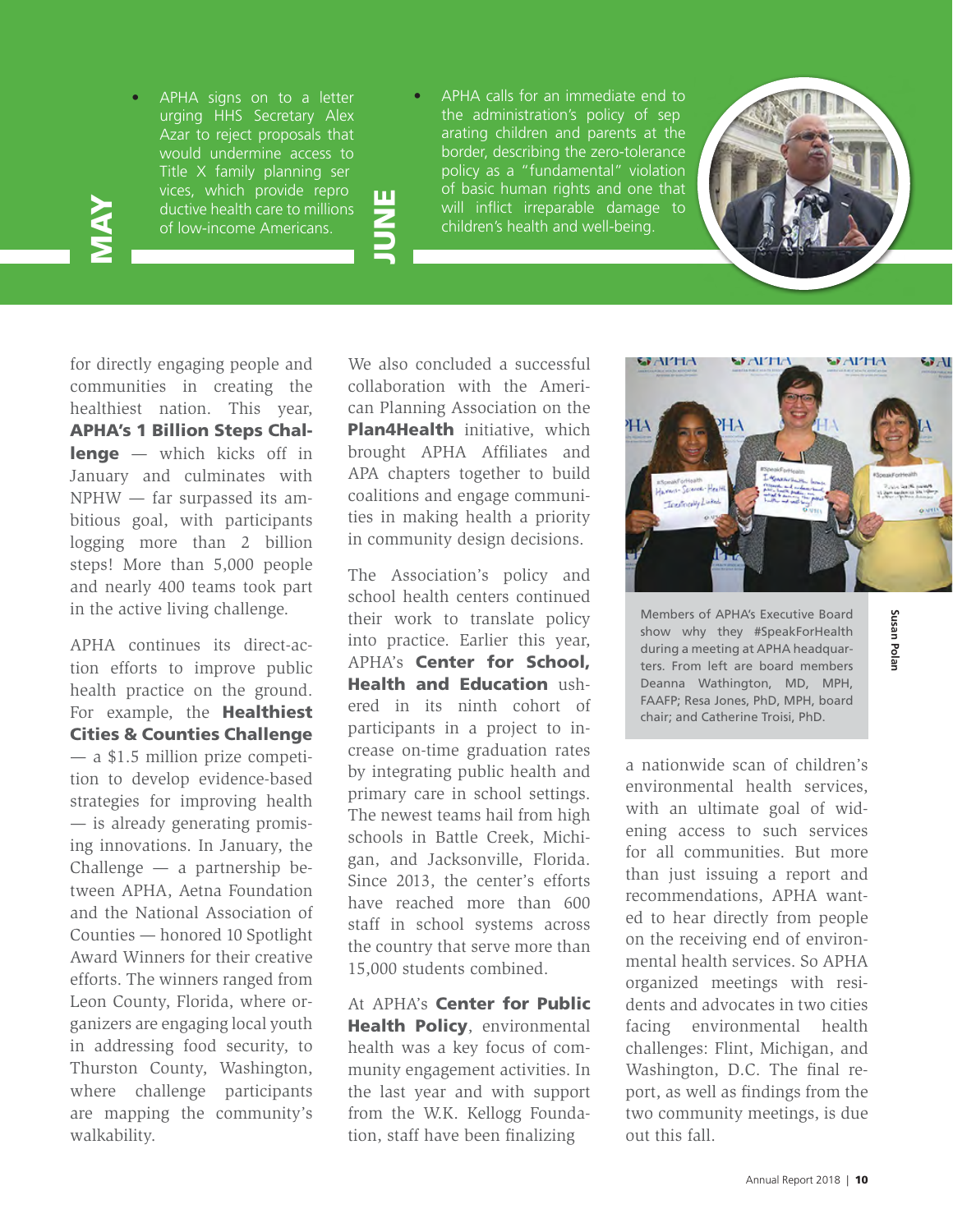#### ORGANIZATIONAL FUNDERS

#### GRANT SUPPORTERS

Aetna Foundation Boston University District of Columbia Department of Health ecoAmerica The Kaiser Permanente National Community Benefit Fund at the East Bay Community Foundation The Kresge Foundation Robert Wood Johnson Foundation RWJF Culture of Health Leaders Program Special Olympics U.S. Department of Health and Human Services All of Us Research Program, National Institutes of Health Centers for Disease Control and Prevention The Center for State, Tribal, Local and Territorial Support Family and Youth Services Bureau, Administration for Children and Families W.K. Kellogg Foundation

#### **DONORS**

Abt Associates Advocates for Human Potential Inc. AmazonSmile Foundation American Geophysical Union American Hospital Association America's Essential Hospitals Association for the Advancement of Automotive Medicine AstraZeneca Pharmaceuticals Cambridge Reproductive Health Consultants ChangeLab Solutions Children's National Health System Colgate University Speakers Bureau Delmock Technologies Inc. DentaQuest Institute Due Praise Dance Team Elevate Oral Care Geico Direct Georgia Campaign for Adolescent Power & Potential Grace and Harold Sewell Memorial Fund Harvard University Hawaii Public Health Association Health Promotion Associates Howard University Hospital Insurance Institute for Highway Safety

Kansas Public Health Association MacArthur Foundation Michigan Association for Local Public Health Minnesota Public Health Association Motley Rice LLC Nationwide Children's Hospital Network for Good Nevada Public Health Association New York State Public Health Association North Carolina Public Health Association Planned Parenthood Federation of America Quad Council Coalition The Retirement Research Foundation RISE Samford University School Health Corporation Springer Starfish Associates LLC Texas Public Health Association Truth Initiative TSNE MissionWorks The University of North Carolina at Chapel Hill United Community Bank of South Carolina University of Illinois Utah Public Health Association VML Foundation Washington University in St. Louis

#### FINANCIAL HIGHLIGHTS FOR FISCAL YEAR 2018\*



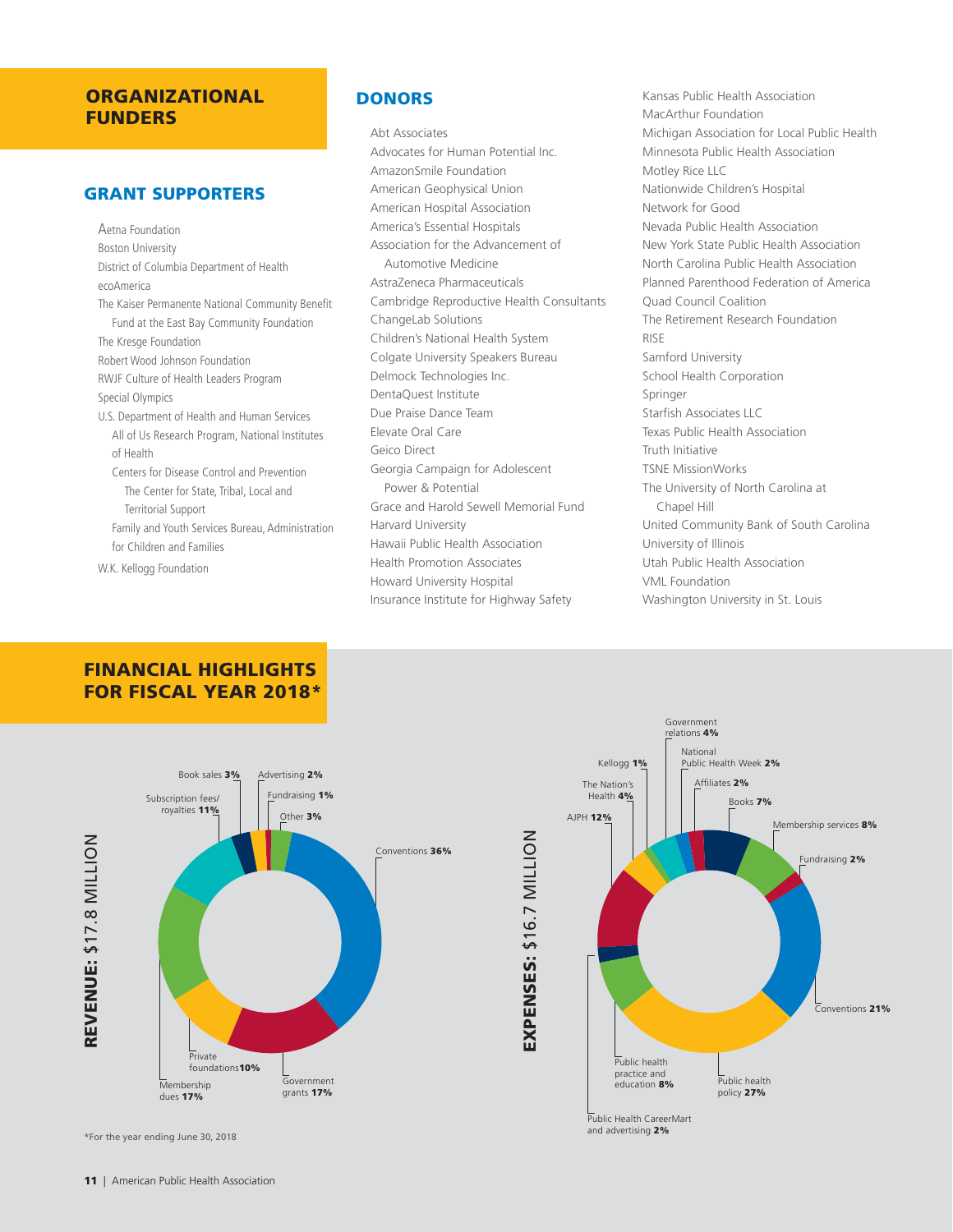#### Public Health

**CHAMPION**  $$5,000$  and over

Ayman El-Mohandes, MBBCh, MD, MPH, MSc

M. Lyndon Haviland, MPH, DrPH and Thomas M. Neff

#### Public Health BENEFACTOR

\$1,000-\$4,999

Pamela M. Aaltonen, PhD, RN \* Deborah Allen, ScD \* Jose Bauermeister Lisa Campbell, DNP, RN, APHN-BC \* Renee Carter, MD, MPH, FACP Carlos Castillo-Salgado, MD, JD, MPH, DrPH Betty Cleckley, PhD Christine Collins, PhD Bill Courtney, DVM, MPH, MA\* Natalie Draisin, MPH, MBA Resa M. Jones, PhD, MPH \* Shiriki Kumanyika, PhD, MPH \* and Christiaan Morssink, PhD, MPH Patricia D. Mail, PhD, MPH, FRSPH\* Brenda Stevenson Marshall, PhD, MPH, MAE Lara McKenzie, PhD, MA Marcia Ory, PhD, MPH Thomas C. Quade, MA, MPH \* Rajeev Ramchandran Kristin Rosenthal, MEd, MCHES Michelle Sheehan Kathleen Sykes Deborah Klein Walker, EdD and Paul F. Walker\* Faye Wong, MPH \*

#### Public Health LEGACY SOCIETY \$500-\$999

Arlene Ash, PhD Gail R. Bellamy, PhD Laura Bosworth Dawn Comstock, PhD Betty B. Daniels, PhD, RN \* Alexandra Esenler Bruce Furness, MD, MPH Robert Harrison, MD, MPH Judith Helzner, MA Adele Houghton, AIA, MPH Susan Hughes, PhD Tom Hughes Iyanrick John, JD, MPH T. Jones, MD Walter Jones \* Judith Katzburg, PhD, MPH, RN Kathy M. Lituri, RDH, MPH \* Ngina Lythcott, DrPH \*

Michael McGinnis Scott Rhodes, PhD, MPH Craig Slatin, ScD, MPH Brian Southwell David Swedler, PhD, MPH Veronica Sydnor Joseph Telfair, DrPH, MPH, MSW \* Bob Vollinger, MSPH \* James Wohlleb, MA, MS \*

#### Public Health LEADER \$250-\$499

Mary Jane Alexander, PhD \* Myron Allukian, DDS, MPH \* Ashell Alston Patricia Alt, PhD Karin Appler Mosca Ellen Averett, PhD, MHSA J. Alan Baker, MA Donna K. Beal, MPH, MCHES \* Nina Bell, PhD Kristin Bennett, RN, MSN Jay Bernhardt, PhD, MPH Mark Bittle, DrPH, MBA, FACHE \* Jessica Boyer, MSW, MPH \* Doris Brown, RN, MS Ayanna V. Buckner, MD, MPH, FACPM \* Charlene Cariou, MHS, CHES \* Rosemary Chaudry, PhD, MPH, MHA, PHCNS-BC \* Eldonna Chesnut, BSN, MSN \* Kenneth Chui, PhD, MS, MPH Ann Dozier, RN, PhD Robert Gage Mary Gallant, MPH, PhD \* Paul Gilbert, PhD, ScM \* Barbara E. Giloth, MPH, DrPH Lois Hall Jeffrey Hallam, PhD \* Debra Jackson, RN, MPH, DSc \* Lasa Joiner John Henry Ledwith, BA Ellen Lee, RN, MS, EdD, CHES James Leeper, PhD Barbara Levin, MD, MPH Barry Levy, MD, MPH \* Sarah Lister, DVM, MPH Andrea Lowe, MPH, PhD \* Perrianne Lurie, MD, MPH Brian Martin, PhD, MBA Jamie Michael Susan Miller, PhD, MBA Celeste Monforton, DrPH, MPH Daniel O'Connell, JD, MPH, CPH Sonda Oppewal, PhD, RN John Packham, PhD \* Johanne Petit-Jeune Sheila Puckett

#### INDIVIDUAL **DONORS**

Kay Randolph-Back, MA, JD Carol Rice, PhD, CIH Alexis Richards Rosemary Sokas, MD John Takayama, MD, MPH Karen Valenzuela, MA, MPA Patricia VanMaanen, MS, BSN, RN Burton Wilcke, PhD \*

#### Public Health **VISIONARY** \$100-\$249

Susan Addiss, MPH, MURS \* Patricia Ahlen, MD, MS Laura Altobelli, DrPH, MPH \* Laura Anderko, RN, PhD Jacqueline Angel, PhD Veola Armstrong, BSN, MPH Carmen Bartley, BSN, MSN, PhD Tania Basta, PhD, MPH Georges C. Benjamin, MD, MACP, FNAPA, FACEP\* and Yvette Benjamin, PA, MPH, DTh Martha Bergren, DNS, RN, APHN-BC Alan Berko, DDS, MPH Maureen Bezold, PhD, MPH Utpal Bhattacharya Michael Bird, MSW, MPH \* Sandra Boeckman Liz Borkowski, MPH Linda Brown Scott Burris, JD Lauren Burroughs, BA Theresa Byrd, DrPH Lisa M. Carlson, MPH, MCHES and Johanna Hinman, MPH, MCHES\* Michael Case Janine Cataldo, PhD, APRN, FAAN Carolyn Clancy, MD Steven Cohen, DrPH, MPH \* Jennifer Collins, PhD \* Elaine Congress, MSW, MA, DSW \* Diana Conti \* Julie Croff, PhD, MPH \* Carol Dabbs, MPH \* James Dale, DVM, MPH, MBA Buddy Daughdrill Kim Davey, PhD, MBA, MA, BA, BS Kathleen Deener, MPH Theta Dennis Daryl Dichek, MPH James Diegel, MSHSA, FACHE \* Amy Dillon Sambe Duale, MD, MPH Laurie Elam-Evans, PhD, MPH \* Elvira Elek, PhD

#### **\* 2018 Governing Councilor**

12 | American Public Health Association omission, please accept our apologies and notify APHA's Development Offce at **202-777-2486** or **[development@apha.org](mailto:development@apha.org)**. The individual donor list represents donations received July 1, 2017 – June 30, 2018. We do our best to ensure the accuracy of our donor list. If you see an error or an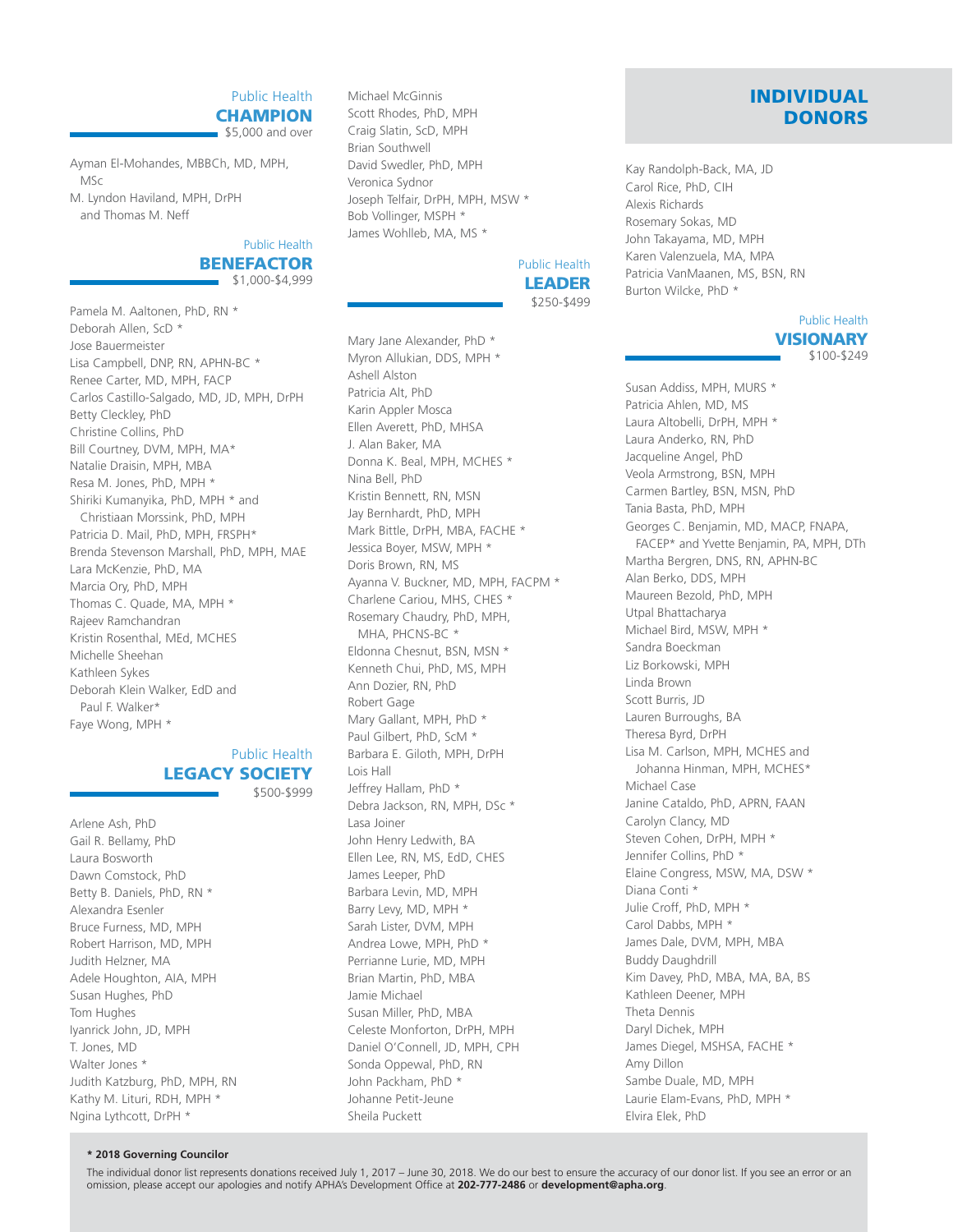Hashim Elmousaad, MD, MCM, DFSN Tom Engle, RN, MN \* José Ramón Fernández-Peña, MD, MPA Christopher Fisher Leslie Fisher, MPH Susan Foerster, MPH, RD (Ret) Susan Fogel, JD Elizabeth Franko Linda Frazier, BS, MA, RN, MCHES\* Elmer Freeman, MSW Daniela Friedman Jay Friedman, DDS, MPH Linda Frisman Alexandra Garcia, PhD, RN, PHNA-BC Julie Gast, PhD, MCHES Cheryl Gelder-Kogan, MHSA Timothy Gibbs, MPH, NPMc \* Jay Glasser, PhD, MS \* Jesse Goodwin, PhD Julie Graves, MD, MPH, PhD Ella Greene-Moton \* Karen Greer, MD, MPH M. Aaron Guest, MPH, MSW \* Mitchell Haas, DC, MA \* Suzanne Hanchett, PhD Gale Hannigan, MLS, MPH, PhD Sherhonda Harper, RN, MHA Arleen Haynes-Laing, MD, MPH Gerardo Heiss, MD Gale Held, MPA Vonna Henry, RN, BSN, MPH Benjamin H. Hernandez, MBA \* Alan Hinman, MD, MPH Willi Horner-Johnson, PhD Alice Horowitz, PhD, MA Carlessia Hussein, RN, DRPH Sonja Hutchins, MD, MPH, DrPH, FACPM Victor Ilegbodu, MD, PhD, MPH \* Constance Jackson, MPH \* Claude-Alix Jacob, MPH \* Jeonhee Jang, EdM, MSOM Lunsford Jaymes Bruce Jennings, MA Katherine Jew, BSN, MPH Camara Jones, MD, MPH, PhD \* Alonzo Jones, DO Howard Jones Nancy Kaufman, BS, RN, MS Joel Kaufman, MD, MPH Katie Kavanagh, PhD, RD Zachary Kerr, PhD, MPH \* William Kincaid, MD, MPH Jerald King, MA Sharyl Kinney, DrPH, RN, CPH Joyce Krothe, PhD, RN Cheryl Lackey, MPH, RCHES Agueda Lara-Smalling, MPH, BSN Glynnis LaRosa, MPH, MSN, RN, PHNA-BC Paula Larson, MPH, MSN

Joyce Lashof, MD, AB \* Marian Levy, DrPH, RD \* Rod Lew, MPH Guohua Li, MD, DrPH Wenjun Li, PhD Gary Lounsberry, PhD, MPH, LCSW Rita Lourie, RN, MSN, MPH Nonceba Lubanga, BA,MPH Lois Mackey Kusuma Madamala, PhD, MPH Sharon Marable, MD, MPH Stephanie Marhefka, PhD \* Molly Martin, MD Raymond Martin, MPH Ellen Mason, MD Michael McAnelly, FAICP Mary McCall, MA, MHS Donald McMahon, MS Gloria McNeil, MEd, BSN, RN Lynette Menezes, PhD Mary Anne Mercer, DrPH Robert Mesa, BS Julie Metos, PhD, MPH, RD \* David Michaels, PhD, MPH Mary Miller, RN, MN Jennifer Miller, PhD Vanessa Miller, DrPH, PHCNSBC Stephen Modell, MD, MS Robert Moser, MD Karen Mulloy, DO, MSCH Linda Rae Murray, MD, MPH, FACP \* Padmini Murthy, MD, MPH, MS, CHES \* Tracy Neill S. Marisa New, MPH, OTR Astrid Newell, MD Annie Nguyen, PhD, MPH Sarah Oerther, MSN, MEd, RN Gerald Ohta Selena Ortiz, PhD, MPH \* Thomas Painter, BA, MA, PhD Melissa Papp-Green, MPH, BFA Donna Pearce, MD, MPH, MS, RN Magda Peck, ScD ScM Charlotte Phillips, MD Giorgio Piccagli, PhD, MPH \* Nicolette Powe, MS, MCHES, DrPH Thomas Prohaska, PhD V. Radhakrishna Murthy, BAMS Peggy Ravich-Zamore, RD, CD-N, MPH Elizabeth Reifsnider, PhD, RN Barbara Rimer, DrPH, MPH Anne Robin, MD Adam Rose Harry Rosenberg, PhD Rachel Rubin, MD, MPH Emily Rugel, MPH Lora Sabin, MA, PhD Marjorie Sable, DrPH, MSW, MPH \* Gretchen Sampson, RN, MPH Gopal Sankaran, MD, DrPH, MNAMS \* Linda Schwartz, RN, MSN, DrPH, FAAN

Patricia Scott, DNP Michael Sheridan, ScD David Shern Wayne Shields Lynn Short, RDH, MPH Joan Skurnick, PhD Matthew Smith, PhD, MPH, CHES Jason Smith, JD, MTS Samira Soleimanpour, PhD \* Elizabeth Sommers, PhD, MPH, Lac \* Derek Spencer, MD, MPH Stephen Sroka, PhD Lorann Stallones, MPH, PhD Naomi Stanley Susan Stewart, PhD John Stites, DC \* Cynthia Stone, DrPH, MSN, RN Mark Strand, PhD Denise Strehlow, MPH, MSW \* Rebeca Tacy, MSN Alain Blaise Tatsinkou, MD Wayne Taylor Helena Temkin-Greener, PhD, MPH Cynthia Thomas, DO, MPH Joan Trendell \* Catherine L. Troisi, PhD \* Winston Tseng, PhD \* Phyllis Turk, MS, CNM Terrance Tutchings, BS, MA, PhD Marline Vignier, MPH, CHES Glenn Wagner, DO Sandra Walls, RN, MSN Jane Ward, OD, MD, MPH Jan Warren-Findlow, PhD Deanna Wathington, MD, MPH, FAAFP \* Thomas Welty, MD, MPH Terrie Wetle, MS, PhD Patrice Whistler, MD, MPH Jessica Williams, PhD Terri Wright, PhD, MPH Karen Yeary, PhD Joseph Zanoni, PhD, MILR

#### Friend of PUBLIC HEALTH

\$99 and under

Anina Aaron, BS Adrienne Abbate, MPA Neveen Abdelghani, PharmD, MPH, MS Celene Abraham Lynn Abrahamson, MPH, RN Ahlam Abuawad, MPH Deborah Aceto Shanae Acevedo, MPH Robert Adams, MS Lavonne Adams, PhD, RN, CCRN Joyce Addo, BDS, MS Busola Adedeji, MPH Caleb Adejoh, DVM, MPH Adeyinka Adejumo, MD, MS Eniola Adepoju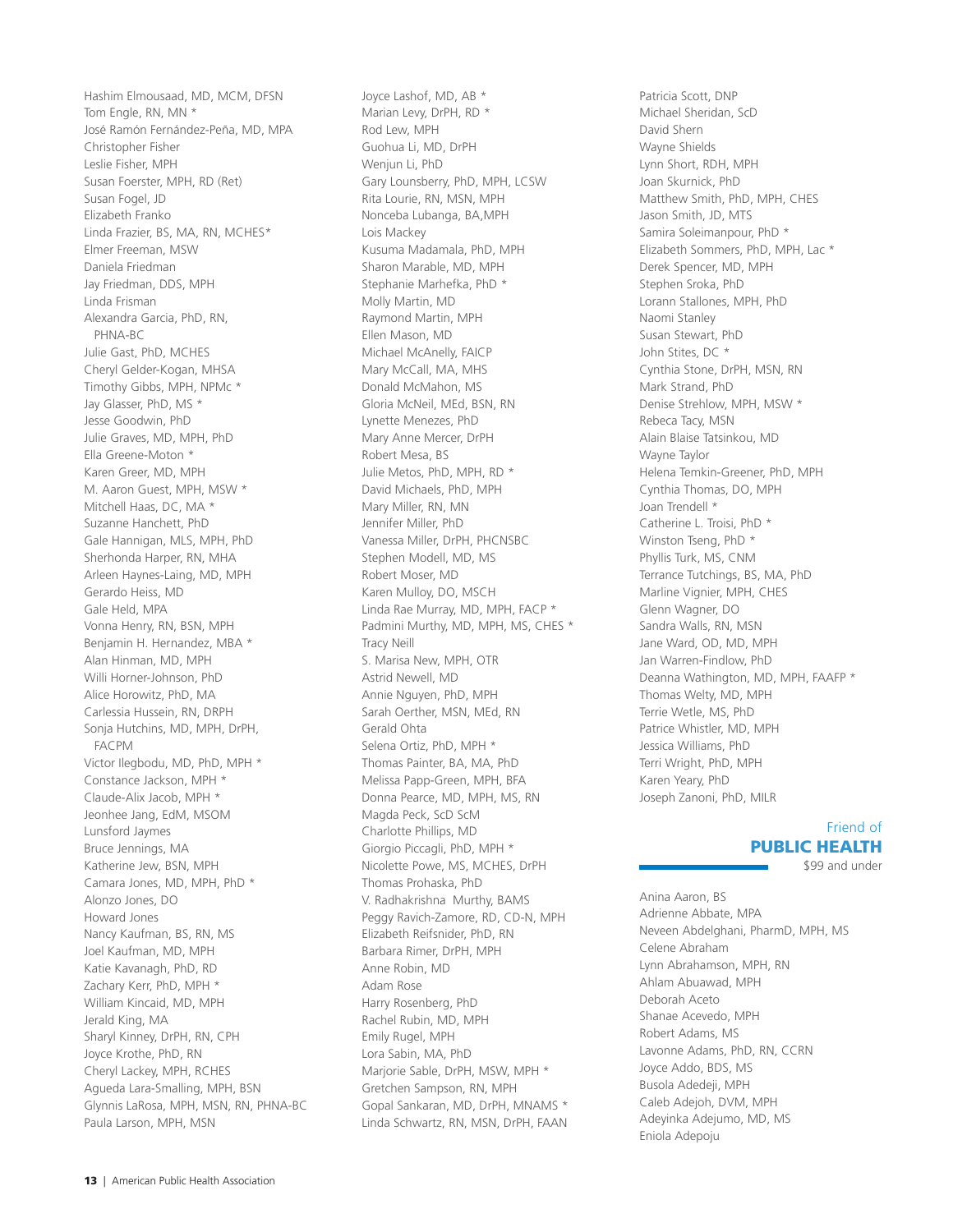Olatanwa Adewale, MPH Enock Adewuyi, PhD Temitayo Adewuyi, BDS, MPH, DPH Peter Ahern Komi Aheto, MPA Rafeeque Ahmad, MD, MPH, BAMS, CCA Joonhyun Ahn, PhDc Janet Akinseye, PhD, MSc, PGD, AIMLS Oluwasegun Akinyemi, MBcHB, FMCOG Cem Akkus, PHD, MS, BS Adeola Akosile, BSC Alongkorn Aksornsri Vanessa Al Rashida, MD, MPH Arsham Alamian, PhD, MSc, MACE \* Judith Alexander, RN, MS, PhD Michael Alexander, MD Patricia Alexander, BSN Suzanne Alexander, BS Muath Alghamdi Ayesha Ali, BS, MS, PhD Laura Allen, MA, MS, RN Susan Allen, DrPH, MBA Whitney Allen, BS Alana Allen Sultan Almaziad, MD, MPH Helen Alohan, BSN Melissa Alperin, EdD, MPH, MCHES \* Julianna Alson, MPH Erick Amick, MPH, MA Adele Amodeo, MPH Sabra Anckner, BSN \* Debra Anderson, PhD, PHCNS BC Brian Anderson, DC, MPH Lori Anderson, PhD Sara Anderson, MPH Jennifer Anderson, MPH Kristy Andre, MSM, MPH Linda Andrews, BS, MS Gloria Anetor, PhD, MEd, BEd Bertha Ansley, PhD Ashley Antwi, BA Shuichirou Araki Lillian Arce, PharmD Cheryl Archbald, MD, MPH Lidia Archbold, BSN, RN Chantelle Archer, MPH Brandon Archer, BSN, RN Rinat Ariely Sonja Armbruster, MA Rodrigo Armijos, MD, ScD Gerald Arnold, PhD, MPH Keri Arokium Benjamin Aronson, PharmD, PhD Tarilate Aroriode, MD Robert Arredondo, BS, AAS Rodrigo K. Arreola Larios, AA, BS Ramin Asgary, MD, MPH \* Peter Ashley, DrPH Muslim Atiq, MD Fran Atkinson, MSM Kofi Attah-Yeboah, MSM

Jennifer Attonito, PhD Jan Atwood, PhD, MPH Isabel Auerbach, MPH Harven Auguste Ashley Austin, BS Sonja Avery, MSN Byllye Avery, MEd Susan Avila, RN, MPH \* Maria Avila, PhD, MSW Mayra Avina, BS Temitayo Awoyale Michael Ayanbadejo, MBBS, MPH Emily Ayers, BSW, BS Semra Aytur, PhD, MPH Adriana Babiak-Vazquez, PhD, MPH Laura Bachmann Tracy Bade, MPH Virginia Bailey, MD, MPH Ann Bajari, RN, MPH Helen Baker, PhD, MSc, MS Wei Bal, PhD Jennifer Banas, EdD, MSEd, MPH Ashley Banayan Deborah Banerjee, PhD, MS Srikanta Banerjee, MD, PhD, MPH Emily Bannister, MD, MPH Andrew Barefield, MPH Emma Barinas-Mitchell, PhD Claire Barnett, MBA Janet Barnfather, RN,PHD Thomas Barnwell Gigliola Baruff, MD, MPH Monica Baskin, PhD Sarah Bassiouni, MPH Jessica Bastear, BS Elizabeth Bayne, MPH, MFA Margaret Beaman, PhD, RN Sharon Beard, BS, MS Dan Beauchamp, PhD Nancie Bechtel, RN, MPH, BSN Danielle Beck, MPH, CCRC Emily Beck Robert Becker, MBA, MS, ORD Kelly Beckwith, MPH, CHES Isabelle Bedell, MPH Linda Bedker Helene Bednarsh, MPH, RDH, BS Volker Behrens, DDS Betty Bekemeier, PhD, MPH, RN April Bell Jacqueline Bell, MPH Tiffany Bell, MPH Angela Bell, AAS, BA Monica Belyea, MPH, RD Disleiry Benitez, MPH Jamie Bennett, BA, MA Alina Bennett, MA, MPH, PhD Kelly Bentley Audrey Bergin, MPH Deborah Berkowitz Rebecca Berlin, BS

Stuart Berman, MD, ScM Judith Berne, BA Edward Bernstein, MD David Berrios Richard Berzon, DrPH Pallavi Bhandarkar, MBBS, DLO, MPH Gauri Bhattacharya, PhD, DSW \* Urmi Bhaumik, MBBS, MS, DSc Anindita Bhowmik, MBBS, DGO, MCH, MPH Azad Bhuiyan, PhD MD MPH Cyndi Billian Stern, MA, MPH Joel Binyingo, MPH Victoria Bird, MD Betty Lou Bishop Sudipa Biswas, MD, MPH Anja Bjelakovic Kathy Black, PhD, MPH Nell Blake, DPM Pia Blake Maggie Blakemore Rafael Blanco, MD Arthur Blank, PhD Kathy Blaustein, MS, MPH Jordan Bley Michele Bloch, MD, PhD Jensen Bloom, BS Maria Teresa Bonafonte Cimiano, PhD, MPH, MS Sylvia Bookbinder, MPH Amy Boothe, MSN, BSN Satcha Borgella, MD Jeanine Borland Mann, MPH Gundula Bosch, PhD, MS, MEdHP Prianka Bose John Bott, BS, HSc Jeanine Botta, BA Amanda Bottiggi, BS Leticia Boughton Price, MSW, BA\* Sheree Boulet, DrPH, MPH Rebecca Boulos, MPH, PhD Ingrid Bou-Saada, MA, MPH John Bower Virginia Bowman, BSN, MPH Norma Bowyer, OD, MS, MPH, FAAO \* Kimberly Boyd, ND, NP \* Emma Boylan, MS Maria Boyle, MS, RD \* Cynthia Bracey, PhD, MSN, MPH, BSN Courtney Bradley, MPH Barbara Bradley, MS, RN, PHNA-BC Erin Brady-Copsy, BS Jessica Brandt Glenrick Brathwaite, AS,BS, MPH Paula Braveman, MD, MPH Keith Brazendale, PhD Alison Brecher, MPH Theresa Brevard Thomas Brezenski, PhD Tegwyn Brickhouse, DDS, PhD Abankwah Bridget Charlene Bright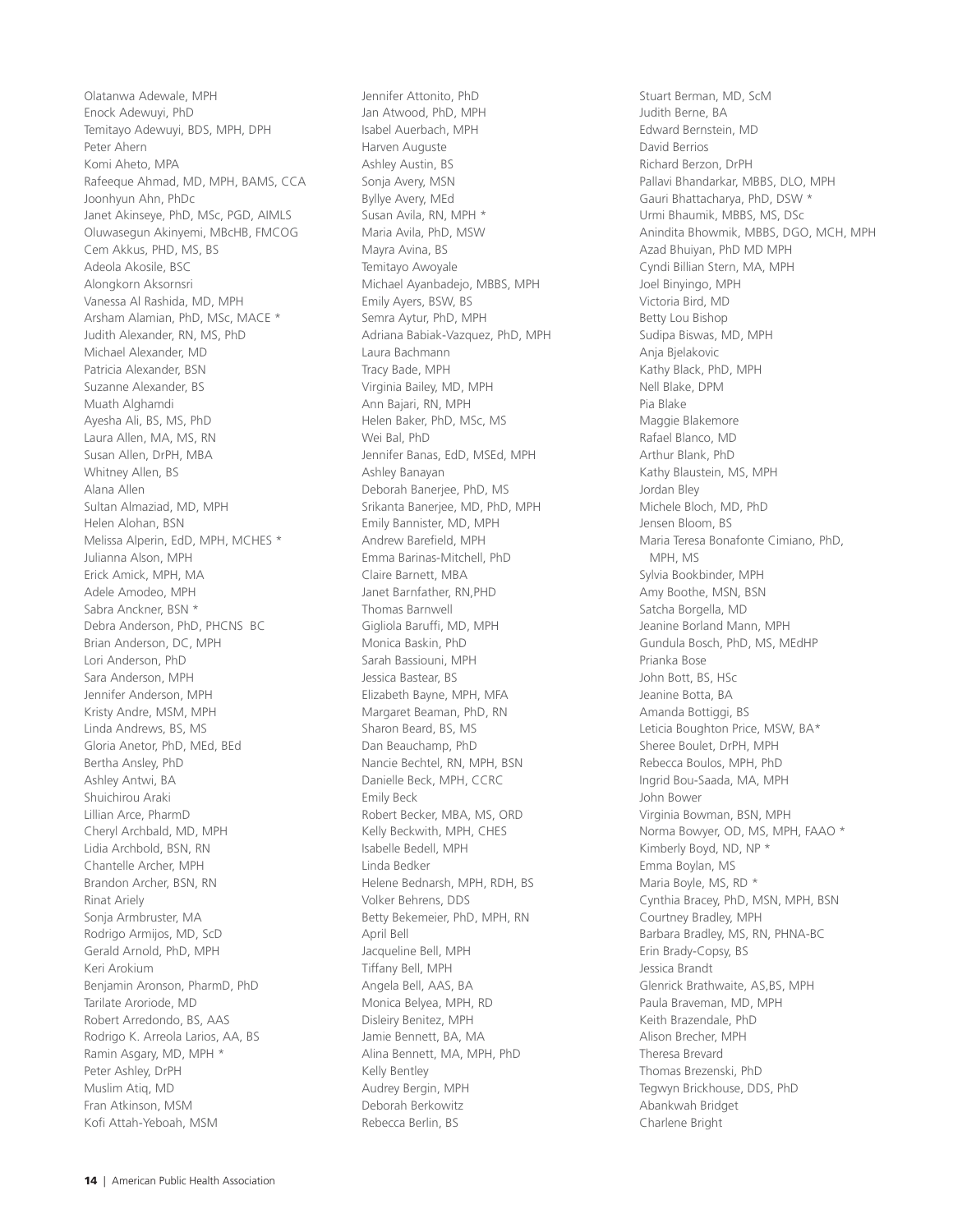Charlotte Brody, RN Sandra Brooks, MD, MBA Erin Brooks, OD, MS Marsha Broussard, DrPH Deborah Brown, BA, MPA Margaret Brown Tammi Brown, MHCM, BSN Viola Browne, MA Kristin Brownell, MD, MPH Ingrid Brudenell, PhD Sigrid Brudie, BA, MLIS Candith Bruner Michael Brunjes, MEd, MPH Daniel Brustein, MD, MSIH Alexis Brzuchalski Bryan Buckley, MPH Margaret Buckwalter, MS, PHCNS-BC Charles Buncher, SCD Barbara Bungy, MBA, MPH, MCHES Michael Burke, MS, PhD Cynthia Burke, MPH Elizabeth Burkhardt, BM, MM, MSPH Miriam Burnett, MD, MPH, MDiv Katrina Burns, MBE, MSeD, MPH David Burnside, BGS Mary Burton, MS Sonja Bush, MPA, CHW, CHWI Marcia Butler, MPH, DrPH Daniel Cabrera Akilah Cadet, DHSc, MPH, BS Susan Cahn, DrPH, MA, MHS September Cahue, MPH Meghan Calabro, BS Dwana Calhoun, MS, BS Richard Callahan, DPA Alfonso Camacho, MPHc Danielle Campbell, MPH Minnie Campbell, DNSc, RN Steffani Campbell Ardandia Campbell-Williams, MPH Jessica Cance, MPH, PHD Hilda Canes-Garduno, MPH Joseph Canose, MLS Susan Caplan, PhD, MSN Carl Cappello, MPH Jean Capps, BSN MPH Molly Cardenal, OD Martha Carey, PhD, BSN Kathleen Carlson, PhD, MS Kristin Carraway, MPH Marilou Carrera, MPH Makala Carrington Leslie Carroll, MHS, CHW Amy Carroll-Scott, PhD, MPH William Carter, PhD Katherine Carter, DNP Lori Carter-Edwards, PhD, MPH Olivia Carter-Pokras, MHS, PhD Nicole Carty-Mullings John Caruso, BA, MS Allison Casola, MPH

Lily Casura, BA Joseph Catania, PhD Julie Cederbaum, PhD, MSW, MPH Teresa Chahine Jeanne Chambers, RDH, BA, MPH Anita Chandra, DrPH, MPH Bei-Hung Chang, ScD \* Chris Chanyasulkit, PhD, MPH \* Nancy Chapman, MPH, RD Susan Chasson, MSN, JD Noel Chavez, PhD, RD Evelyn Cherow, MA, MPA Javier Chevere Del Rio, BS, MPH Roxana Chicas, BSN, RN Lauren Chin, MPH Kathleen Ko Chin Meelin Chin Kit-Wells, DDS Dorothy Chiu, PhD Hyunyi Cho Mavis Choi, MPH Chiu-Fang Chou K. Mariah Chrans, BSPH, IBCLC Jamie Chriqui, PhD, MHS Kurt Christensen, MPH, PhD Lily Chu, MD, MSHS Elizabeth Chuang, MD, MPH Olisaemeka Chukwudebe, MBBS Timothy Church, PhD, MS James Clagett, BS Mary Clark, ND, MPA, BSN Suzanne Clark, RPh, PhD Dainelle Clark, MS Gretchen Clarke, MPH Linda Clever, MD Janet Coffman, MA, MPP, PhD Sally Cohen, PhD, RN, FAAN Barbara Cohn Jason Coleman Susan Coleman, BSN, MPH Maxline Coles, BS Charlton Coles Joel Collazo John Collins, MPH Andrea Collins, MPH Nick Collins, MPH, BSN, CHES Maytte Colorado, MPH Harry Conner Christa Cook, PhD Sherri Cook, AA Alan Cook, MD Tammy Cook, BS \* Judith Cooksey Krieg, MD, MPH Catherine Cooksley, DrPH, MPH, BS \* Hannah Cooper, SM ScD Gabrielle Cooper, DrPH, MPH David Corbin, PhD, Med \* Bernard Cordes, MD, MPH Oscar Cordon, MD, MPH Brittany Corley, PhD, MPH Anastasia Cornell, BSHA Barbara Cosart, MLIS

Kellie Cosby, MPH Joanne Costello, MPH, PhD Margaret Cotroneo, RN, PhD Bethann Cottrell Lesley Cottrell, PhD Makella Coudray, MPH, CPH Martha Coulter, DrPH, MSW Ian Coulter, PhD Adrianne Council, MPA, MPH Laurie Courtney, RN, MSN Stuart Courtney, DPM Karen Cowgill, PhD, MSc Marguerite Cowtun, MD, MPH Donna Cox, PhD, MA, BA Glendon Cox, MD, MBA, MHSA Nora Cox Mary Coyle Thometta Cozart, MS, MPH, CHES, CPH Linda Crane Mitchell, BSED, MED, PhD Stefan Crawford, BS James Crooks, PhD, MS Heidi Crooks, MA Deanna Crouse, MHS, RCHES Marilyn Crumpton, MD, MPH Theresa Cruz, PhD Michelle Cunningham, OD Daniel Curran, BS, AA Leigh Curtin-Wilding, MSc Kathleen Curtis, LPN Heide Cygan, BSN, DNP Zheng Dai, MS Kathryn Dail Laura Dake-Roche, OD Deborah Dalmat, MPH Erica Damler Beverly Dandridge, MSN, FNP, MSAJS Isabella Danel, MD Lawrence D'Angelo, MD, MPH Danjuma Daniel, MBA, MPH John Daniel, AS, CHW Laura D'Anna, DrPH Amanda Darche, MPH Sally Darney, MAT, PhD Brittany Daughtry, MPH Liliana Davalos, MPH Owen David, BES, MPH Charis Davidson, DrPH, MPH, CHES Daniel Davidson, MPH, MSW Elizabeth Davis, MPH Kattie Davis, MHEP Diane Davis, DNP, RN Kathryn Dawkins Kimberly Dawson, BS Faith DeBonilla Sena Debele Kim Decker, PhD, RN, CNS Andrea Deen, MPH Salem Dehom, MPH Megan Deibel, DNP, CNM Pamila Deichmann, MPH, BSN, RN Amos Deinard, MD, MPH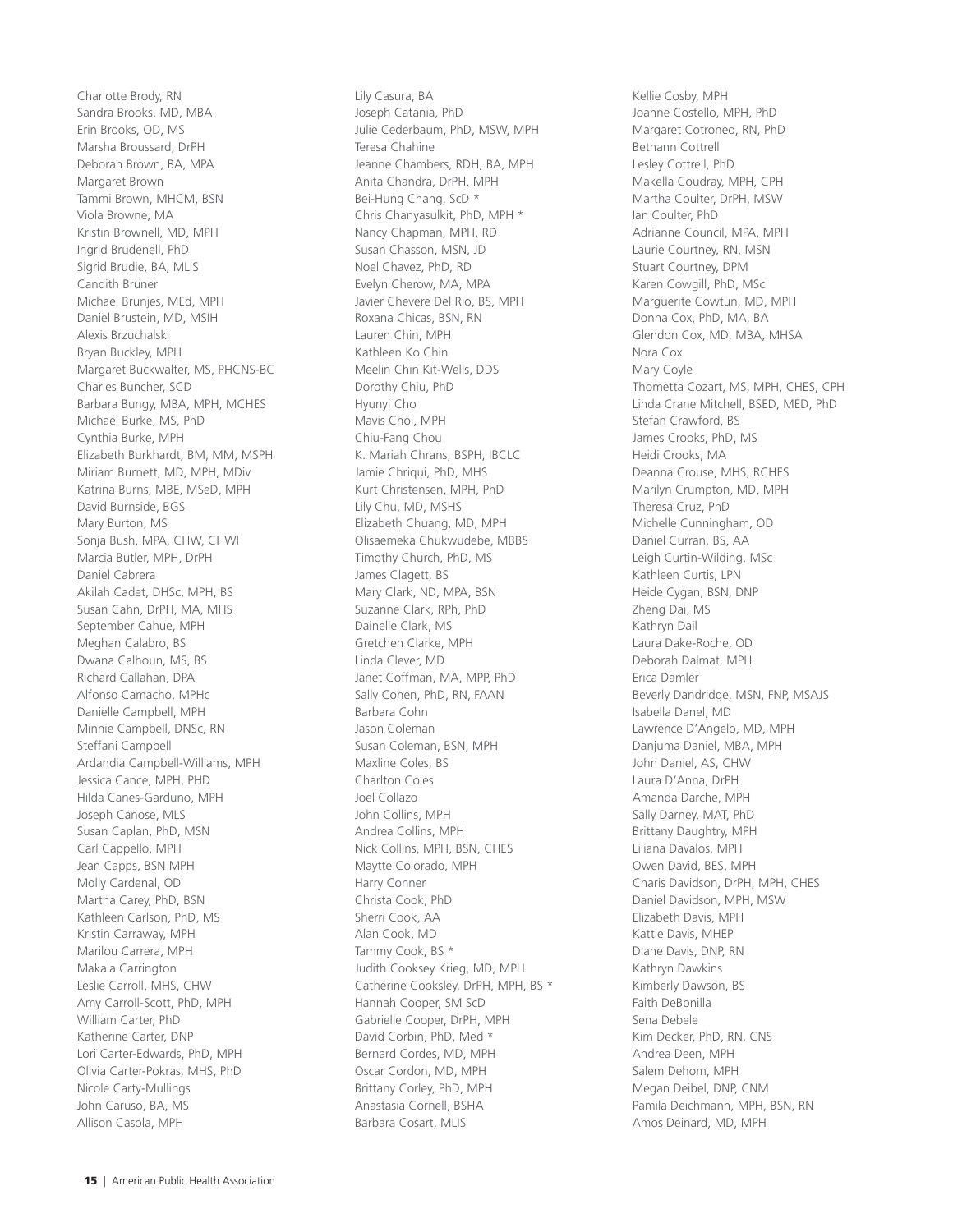Debra Dekker Trey Delap, MA Lourdes Delson, EdD David DeMase, MS, BSN Ellen Demlow, MPH Abraham Deng, MPH, MA, BSc Betty Dennis, BSN, DRPH Charles DeProsse, MD, MPH Richard DeRosa, MA, LMHC Robert Desrosiers Sherri Deutsch-Atwell, MS RN Mary Dewar, MA, RN, MN, BA Jagjiwan Dhatt, MD, MPH, PHN, RN Gisele Dias De Oliveira, MS, MPH Lisa Diaz, MPH Elena Diaz Jacqueline Dick, MS Leslie Dickmann Elizabeth Dickson, PhD, RN Ronald Dieckmann, MD, MPH Aaron Diehr, PhD, CHES \* Abibatu Din-Gabisi, BSN-RN Thac Dinh, Pediatrician Siglia Diniz, MD, MPH, MBA Maguette Diop, MD, MPH Lynn Disney, PhD, JD, MPH John Ditzhazy Thomas Doker, DVM, DACVPM, MPH\* Therese Dolecek, PhD Ma Portia Bernadette Domingo Marion Donohoe, DNP, APN, CPNP William Donovan, NRP Lea Dooley, MPH, MCHES Edward Dotherow Denishia Douglas, BS Kathy Downey, PhD, MBA, MSN Peter Draper, MD, MPH Mary Driscoll, MPH, BSN \* Jan Drobeniuc, MD, PhD Eunice Dube, RN Laura Duckett, MS, PhD, MPH, RN Rebecca Dudovitz, MD, MS Laural Duellman, MPH Jacquolyn Duerr, MPH Tiara Duffy Naomi Duke, MD, MPH Bernadette Dunham, DVM, PhD Andrea Dunne-Sosa, MPH, CVA Yelitza Duran, BPH Olubunmi Durojaiye, MPH Jennifer Dush Aleksandar Dusic, MD, MSc Anirudh Dwarakanath, MS Brandon Dye, BA Donna Dyke, MA Jody Early, PhD Cheryl Easley, PhD, RN \* Nonye Edoh Lillie Edwards Gordon Edwards, MPH Lori Edwards, MPH, DrPH

Karen Ehrens, BA, BS Donatus Ekwueme, PhD, MS Linda Elam, PhD, MPH Mattie Elam, PharmD, MPH Sarah Elkins Cheryl Elman, MSPH, PhD Mayra Elsherbeiny, BS Nnadozie Emechebe, MPH, BPharm Kimberly Enard, PhD, MBA, MSHA Julie Engel, PhD Roxane England, MS, BSN Otobong Eno, MPH Richard Erazo Ewonubar Erekere Kats, RN, BSN James Erickson, MD Naomi Ervin, PhD, PHCNS-BC, FAAN Deborah Espesete, MPH Sarah Espinosa-Shoaib Alex Espinoza, MPH Nicole Evans, MPH Christina Evans, BA Anne Evans, BSN, MPA, RNC Chester Evans, DPM, MS \* Robin Evans-Agnew, PhD Frances Everhart, PhD, MPH, MBA, MS Nir Eyal, DPhil Antonia Eyssallenne Kathleen Fagan, MD, MPH Amy Fairchild, PhD Alane Fajayan Jamie Falik, MAS Zoya Fansler, MPH Tonya Farrow-Chestnut, MA Michael Fassler, MPH, MBA Julia Faucett, RN, PhD, FAAN Keturah Faurot, PA, MPH, PhD Loren Faust Sharon Favor-Miles, AAS, BS Michaeline Fedder, MA Clare Feinson, JD, MPH Hartley Feld, MSN, RN Stuart Feldman, PhD Lauren Feldman, DMD Reginald Fennell, PhD, CHES, EMT-P, FF Lauri Fennell, MSLS Kate Ferguson, BS, MPH Cindy Fessier, BSN, RN, CCM Jennifer Fichthorn Ellen Fiesinger, FNP-C, MSN Daniela Figueroa Raul Figueroa-Valenzuela, MS, MPH, CPH Robin Fine, MPH Michael Fine, MD Eric Fine, MD, MPH Mary Jo Fink, MD Brian Finnerty Ellen Fischer, PhD Rie Fischman Dennis Fisher, PhD William Fisher Erica Fishman, MSW, MPH \*

Dawn Fitzgibbons, MPH Lakisha Flagg, DrPH, APHN-BC, CPH Joan Flaherty, MSN, RN Krystal Flakes, BS Nathan Fleming, MD, MPH Susan Fliesher, RN, DNP, CPNP Myron Floyd, PhD Megan Flynn William Foege, MD, MPH Barbara Folb, MM, MLS, MPH Loretta Ford, RN, EdD Myriam Forster, PhD, MPH Linda Forys, EdM, MCHES Angel Foster Morgan Foster, PhD, MPH, BS, CHES Lily Fountain, PhD, CNM, RN Kealoha Fox, PhD, MA Michael Fox, ScD Cordia Francis, BS, MA Anju Franklin, MA Danial Franklin-Cromwell, BSN Susan Franko, PhD, RRT \* Adriann Fraser Johnson Jennifer Frazier, MPH Christine Freaney, PhD, MHA Lynn Fredericks, BA \* Paul Freeman, DrPH, MBBS, MHP-ED Joshua Freeman, MD \* Laurence Freitas, ND, MSOM, MPH, MPP Molly French, MS George Friedman-Jimenez, MD, DrPH Tanya Friese, DNP, RN, CNL Robert Friis, PhD Jill Fromewick, ScD Elena Fuentes-Affick, MD, MPH Susan Fulmer, MPH, MS Nadine Furtado, OD, MSc, FAAO Toru Furui, PT, PhD Veronica Fynn Sarah Gabrielson, BSN, RN Shweta Gadhia, BS, MPH Steven Gagnon David Gahn, MD, MPH Rose Gale-Zoellick, MSW, MPH Rita Munley Gallagher, PhD, RN \* Susan Gallagher, MPH Tamara Gallant, MPH, MCHES Peggy Gallup, RN, MPH, PhD Virleny Garcia Mike Garcia Elder Garcia Teresa Garrett, RN, PHNA-BC \* Alvaro Garza Connie Gates, MPH Joyce Gaufin \* Robinson Gaviria, ASN, MSOM, MPH Marcos Gayol, EdD, MSN, RN Beth Gebstadt, MPH, MS Mariah Geiger Gloria Gellin, MS, MPH LaTanya Gentile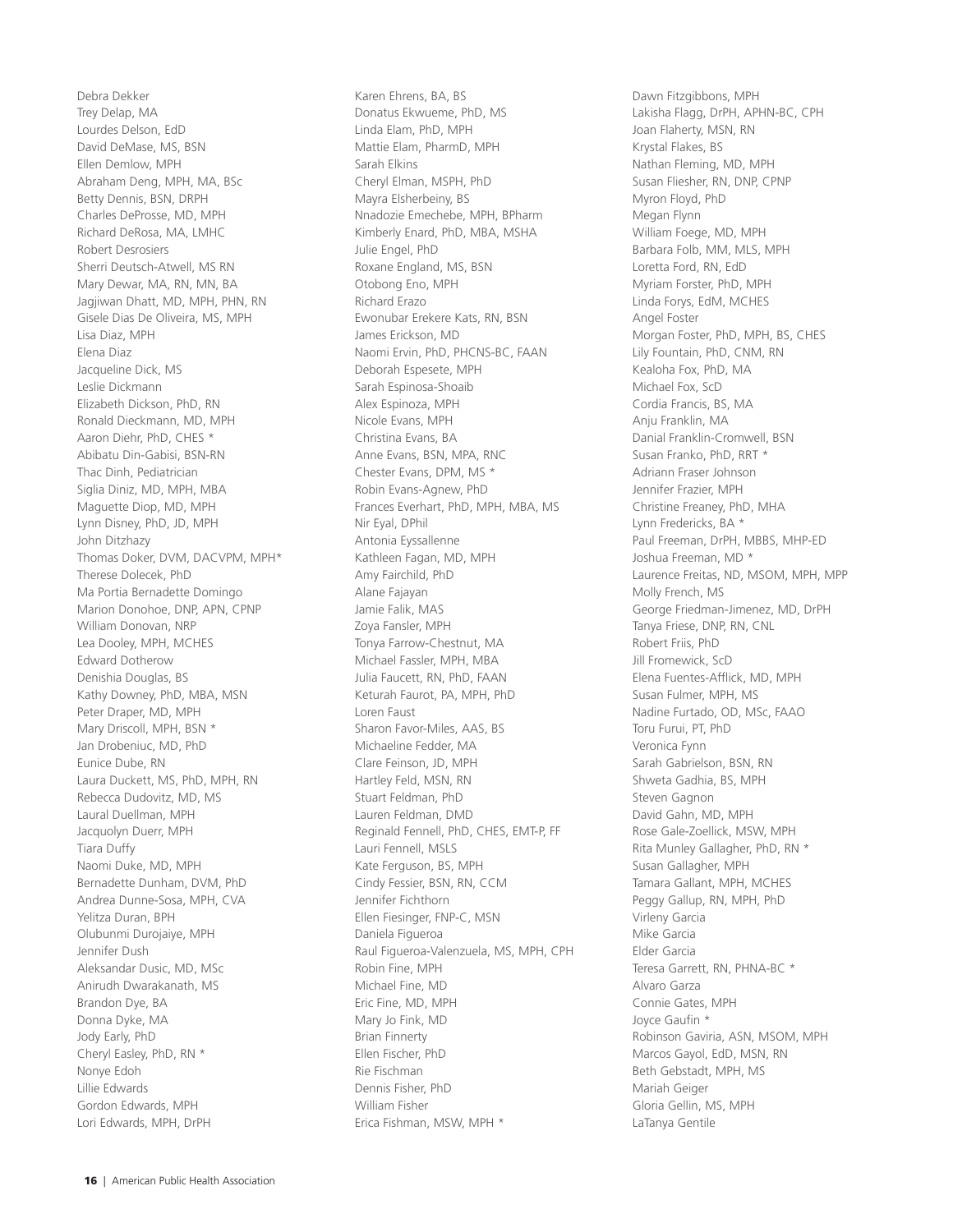Dawn Gentsch, MPH, MCHES, PCMH CCE Susan Gerberich, PhD, MSPH, BS Lauren Gernon, MPH Shirley Gerrior, PhD Regina Gervin, MBA, MHcM Marjorie Getz, MPHIL, MA Suad Ghaddar, PhD Johanna Gibbs Deborah Gibson, PhD Emma Gibson, BSN Nancy Gilbert, RN, PhD Maureen Gingerich, MPH, MSW Patricia Girczyc, FNP, MPH, EdD Elizabeth Glaser, PhD, MS LaShawn Glasgow, DrPH, MPH Marlene Glashen, PhD Kenneth Glifort, MD, MPH Deborah Glik, ScD Brian Goings, BA, MBA, MPH Felicia Gokool-Sheikh, EdD, MS, MA Rose Goldman, MD Bernard Goldstein, MD Karen Golie Naia Gomez, MS, MPH Yvette Gonzalez Ana Gonzalez, BS Ephraim Gonzalez Matthew Good, MS Gay Goodman, PhD Mary Gore, MPH Meghan Gosselink, MPH Christina Goy, BS Delaney Gracy, MD, MPH Karen Graham, MA Kay Graham, PhD, MOT, BA Joseph Grandpre, PhD, MPH \* Stella Gran-ODonnell, PhD, MSW, MPH Maribel Gray, MD, MPH Phyllis Gray, MPH Carol Gray, MPH Wes Gray, MPA, MPH Maddison Greaves, MS, BS Cindy Green, MPH Rachael Greenberg, MPH Evelyn Green-Frierson, MS, CHES Ida Griesemer, MSPH Susan Griffey, DrPH, MPH, BSN Christopher Griffin, MD, MBA Sarah Griffin, MPH, PhD Elizabeth Griffith, MA, PhD Jeanine Guidry, PhD Veronica Gunn, MD, MPH Joseph Guydish, PhD Juliet Haarbauer-Krupa, PhD Laura Haas, PhD, MBA Diana Hackbarth, RN, PhD, FAAN Christine Hackman, PhD James Hagen, PhD, MBA, MPH Amy Hagopian, MHA, PhD Betty Hahneman, MD, MPH Jacquelynn Hairston, PhD, MHA

Sean Haley, PhD, MPH Corrie Haley, MPH Kelli Hall Phyllis Hall, MBA Diana Hallare, MPH Rosemarie Halt, RPh, MPH Cara Hamann, MPH, PhD Zena Hamdan, PhD Eric Hang, PharmD Sue Hansen, RN, BSN \* Becky Hanson Erin Hantke, MPH Virginia Hardgraves, MS, RDH Mariel Harding, BS, BA, MPH Travion Hardman, MPH Amyia Hardy, BS Nicole Harlaar Carlin Harp, MPH Zenobia Harris, DNP, MPH, BSN LaNita Harris, PhD, MPH Jocelyn Harrison, MPH Samantha Harrison Yolanda Harrison, MHA Jennifer Hartle, DrPH, MHS, CIH Nancy Hartley Mika Hasegawa, MSN Ruaa Hassaballa, MLS (ASCP) Seema Hassan, MBBS, MPH, CPH Susan Hassmiller, RN, PhD John Haughey, MB, BCh, BAO Steven Hawks, EdD, MBA U. Tara Hayden, MHSA \* Maxine Hayes, MD, MPH Anne Haynes, MPH, CHES Dominique Hayward, MPH Linda Hazlett, PhD Catherine Hazlett, MPH Erin Heiden, PhD, MPH David Hemenway, PhD Amy Henes Lim Heng Sharidon Henley, MPH, BS Maurice Hennink, MB, ChB, MMed Kay Henry, MSN, RN \* Keith Henry Ronald Henry, RPh, TTS Barbara Herber-Baumann Fred Hernandez, MPH, CHES,LMT Ivonne Hernandez, PhD, RN, IBCLC Tanis Hernandez, MSW Denise Hernandez, MPH, CHWI Jennifer Hernandez-Meier, PhD, MSW Constance Herron, RN, BSN, ADN, BA Noah Hershewe, MPH Janna Heyman Timothy Hickman, MD, MEd, MPH Jasmine Hicks, MPH Nancy Hikoyeda, DrPH, MPH Janice Hiland Richard Hill, MPH, MPA, CHES Marc Hiller, MPH, DrPH \*

Lara Hilliard, MPH, CHES Brigette Hinds, BA, MA, EdS Kayla Hine Peggy Hintzman, MBA Jay Hirschman, MPH, CNS John Hisserich, DrPH, MPH Lauren Ho, MPH Dennis Hoang, MPH Angela Hobson, PhD, MPH Cynthia Hodge, DMD, MPH, MPA John Hodges M. Elizabeth Hodgson, MSPH, PhD Geoffrey Hoffman, PHD Katharine Hoffman, BSHA, HM Sandy-Asari Hogan, DrPH, MPH, CHES, CPH\* Leah Holcomb William Holden, MTh, MA, MPH Jessica Holli Letitia Holloway-Owens, PhD, MPH Benjamin Holmes, DC David Holtgrave, PhD Deborah Holtzman, PhD, MSW Jesse Honsky, MPH, DNP Stephanie Hooper, BS Suellen Hopfer, PhD Kristen Hosey, DNP RN Patricia House, MPH, PhD Cherry Houston, PhD, MPH, RN Susan Howe, MPH Khadesia Howell Cynthia Howell, MPH, MCHES Julianne Howell, PhD Jordan Hrynik Randolph Hubach, PhD, MPH Ross Hudson, LICSW, PIP \* Carl Huff, MD MPH Cathy Hughes, DNP, RN Reginald Hughes, MD, MPH, FAAFP Janel Hughes-Jones, AS Amy Hunter, MPH, PhD Joyce Hunter, PhD Brittany Hunter, BSN Aziza-Isake Hunter Donna Huntley-Newby, PhD, RN Peter Hurd, PhD Jane Hurley, BS, MS Lindsay Huse Andrea Huseth-Zosel, PhD \* Sharon Hutchins, PhD, MPH Michael Idemudia, MSN, APRN, FNP-C Nicole Ignacio, BS, MPH Hiroko Iida, DDS, MPH Ehlimana Imamovic Babatunde Irinoye, BSc Andrew Isaacs, DC Erick Ishii, PHD, MPH Michele Issel, RN, PhD Luba Ivanov, PhD Kathy Iverson Chigozirim Izeogu, MD, MPH Mary Jackson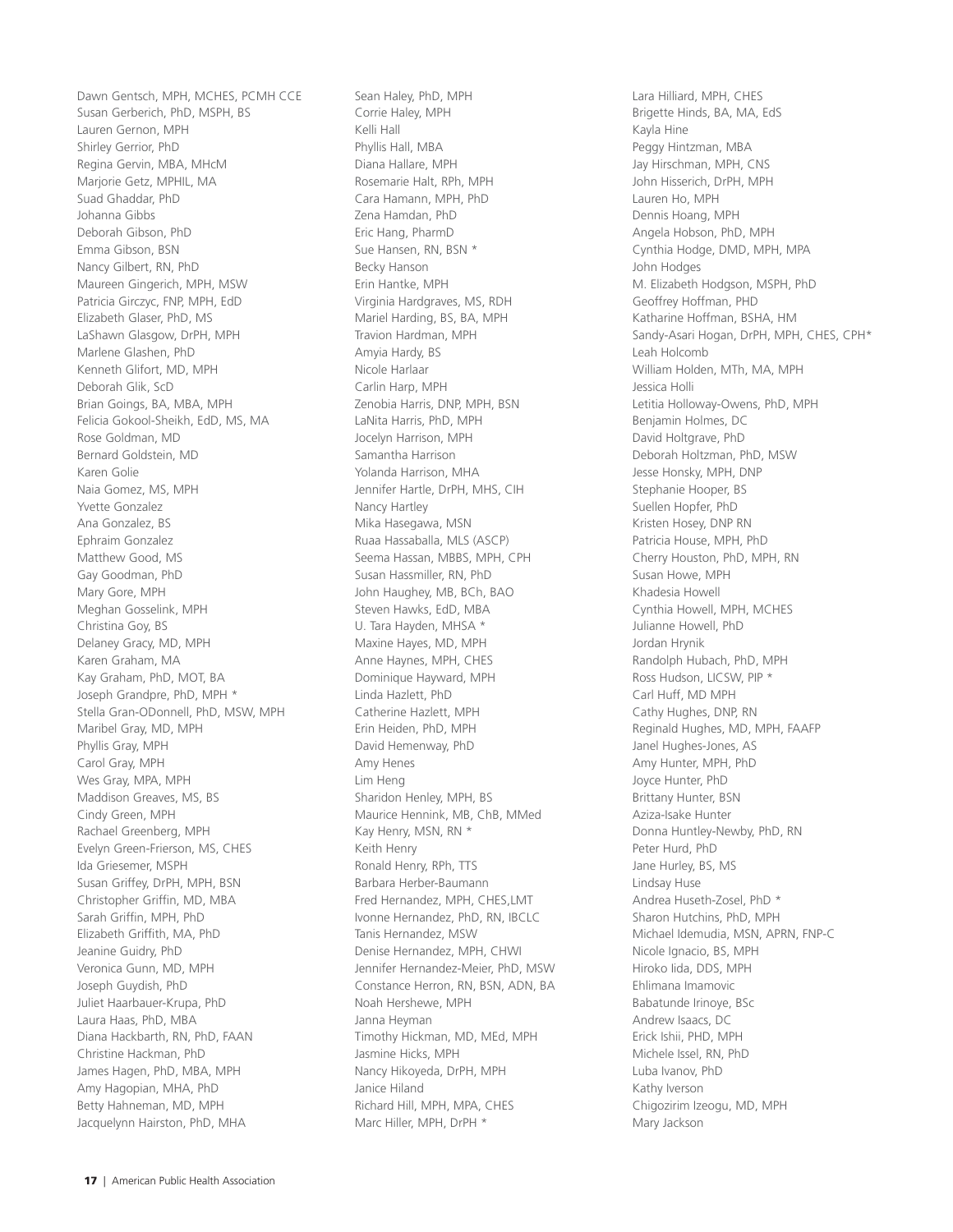Rachael Jackson, BS, BFA, MPH Shalay Jackson, DrPH, MSW Julie Jacobson Vann, PhD, MS, RN Adelaide Jacquet Fran Jaeger, MPH, DrPH Jyotsna Jagai, MS, MPH, PhD \* Nengi Jamabo Charlene James, MPH Laura Janbozorgi, BSCOMH Denise Janowiak Karen Jarnagin Graciela Jaschek, PhD, MPH Orietta Jefferson Bernadel Jefferson Urmeka Jefferson Briana Jegier, PhD Gordon Jensen Victoria Jent Karen Jeremiah Alicea-Planas Jessica Tyler Jimenez, BA Ana Jimenez-Bautista, LMSW Karen Jiobu, BA, MA Doris John, MPH, MD Deborah John, PhD, MS Kathleen Johnson, DNP, RN, NCSN, FNASN Wendy Johnson, MD Annette Johnson, EdD, MCHES,RD Ianswer Johnson, BS Theresa Johnson Shannen Johnson, BS Yvonne Johnston, DrPH, MPH, MS, RN, FNP Lauren Johnston Marian Jones, PhD, MPH Ross Jones, MD, MPH Ashley Jones, MSN, RN Latanya Jones, MPH Darilyn Jones Katherine Jones Debay, MSPH Kimberly Joseph Chandni Joshi, MPH Angela Jourdain, MSN, BS, RN Barbara Joyce, PhD, CNS, RN, ANEF Jessica Jurcak, MS, MPH, RD, LD Colleen Kaelin Lucia Kaiser, PhD, RD Andrea Kalfoglou, PhD Nnenna Kalu Lubasi Kamuti, MSN, MPH Thomas Kane, JD, MPH, CPH, PAPHS Christina Kang-Yi Laura Karas, MD, MPH Katherine Karriker-Jaffe, PhD Richard Katz Phyllis Kaye, MPA Donna Kazemi, PhD Heidi Keating, MPH Jessica Keele Nadine Kela-Murphy, MPH Kit Keller, JD Anna Keller, MAT

Arthur Kellermann, MD ,MPH Maxine Kellman, DVM, PhD, PMP Patricia Kelly, PhD, MPH \* Sarah Kelly, PhD, RN Deborah Kendall-Gallagher Kelli Kenison, PhD Irene Kenneth- Okoeguale, BSc Shanna Keown, MPH Georgia Keresty, PhD, MPH Omar Khan, MD, MHS Nicole Khauli Christina Khouri Rocky Kidd, BASc, AAS Lisa Killinger, DC Theresa Kim, PhD, MS Lindsey King Caroline Kingori, PhD, MPH, CHES \* Nancy Kingston, MPH, CHES Adrian Kinkead, MPH Darlene Kinney, PhD, MSW, RDN Katherine Kinsey, PhD, RN, FAAN Eileen Kintner, PhD, RN Kevin Kirkpatrick, BS, MA Leonard Kirschner, MD, MPH Melanie Kirshenbaum Joanna Kislak Brown, MD, MPH Anupama Kizhakkeveettil, PhD Dushanka Kleinman, DDS, MScD Daniel Kline, MSPH, MBA Niki Knowlton Monica Kobayashi, PhD, MBMA, BA Jennifer Kobischen Gary Koch, PhD Christine Koehmstedt, BIS Revati Komandur, MD Diana Koorkanian-Sauders, MHS David Kotelchuck, PhD, MPH Jeanette Kowalik, PhD, MPH, MCHES Leslie Kowash Charles Krause Stephanie Kriebel, MS, CHES Leigh-Anne Krometis, PhD Janeane Krongos Julie Kruse, PhD, RN Joan Kub, RN, PhD Pamela Kulbok, DNSc, MSN Margarete Kulik, PhD P. Sampath Kumar, MPA Shanil Kumar, BS Srujana Kunapareddy, BA, MPH Nicole Kurban, BS-PUBH Poorna Kushalnagar, PhD Patrick Kwan Gideon Kwarteng, BS Sun-Seog Kweon Victoria Kyarsgaard, PHN, DNP Kay Thwe Kyaw, MD, MPH Lisa Ladendorff, MSW Michelle Laine Melissa Laitner, PhD, MPH Ruchita Lalmalani, BDS

Dejanee Lambert, BS Stewart Landers, JD, MCP Paul Landsbergis, PhD, MPH Andrea Lara Silva, MD, MPH Jessica Larson, MHA, MPH Megan Latshaw David Law, MS, PhD Katherine Lawera Langdon Lawrence, MD, MPH Davon Lawrence Lauren Lawson, DNP Maria Lazar Grace Le Janet Leader, MPH Susanne Lederer, BS Amy Lee, MD, MPH, MBA, CPH Sonia Lee, MSPH \* Sheryl Lee, MPH Thomas Lee, PhD, MPH Robert Lee, MAEd Heather Lee, MPH Rachel Leep, MPH Jeanne Leffers, MSN, PhD, RN, FAAN Mary Lefkarites, PhD Bernadett Leggis Harriet Lem Patricia Lenahan, AM Casey Leon, MPH Alisa Leonard Pamela Levin, PhD, PHNA-BC Andrea Levy, MS, MPH Rose Lew Anna Lewald Judy Lewis, MPhil James Lewis, MPH, BA Huanan Li, PhDc Lisa Lieberman, PhD Carlos Lima Rayshiang Lin, MS Shih-Yin Lin Kuan-Han Lin Ann Lindsay, MD Margaret Linnell, DVM, MPH Heather Lint, BS Ruth Little Lisa Littman, MD, MPH Leann Liu, MD, MS \* John Livengood, MD, MPhil Maya Lloyd Zabrina Lockett, MPH Donald Lollar, EdD Kathleen Lozefski, MPH, RPA-C Michael Lu, MPH Zhanni Lu Donald Lundy, BS, MS, DrPH Lynda Lydick-Hegarty, BSN Christine Lyman, MSW Kathleen Lynch, MS Pamme Lyons-Taylor, BA, MBA, MHCA Kelsey Macapagal Mark Macek, DDS, MPH, DrPH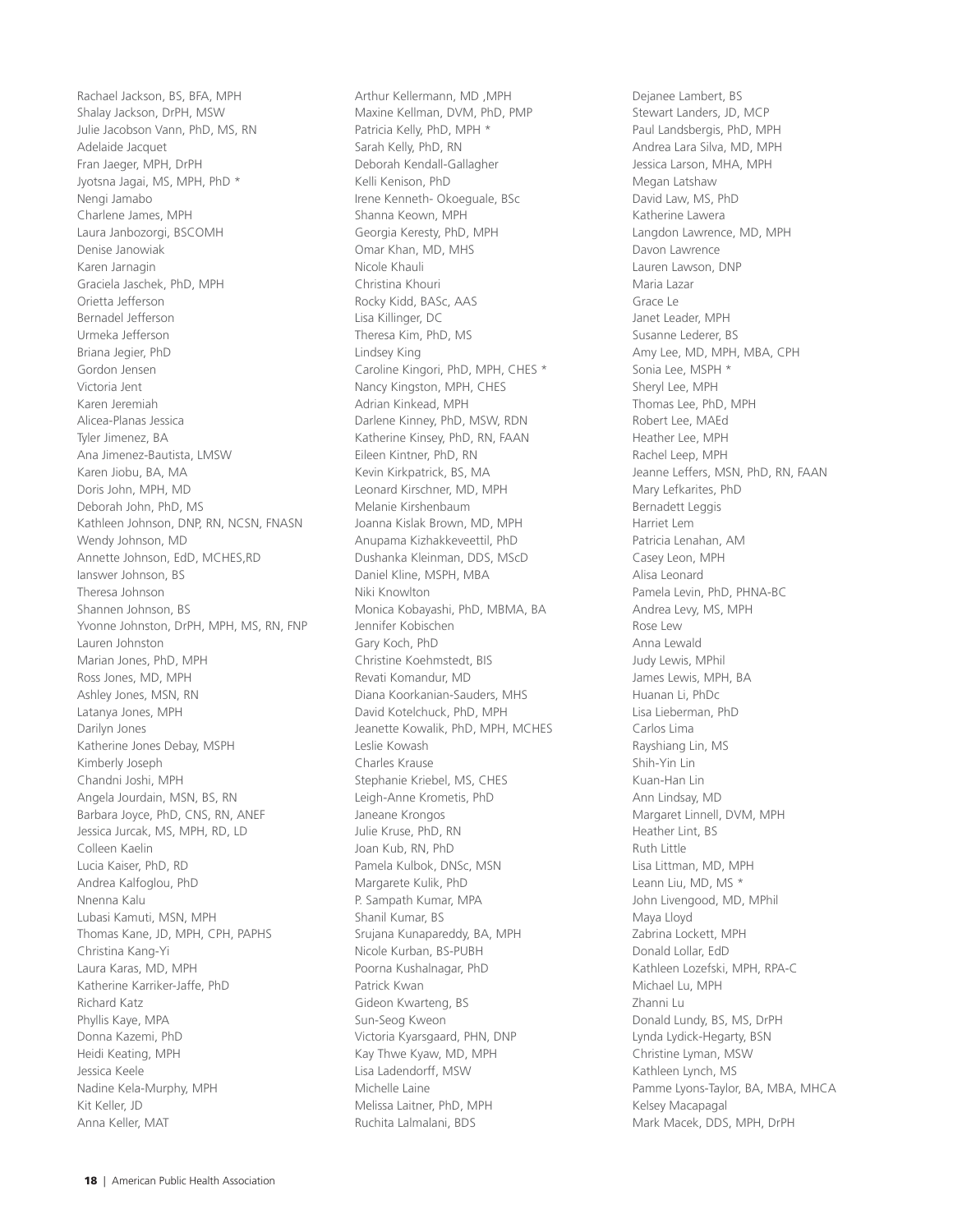Catherine Machalaba, MPH \* Charlotte MacMillan, MPH, CHES, CPH Gowri Madhavan, MPH Amanda Madrid, MSN-Ph Kristine Madsen, MD, MPH Adaku Madubuko, MSN Jennifer Magnabosco, PhD Helen Magnuson, MPH Brian Maguire, DrPH, MSA Michael Mahero, DVM, MPH, DACVPM Melissa Maitin-Shepard Theresa Majeski Milie Majumder Rebecca Makkers, MSN Denise Makri-Werzen Shandey Malcolm, PhD, MPH Justine Maler, CPhT Mary Mamoka Hadii Mamudu, PhD, MPA Lynne Man, PhD, MPH, MS Uma Mani Comfort Mantey Bridgett Manuel, BS Jan Markowitz, PhD, ScM Teresa Marks, BA Stacie Marsh, MPA Jennifer Marshall, CPH, PhD Brittany Marshall, DrPH \* Majarrie Marshall Eleanor Marshalleck, PhD, MPH, MA, RN Jaime Martinez, MEd, DDiv Liduvina Martinez-Gonzalez, MS Diane Martins, Med,PhD, RN Eve Maschinot, BSN, MSN Patrick Masseo, MA, MPA Tamara Massey, BA Mary Masters, MSPH, MS Holly Mata, PhD Diane Matuszak, MPH, MD Siobhan Maty, PhD, MPH \* Marlon Maus, MD, DrPH Myron Max Sarah Mayberry, BS \* Thomas Mayo, JD Justice Mbizo, DrPH Mandy McBroom, MPH Karol McCallum, BSA, MPHA Monica McCann, MA, MPH Kathleen McCarty, MA Ann McCormick, RN, FNP Dena McCoy, BSN, RN Tarsha Mccrae Leyla McCurdy, MPhil Megan McDaniel, BSc Ruth McDermott-Levy, PhD, MPH, MSN Michelle McDonald, MS Elizabeth McFarlane, PhD, MPH Michael McGinn, BS Daniel McGowan Pamela McGranahan, APHN-BC Wil McGriff, MPH, OD

Tsitsi McLure, MSN James McMahon, PhD Shannon McMorrow, PhD, MPH Emily McMullen Chanda McNeal, BS, MPA Jessica Medina, BA Mary Meek, BSN, MPH Hayam Megally Mehreen Mehtab Carey Melmed, RN, MPH, MSN, CHES Marcie Memmer, MPH, CHES Linda Mendonca Paige Menking Faviola Mercado, MPH William Mercer, MD Kathkeen Merikangas, PhD Cheryl Merzel, DrPH, MPH Marsha Meyer, RN, CIC, MSN Janet Meyers, BSN, MPH Tracie Meyers, MSW Jeannine Midgett Mary Jane Mietlowski, MSPH John Miles, MPA Anna Miller, PhD, RN Delena Miller, BNS, RAS, ND CNHP Jessica Miller, DrPH Jennie Mills, DrPH Emeryle Milton, BS, MS, DrPH Kathryn Mimno, MD, MPH Denise Minor, BS, CHES Kirsten Minor, MPH Monika Mitra, PhD Alarica Mittal, BA Neda Moayad, DrPH Komi Modji, MD Marik Moen, MSN, MPH, RN Irene Molina, RN, MSN, CCRN-K Shawn Moloney Wendy Monegro Mercedes, BSN J. Henry Montes, AB, MPH Tinika Montgomery, MD Christopher Montgomery, BS, MPhc Aisha Montgomery Danielle Montoya Lillian Mood, MPH, BSN Patricia Moody, MD MPH Sean Moore, MS, MD Terri Moore, PhD, MBA, RPh Maria-Luisa Moore, MD, MPH Kelly Moore, MD Roland Moore, PhD Stephen Mooser, MPH, BA Russell Morgan, DrPH, MSPH Robert Morgan Alana Morrell Shahla Morris, RN, BSN, MPH Elizabeth Morris-Hughes, DDS, MPH Janet Morrison, PhD, MSN, BSN Marian Moseley Toye Moses, PHD, MPH Monica Motley, Phd, MSEd, MPH

Scott Moyer, MPH Salome Mshigeni, PhD, MPH, MPA Assumpta Mukabutera, PhD Abel Mukete, MSHA Jennifer Mullendore, MD, MSPH Norah Mulvaney-Day, PhD Olesja Muravitskaja Paisley Murff, MPH Erin Murray Rianna Murray, MPH John Murray Shirley Musich, PhD Sowedi Muyingo, PHARM, MBA, MPH Shillpa Naavaal, BDS, MS, MPH Cheryl Nadeau, DNP, MPH, MS, BS Lechaim Naggan, MD, MPH, DrPH Muriel Nagle, BSN, MSN, RN Amy Nahley Jehad Najda Rohit Nallani Philip Nasca, PhD, MS Lauren Nasr, BA Suparna Navale, MS, MPH \* Laurie Navin Courtney Nawrocki, BS Laura Neal, DM Harold Neighbors, PhD Laura Nellums, BA, MSc, PhD Tammie Nelson, MPH, CPH Carol Nelson, AASM, CPM, LM Jennifer Nelson, MPH Christina Neroth Lilian Nesper, BA,IBCLC Lucas Neuroth, BS Helen Newton, MPH Wivine Ngongo, MPH, BS Janet Quynh Nguyen, MPH Nam Nguyen, MFA, MPH Nathan Nickel, MPH, PhD Joyce Nickelson, PhD, RD Emily Nicklett, PhD, MSW \* Katharine Nimmons, MSc, MPH Norbert Njoku Chioma Nnolim, MPH Kylie Noe, BSN, RN, CLC Akihiko Noguchi, MD, MPH Susan Nohelty, PhD Patricia Nolan, MD, MPH Gwendolyn Norman, PHD, MPH, RN Judith Norsigian Eleanor Norwood, MPA, BSN, MPH Zakayo Nsubuga, PhD, PUBH Adaobi Nwangwu Oroma Nwanodi, MD, DHSc Lucy Nzelle, MSA Elizabeth Oba, MHA Liam O'Brien, PhD Angela OBryant, MSN, RN, APHN-BC Luis Ochoa, MSC, BSC Anna Odunlami Patricia Oglesby, DHA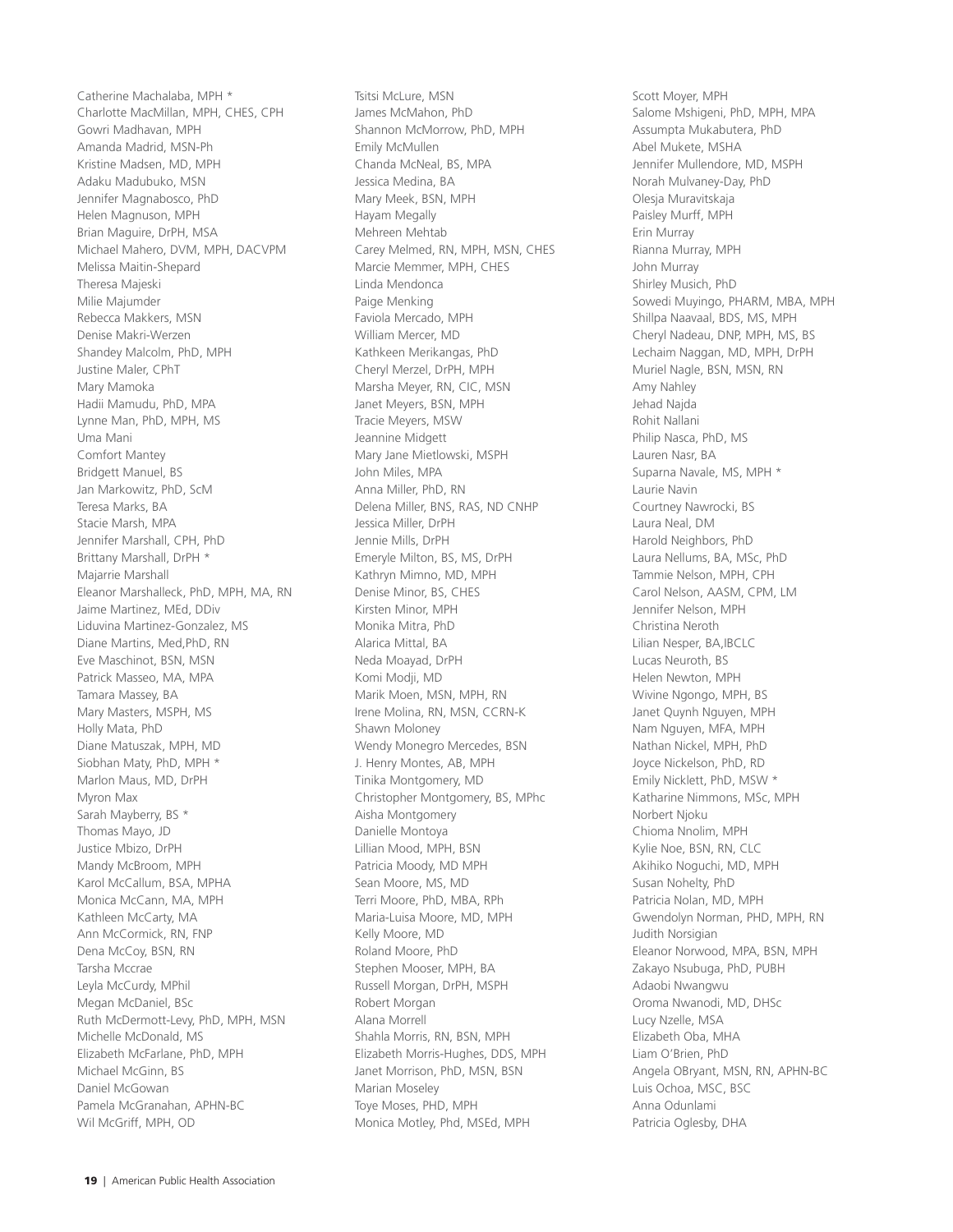Kemi Ogunsina, MPH Alyssa O'Hair, MA, MPH Stella Ohanuka Sharon O'Hara, MS, MPH Patricia O'Hare, DrPH, MPH, MS, RN Francis Oke, MD Eileen O'Keefe, MD, MPH \* Peter Okin, JD, MPH Bernadette Okwu, MBBS, MPH Obiageli Okwuka, DVM, MPH John Olawepo, MD, MSc Darielle Oliver Elizabeth Olorundare, MBBS, MPH Rebecca Olsen, PhD, MS Christine Olson, PhD Oluwakemi Oluwafemi Ewomazino Omasere Mary Omeddo, BSN Boyinde Omotoso, B.Sc, MBBS, MPH Margaret O'Neil, PhD, MPH, PT Owen O'Neill, MD Elena Ong, PHN, MS \* Hellen Ongus Phyllis Oppenheim, MHSA Michelle Oriaku Laura ORiorden, MPH Shirley Orr, MHS, APRN, NEA-BC Martha Ortega Doug Osborne, MA, MPH Denise Osborn-Harrison, JD, MPH Amy Osterman, BA Sharon Osterweil, MPH Brian Ostrum, MS, MPH, MA Moussokoura Ouattara Epse Assoumou Karen Ouzts, PhD RN, PHNA-BC Mary Overpeck, DrPH, MPH Steve Owens, MD, MPH Lisa Ozaeta, DrPh, JD, MBA Oluwatobi Ozoya, MD, MPH, CPH John P. McDonald Princess Pacheco, MS, MEd Katie Pahigiannis, PhD, MPH Phyllis Pallett-Hehn, PhD, MPH, RN Virginia Pannabecker, MA, MA (IRLS) Courtney Paolicelli, DrPH, RD, LD, CDE Elise Papke, MPH \* Callie Paquette, MPH Laura Parajon, MD, MPH Guy Parcel, PHD Donna Paris, MSN, RN, CCRN-K Sarah Park Patricia Parker, MSPH Natasha Parker Tyan Parker Dominguez, PhD, MPH, MSW Carolyn Parks, PhD, MS, BS Erica Parks, MPH Pilar Parra, PhD Shannon Parsley, RN, BSN Emilia Pasalic Carolyn Paschal Parth Patel, MPH

Brianna Patterson, BS Jay Paul, PhD Adrian Paulsen, BA Demi Paulus, BS Brittany Payne, MD, MPH Nadine Peacock, PhD Silas Pearman, DrPH Cynthia Pearson, PhD Susan Peck, ScD Michelle Peeples Naomi Penney, PhD, MPH Daniel Perales, DrPH, MPH Frederica Perera, DrPH, PhD Maria Perez, MPH Carlos Perez Deanna Perkins, BSN Kathleen Perkins, MPA Ayana Perkins, PhD Harry Perlstadt \* Geraldine Perry, MPH, DrPH, RDN \* Henry Perry, MD, PhD, MPH Christine Perry Irena Pesis-Katz, PhD Frank Petrola, MD Paola Peynetti Velazquez, MPH Robert Pezzolesi, MPH Chelsea Pfeiffer Hau Pham, DPM Regina Phillips Tabon, JD, MPH Gina Piane, DrPH Timothy Picard Phaly Pichota Dianna Pickett, MN Marie Pickney Lauren Pierce, MS Tammy Pilisuk, MPH \* Simon Piller, MD \* John Pineda, MPH Vasiliki Pitsouni, MD, MPHc Keya Pitts, MPH, BA Brian Plumley, BA, BSN, MPS Binnie Polonsky, MPH, CHES, EdD Lisa Pompeii, PhD Candice Porten Estacy Porter, MSN Roseanne Power Chamberlin, MPH Jaya Prakash, MD, MPH Beth Anne Pratt, PhD, MA Thomas Prendergast, MD, MPH Joyce Pressley Sharice Preston, MS, CHES Michelle Price Paula Prince, PhD Nimi Princewill, MBBS Scott Provost, MM, MSW Olga Pulgar-Vidal Nancy Pung Irene Putzer, MA, RN, COHN-S Muhammad Musa Qarizadah, MD, MPH, PhD Robecca Quammen, DBA, MBA Trina Queen, MA

Penelope Quintana, PhD, MPH Jazmine Quintana, BS Sylvia Quinton, JD Sharon Quiring, BSc Constance Raab, BA Jean Rabovsky, PhD Natalie Raghu, MSN, BSN Karthik Raghunathan Nadra Rahman, MBBS -MPH(UM) Magdalena Ramirez, BS, MPH Jairo Ramos Amaya Ramos, MA Atifa Rana Jaidalyn Rand-Ousley, MSPH Paul Ranelli, BS-Pharm, MS, PhD \* Holly Rapport, MPH Alice Rarig, MA, MPH, PhD Elizabeth Rasch, PT, PhD Janice Rashed, MPH Lauren Raskin Ramos Rehana Rasul, MA MPH Jirair Ratevosian William Rausch Henry Raymond, DrPH, MPH Bonzo Reddick, MD, MPH Trina Redford Dan Reed Rebecca Reeve, PhD Toni Reeves Ellen Regalado Katie Reget, BS Clayton Reisig, MSW Stacy Reisner, MPH Jeffrey Reitz, PharmD, MPH Cynthia Rentrope, MSSA, MPH David Reyes, DNP, MPH, RN \* Jose Reyes, AuD Karen Reyes, MD, MPH Kaye Reynolds, DrPH Heather Reynolds, MSN Jeffrey Reynolds, MPH Wesley Rich, PhD, MA, CPH Dominique Richardson, MPH Symone Richardson Mallory Rinckey, MPH Virginia Rink, MPH Jared Ripplinger, MPH, MHA Carolann Risley, MSN, NP Rayza Rivera, MD Gerald Rivera, MPH Megan Roberts Hali Robinett, MPH \* William Robinson, MD, MPH Cheryl Robinson, RN, MS Jennifer Robinson, PhD, RN, CNE, FAHA Nandi Robinson, MPH Melissa Robinson, PhD, RN Jacqueline Robinson, PhDc, RN Gina Robinson, BSN Lisa Roche, PhD, MPH Catherine Rockwell, DVM MPH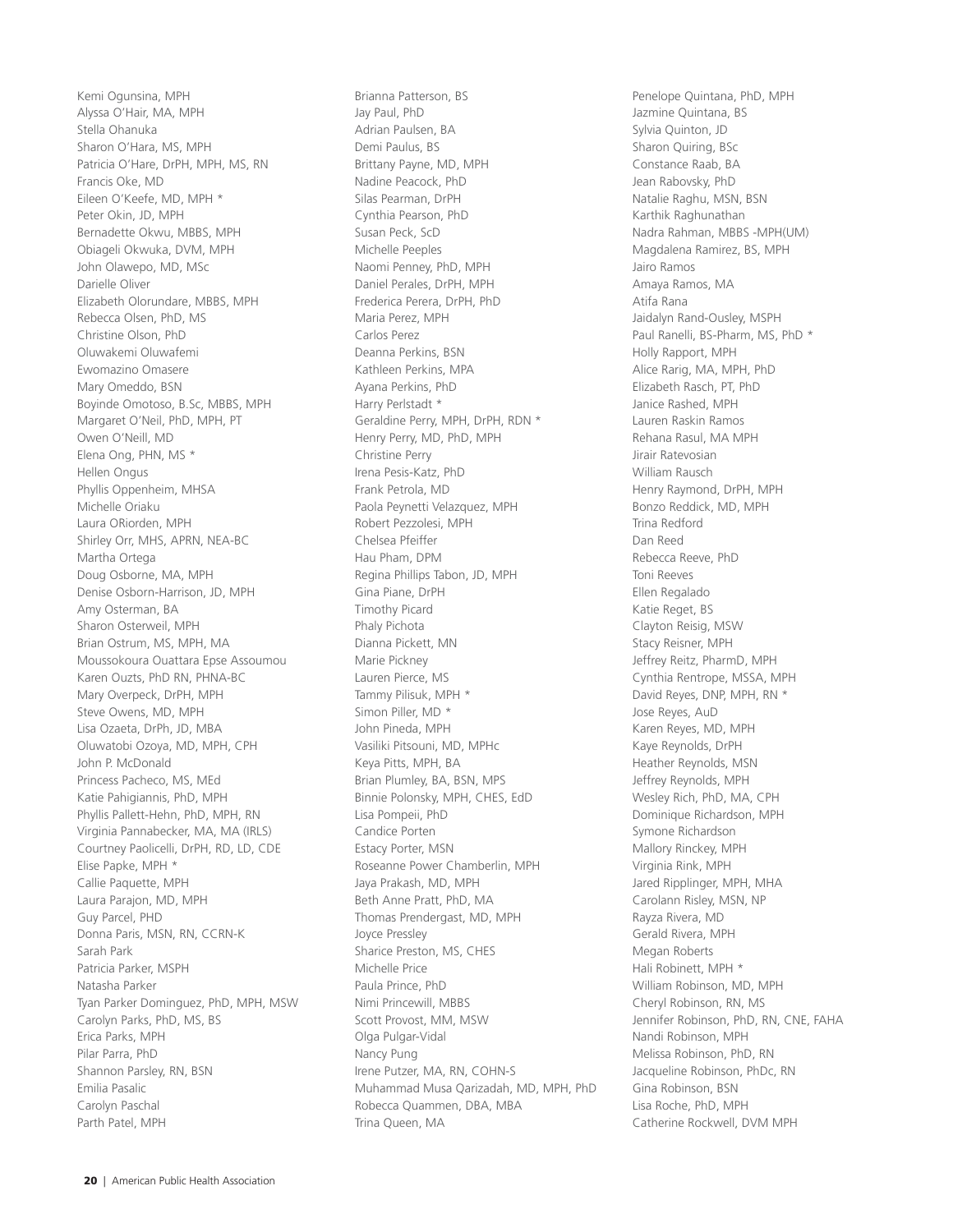Patricia Rodney, PhD, MPH Grisel Rodriguez-Morales, LCSW, MSW Melanie Rogers, RN, BSN Natalie Rogers Hope Rollins, MBAc \* Martha C. Romney, RN, BSN, JD, MPH \* Marci Ronik, MS Susan Roseli, LVN, MPH Wendy Rosen, BS, BA Aaron Rosenbaum, MS, PhD Abby Rosenthal, MPH, CHES David Rosenthal, PhD Craig Ross, PhD, MBA Isabel Roth, DrPH, MS Beth Roth, BA Margaret Round Ali Rowhani-Rahbar, MD, MPH, PhD Carrie Rubin, MD, MPH Mateo Rueda Vickie Ruggiero, MPH, LVT Ayelet Ruppin-Pham, MN, RN Carl Rush, MRP Donyelle Russ, MPH Malaika Russ, BA, MSW, MPH Diane Russo, OD, MPH Everard Rutledge, PhD Julia Ryan Daniella Saara, BS Leah Sain, BS, MPH Stephanie Sakyi Maryann Salib Susan Salkowitz, MA, MGA Jonathan Samet, Peggy Sammons, MPH Kerstin Sanders Paul Sandoval, PhD, MA,TLT Anna Sandoval, MPH Irene Sandvold, DrPH, MSN, FACNM, FAAN Catherine Sanford, MSPH Ruth Santana, MPH Arelis Santana, MD Anthony Santella, DrPH, MPH, MCHES \* Supriya Sarkar, BS MPH Barbara Sattler, DrPH, MPH, RN Margaret Savage, MD, MPH Richard Savoy, OD, MPH Sheri Sawchuk, MSN Samantha Sawyer, BA, MPH Jennifer Schaal, MD Kenneth Schachter, MD, MBA Chelsea Schafer Teresa Scheid, Phd Elizabeth Schenk, PhD, MHI Michael Schmeltz, DrPH \* Christine Schmidt Emily Schmitt-Matzen, DVM, MPH Amy Schulz, PhD, MPH Alan Schulz, RN, BSN, MSPH Laura Schulz, MEd Jennifer Schusterman Charles Schwamlein, MD, MPH

Karen Scott, MD \* Samantha Scott, MPH Cristina Sebastian Padhmalatha Segu, OD Bhagya Segu, OD \* Karen Selby Julie Self, PhD, MPH Lea Selitsky, MD, MPH Arlene Sena, MD, MPH Boris Senatorov Nilgun Sezginis, MPH Ellen Shaffer, PhD, MPH Leslie Shaffer, MPH Hosseinali Shahidi, MD, MPH Iris Shannon, RN, PhD \* Sarah Shannon Nancy Shapiro, MA, RN Ephraim Shapiro Rebecca Shasanmi-Ellis, MPH, RN, BSN \* Robin Shaw, MSN Mona Shediac-Rizkallah, PhD Diana Sheehan, MPH Perry Sheffield Nancy Shehadeh, PhD Robin Shelton, MPH Derek Shendell, DEnv, MPH, AB \* Kenneth Shenge, PhD Whitney Shephard, MSCE Elizabeth Sheridan Wagg, MPH, MACPR Gauri Shevatekar, MBBS, MPH, CHES Marybeth Shinn, PhD Danielle Shojaie James Shultz, MS, PhD Deanne Shuman, PhD Sydney Shuster, MPH Syed Siddiqi, MBBS, MSC, MPH, DCH, PhD Junaed Siddiqui Tiara Sigaran, MPH Tim Sigler, ME, MBS Krystal Silguero, BS, MPH Elaine Silva, BSN Raquel Silva, PhD Georgina Silva-Suarez, MPHE, PhD Rue Silver, BA Kim Simmons Janet Simon, DPM \* Shannon Simonovich, PhD, RN Vicki Simpson, PhD Brandy Sinco, BS, MS Shilpa Singh, MPH Marilyn Skipper, BA, MA Rebecca Sky, BS, MPH Lyubov Slashcheva, DDS, FABSCD Renata Slayton, MPH Denese Slowly, BA, MPH Charles Smalls Arlene Smalls Stacy Smallwood, PhD, MPH Suzanne Smeltzer, EdD, RN Myrielle Smith LaTanya Smith

Kelly Smith, BA, MSJ, MCRP Lang Smith, MD, MPH Brett Smith, MD, MPH, MBE Ellie Smith, BS Joyce Smith, PhD, RN, ANP Susan Smith, MS Marguerite Smith, JD Nicky Smith Nichol Smith Miquela Smith, MPH Michael Smith, MS Lori Smittle, DNP, RN, APHN-BC Michael Smylie, MA Karla Sneegas, MPH Katie Sneeringer, BA, MPH Alan Sofalvi, MS, PhD Byron Sogie-Thomas Tracy Sokolow, BSN Gillian Solem, MSN Susan Sorenson, PhD Denise Souza, MSN Susan Spalt, BSN, MPH Kelly Spanitz, BS Caile Spear, PhD Gale Spencer, RN, PhD Michael Splaine, BA Brian Springer, MHA Janice Springer, DNP, RN, PHN Laurentiu Stan, MD, MPH, MBA Aditya Stanam, PhD Joscelyn Stangel Barbara Stanley, MS Sarah Stanton, BS Celia Staples Shala Stearns, MA Andrea Steege, PhD, MPH Glen Steele, OD Matthew Stefanak, MPH Anna Stein, JD, MPH Cory Steinmetz Thomas Stenvig, PhD, MPH, RN FAAN Charlotte Stepanian, BS, MSN, RN-BC Rolena Stephenson Shelli Stephens-Stidham, MPA Thomas Stewart, MSN, FNP Elizabeth Stinson, MPH Chester Stobinski III, CHW Angela Stoica, MPH Norma Stoker-Mtume, MA Nicole Stone, MPH Irma Strantz, DrPH, MPH Emily Strickler, BA Mary Suagee-Beauduy, MSW, MPH Malavika Subramanyam, MD, DSc Paula Sucher, BA, ADN, BSN, MSN Gabriel Suciu, PhD, MSPH Marissa Sucosky, MPH Daniel Sullivan, BS Kyle Sullivan, MPHc Rita Sumner, PhD, MPH, MS Crystal Sutton, MSW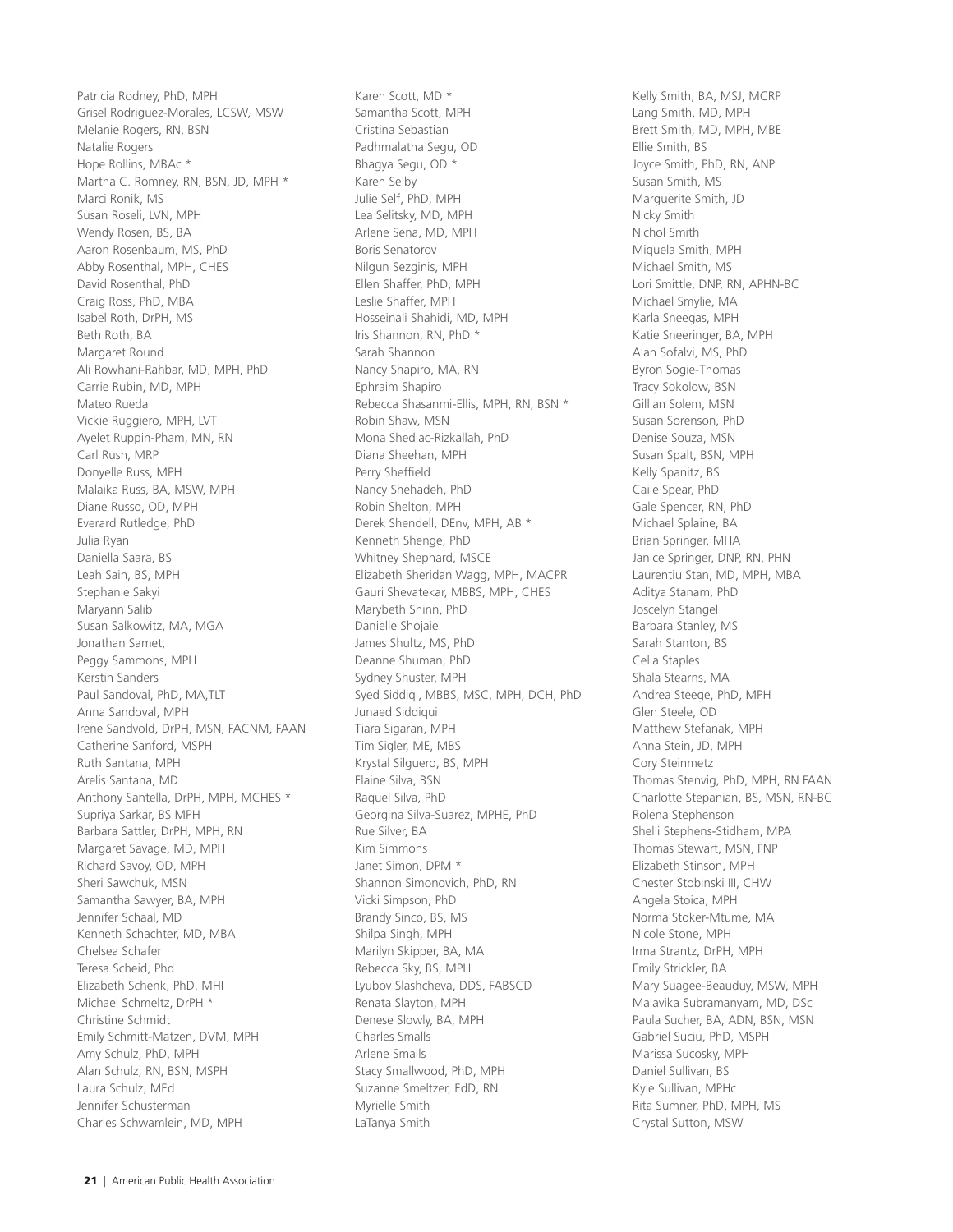Berglind Svansdóttir, BHSc LeeAnn Swager, BA Allie Sweet Kevin Sykes, PhD, MPH \* Melissa Ta, MPH Larissa Taaga Tchakoua, MPH, BA Liudmila Tahai, MSc Roy Taheri, Master Etsuko Takagi Lois Takahashi, PhD, MS Marcia Tan Daniel Tarantola, MD Yasmin Tariq, MPH, CPH Elizabeth Tarlov, PhD Gladys Tataw-Ayuketah, MPH, BSHE, RN Susan Taylor, MPH, RN Diana Taylor, RNP, PhD Cathy Taylor, DrPH, MSN, RN Kelly Taylor, MS Patti Taylor, MHA \* Patricia Taylor, PhD Marian Taylor, BSN, MS, PhD LeighAnne Taylor Lori Taylor, BS Gregory Teague, PhD \* Corinna Tempelis, MPH Emma Tepfer, BSN Roy Teramoto, MD Juste Teutu, MD Esther Thatcher, PhD, RN Kimberly Thigpen Tart, JD, MPH Melissa Thomas, PhD, MSPH, MCHES, CCHW A. Karen Thomas, MPH Richard Thomas, PhD Delaine Thomas Sue Thomas-Cox, RN, BS Monica Thompson Patricia Thompson-Reid, MAT, MPH Kirsten Thomsen, BA, PA Gloria Jane Thornton, MA Whitney Thurman, RN, MSN Shailja Tiku, MPH Joanne Tillman, MPH, CHES LeeAnn Timbrook, CHES Peggy Timothe, DDS, MPH \* Ryan C. Tingler, MPH \* Coco Tirambulo Kawahya Tizhe Ana Todd, BA, BSN, PhD RN Vaatausili Tofaeono Courtney Tolbert Ashley Tonnisen, RMA Caesare Torres, HM Jacqueline Tran, DrPH, MPH Raphael Travis, DrPH, LCSW Koianka Trencheva Charles Treser, MPH, DAAS Jacqueline Truong, DPM, MPH Patrick Tschida, BA, MPH, DrPH Theodora Tsongas, PhD, MS Walter Tsou, MD, MPH \*

Amy Tsui, MA, PHD Ruth Ann Tsukuda, MPH, EdD Janet Tucker, MPH Aifli Tufa, MPH Jorell Tuncap, BS Anita Turner, MA, BS, RN Ralph Turner, PhD Jerome Turner, MDiv Cynthia Turner, BS Amanda Tyler, BS Chukwudi Ubah, BSc, MPH Emilia Udofia, MBBS, MPH, PhD Melissa Ugland, MPH Ugochukwu Ugwuowo, MBBS, MPH Ifeoma Ukeh, MPH Greg Ullrich, JD Victoria Umstattd Cope, MPH Elizabeth Unger, PhD, MD Julia Upton, PhD Sarah Urdiales, BS Stuart Usdan, PhD Bukola Usidame Inyang Uwak, MD, MPH Veronica Uwanaka, BEd, MA, PhD Ijeoma Uzoho, PharmD, RN, BSN Kevin Valdez, BS, MPH Eric Van Rite Ann Vander Stoep, PhD Deb VanderPlas, BSN \* Pilar Vargas, MD, PhD Emuel Vassey, DVM, MPH Thomas Vaughn, PhD Zeldra Vawters, DrPH, MS, BS Denise Vega Crystal Vega Ciara Vega, AAS, BSPH Simona Velicu, MD, MBA Chloe Vercruysse Sten Vermund, MD, PhD Inese Verzemnieks, PhD, MS, BSN Dorice Vieira, MLS, MA, MPH Cassandra Vigil, AAS David Vigil, MBA Louise Villejo, MPH, MCHES Barbara Vimont, BA, BS, JD, MPH Sivarama Prasad Vinjamury, MD , MAOM, MPH \* Alexandra Vlahos, BA Boris Volkov, PhD Trina Von Waldner, PharmD Lee Voth-Gaeddert, PhD, MS Donene Vukovich Harriman Vungal, DipT Adrienne Wald, EdD, MBA, BSN, CHES Chastity Walker, MPH, DRPH Princeanna Walker, BA, MS, MPH Ashlee Walker, LMFT Steven Wallace, PhD Bernita Waller, BA, MPH, CPS Deanna Walters Joel Walz, MD

Jennifer Wang, MS Maylynn Warne, MPH Barbara Warren, RN, MS Loretta Wasielewski, RN, MS Cathy Wasserman, MPH, PhD Torrey Wasserman, MBA, MHA Caleb Watkins, BS Emmanuelle Watonsi, BA Ruthy Watson, PhD, MSPH Keith Watson Margaret Wayne, BS Walter Weathers, MSPH Jamilla Webb, BSN James Weeks, ScD, MS, MA Lucille Weinstein, MD, MPH Trang Weitemier, PhD Stephanie Weldon, BS, MSHS Emily Welker, MPH, RD Samantha Werts Brenda Wessel, RN, BSN Heidi West, MA Kayla West Allison West, PhD, MSW Erin Whaite, BS David White, DrPHc Bernadette White, BA, BS, MS Kelsey White, MSW, MPH Elizabeth Whitford Dawn Whiting, MPH, BSN James Whitley, JD, MPH, SM Kalea Whitmore Kathleen Widner, BS, MS Douglas Wiebe, PhD Paul Wightman, MPA Lindsey Wiginton, MPH Kathi Wild, MS Thomas Wilkerson, BS Geoffrey Wilkinson, MSW William Wilkinson, MD, MSc, MAT, Med, MDiv Nancy Wilks, RN, MPH, MS Julie Willems Van Dijk Jean Williams, BS Rosemary Williams, BSN Mary Williams, MS, PhD Kirstin Williams, MPH, BA Armenia Williams, DPA, RNC, FNP Andrew James Williams, BMedSci, MPH, PhD Kymber Williams, PhD Roxanne Williams, MD, MPH Melinda Williams, MPH Stephany Williams Melinda Willis, MPH Jennifer Wills Deborah Wilson, BSN, RN Robin Wilson Joe Wilson, MS,MA Allison Wiman Shamekia Winding, BS, MPH Chloe Winther Michael Wirth, MSPH, PhD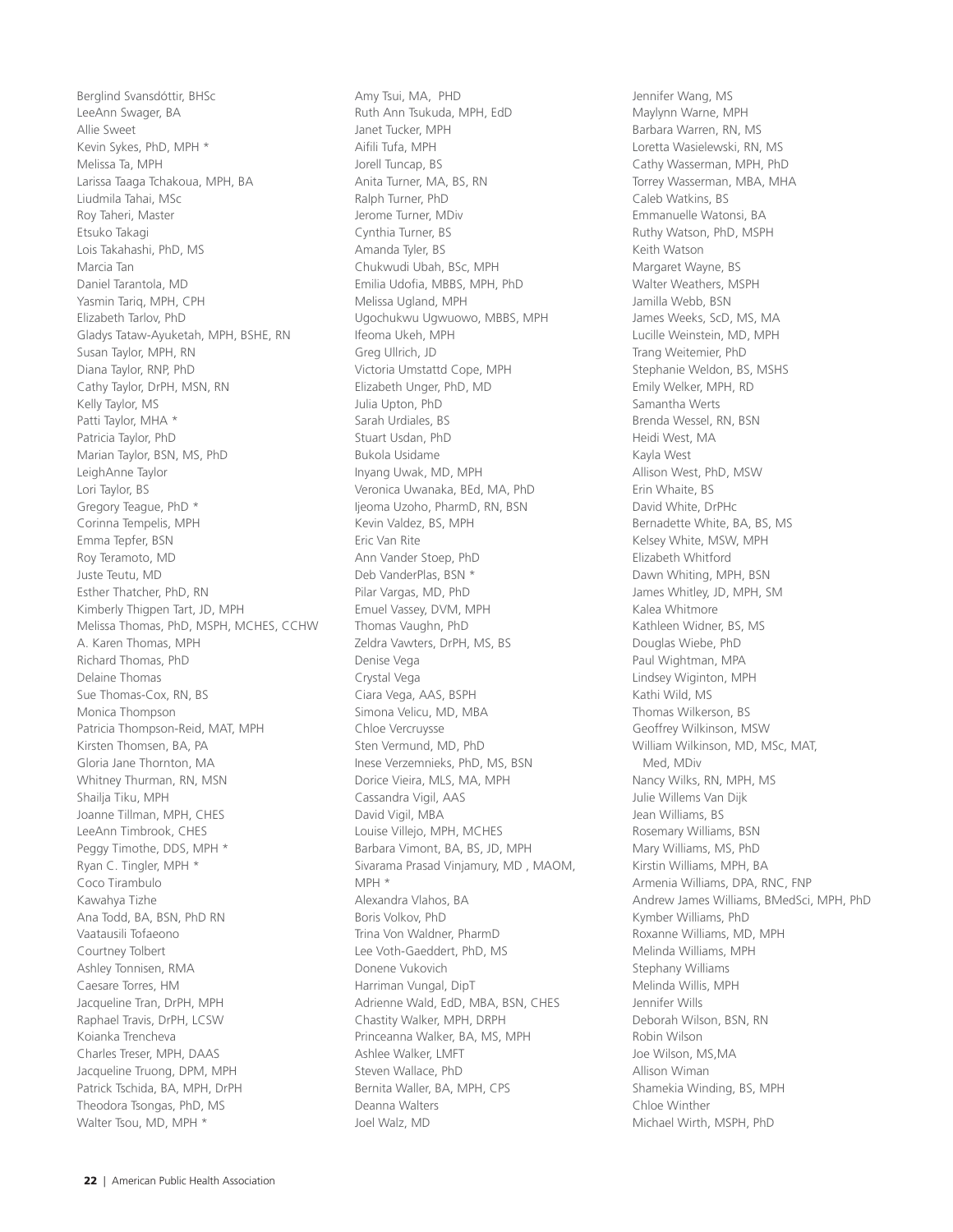Steve Wirtz, PhD Nsedu Witherspoon, MPH Lynne Wittenberg, MPH Elizabeth Witwer Jenifer Wogen, MS Judith Wold, PhD, RN, ANEF, FAAN Jessica Wolfe, PhD, MPH James Wolff, MD, MPH, MAT Sheryl Wolkowitz, RN Lisa Woll, MD, MPH Jestina Wolo, MD, MPH Catherine Womack, PhD Christine Wood, RDH, BS \* Jennifer Woodard, MPH Keith Woodcock, MCRP Katherine Woods, MPH, PhD Richmond Woodward, BA Caitlin Wright Jodi Wright, BHS Yuqi Wu, PHD, MPH, MPA Jhordan Wynne, MPH Rongbing Xie, DrPH, MPH James Yager, PhD William Yaggy, AB, MFA, MPH Kiyoshi Yamaki, PhD \* Zhiqiu Ye, BSN Dirk Yearwood, MBBS Grace Yin Jonathan Yoder, MSN Juliet Yonek Benjamin Young, MD Azzie Young, PhD, MS, MPA Herbert Young Melliza Young Sofja Zagarins, PhD Susan Zahner, DrPH, MPH, RN Brooke Zailo Peter Zapata Donald Zeigler, PhD Peijia Zha, PhD Barbara Zimmer, MSSW, MPH Julie Zuniga, PhD

2017 Help Us Help Them Donors Pamela Aaltonen, PhD, RN Gray Abarca, MA Vanessa Aczon Adeyinka Adejumo, MD, MS Enock Adewuyi, PhD Embaneg Afise, MPH, BAS Patience Afulani, MBChB, MPH, PhD Kaylan Agnew, Msc Maria Aguirre Joonhyun Ahn, MA, PhDc Gloria Aidoo-Frimpong, MA Tunde Akinmoladun, PhD, DAAS, FRSPH Cem Akkus, PhD, MS Katia Alencar, BSN Mary Jane Alexander, PhD Ayesha Ali, PhD, MS, BS Carol Allen, PhD, RN

Laura Allen, MA, MS, RN Elquemedo Alleyne, DrPH, MPH Ahmad Almotairi, MPH Julianna Alson, MPH Patricia Alt, PhD Laura Altobelli, DrPH, MPH Syvil Amkaya, MPH Janelle Amoako Kristy Andre, MPH, MSM Richard Antoine, MIB, MBA Josephine Appiah Cheryl Archbald, MD, MPH Chantelle Archer, MPH Julianne Arenson, BSN, MSN Sonja Armbruster, MA Laura Arntson, PhD, MPH Carmen Ashley, MPH, MCHES Devin Atallah, PhD Nang Atphasouk Gettie Audain, DHSc, MPH, BSN M. Elaine Auld, MPH, MCHES Ashley Austin, BS Emily Ayers, MPH Semra Aytur, PhD, MPH Amanda Baer Linda Baffo, MPH Natasha Bagwe, MD, MPH Claudia Baier, MPH Ann Bajari, MPH Bukola Bakare Francine Baker Margaret Baker, PhD, FAAN, FGSA Susie Baldwin, MD, MPH Kesha Baptiste-Roberts, PhD Jennifer Bard, JD, MPH, PhD Jeff Barkoff DaRel Barksdale, MPH Steven Barnett, MD Robyn Barron, MPH Glen Bartlett, MD, PhD Lauren Bartsch, PhD, CHES Venoncia Bate-Ambrus, PhDc, MS Gail Bateson, MS Christina Batteate, MPH Robynn Battle, EDD, MPH Margaret Beaman, PhD, RN Annie Beauregard Consuelo Beck-Sague, MD Deanna Befus, PhD, RN Gail Bellamy, PhD Raiza Beltran, MPH Matthew Berger, PhD Lynne Bergero, MHSA Rebeckah Berry, MS, CHES Rich Besser, MD Maureen Bezold, PhD, MPH Pallavi Bhandarkar, MPH Priya Bhat-Patel, MPH, DrPH Gauri Bhattacharya, PhD, DSW Michael Bird, MSW, MPH Amanda Birnbaum, PhD, MPH

Hanne Bjoernsen, MS, MPH, RN Maggie Blakemore, BSN, RN, MSPH Sarah Blenner, JD, MPH Linda Blount, MPH Ricky Bluthenthal, PHD Samantha Borow, MPHc Kimberly Boyd, NP, ND Angelica Bradford, MPH Patrick Brady, MS Glenrick Brathwaite, MPH LaPrincess Brewer, MD, MPH, FACC Richard Bridges, MPHc, CATC Charlotte Brody, RN M. Bennet Broner, PhD Sandra Brooks, MD, MBA Amanda Brown Justin Brown, PhD, Mphil, MPHc Sally Brown Kimberly Brunisholz, PhD, MST Donna Bryant Winston, MSN, RN Kelly Buettner-Schmidt, PhD, RN Mary Ann Burg, PhD Alexis Burgess, MPH Katherine Burke, MPH Carolyn Burwell, MD Sheena Butler, MPH Icy Cade-Bell, MD Renee Cadzow, PhD Susan Cahn, DrPH, MHS, MA Dwana Calhoun, MS, BS Dwana Calhoun, MS, BS Lizeth Camacho Carla Campbell, MD, MS Dayna Campbell, MS, PhD Kanday Campbell, MPH Mary Canales, PhD Susan Caplan, PhD Carl Cappello, MPH Linnea Capps, MPH, MD Romeo Caringal, MD, MPH Maureen Carlomagno, BA, MPH Suzie Carmack, PhD, MFA, MEd Emma Carpenter, MSW Hector Carrasco Amy Carroll-Scott, PhD, MPH Hilary Carruthers Renee Carter, MD, MPH, FACP Josie Caskey, MPHc Diana Cassar-Uhl, MPH, IBCLC Lily Casura, BA Mark Catlin, BS, BA Josie Caves, BSN Anita Chandra, DrPH, MPH Nancy Chapman, MPH, RD Serena Chaudhry, LCSW, MPH Rosemary Chaudry, PhD, MPH, RN Noel Chavez, PhD, RD Vanessa Chee, MA Brian Chen, JD, PhD Jichang Chen Eldonna Chesnut, BSN, MSN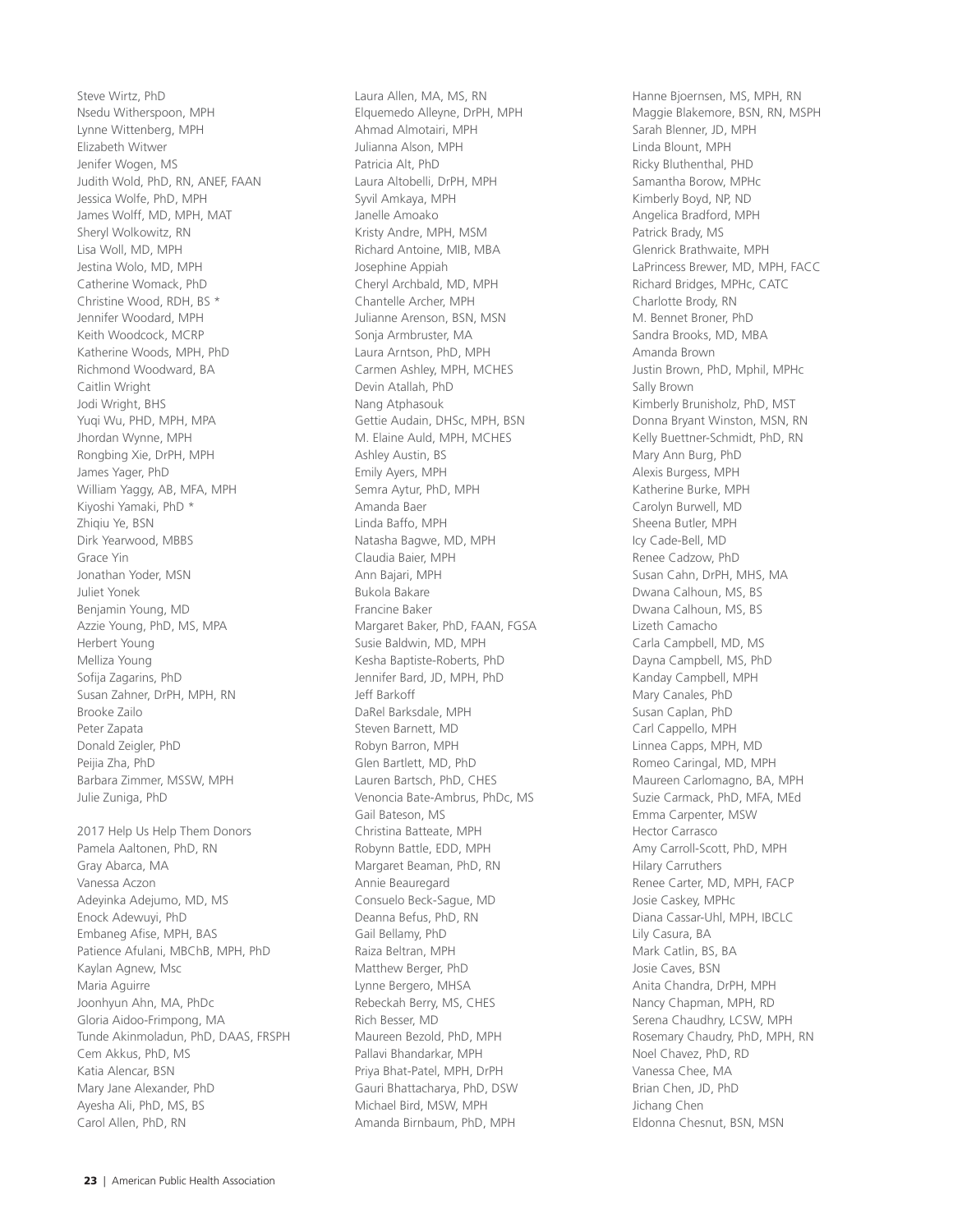Roxana Chicas, BSN, RN Shang-Jyh Chiou, DrPH Dorothy Chiu, PhD Juliette Christie, PhD, MA Denise Chrysler, JD Suzanne Clark, BS, PhD Rachel Clarke, PhD Andrew Coates, MA, MD Steven Cohen, DrPH, MPH Sharon Coleman, MS, MPH Alma Collazo Elizabeth Collins, MD, MPH Veronica Combs Elaine Congress, MA, MSSW, DSW Diana Conti Catherine Cooksley, DRPH, MPH, BS David Corbin, PhD Jose Cordero, MD, MPH Lesley Cottrell, PhD Randall Cottrell Emily Counts Karen Cowgill, PhD, MSc Danielle Crookes, MPH James Crooks, PhD, MS Isabel Cuervo, PhD David Cummings, BS, MPH Connie Currier, DrPH, MPH Samuel Cykert Beverly Dandridge, MSN Betty Daniels, PhD, RN Jane Daniels, PA, MPH Laura D'Anna, DrPH Andrew Dannenberg, MD, MPH Christopher David Charis Davidson, DrPH, MPH, CHES Carol Davis, MSPH Robyn Davis, MPH April Dawson, MD, MPH Adina De Coteau, MPH Molly De Marco, PhD, MPH Craig Dearfield, PhD Sengdhuan Defibaugh-Chavez Linda Degutis, DrPH, MSN Megan Deibel, DNP, CNM Anthony DeLucia, PhD Jean Demmler, PhD Abraham Deng, MPH, MA, BSC Oladoyin Desalu, DrPH, MPH, MS Desiree Deschenie James Devereaux, MD, MPH Jordan DeVylder, PhD Mary Dewar, MA, RN, MN Sneha Dhital Jeannette Diaz, PhD N'Keyah Diaz Victor Diaz, MPH Jacqueline Dick, MSc Thac Dinh, PhDc Thomas Doker, DVM, MPH, CPH Marion Donohoe, DNP, APRN, CPNP Lea Dooley, MPH, MCHES

Kathy Downey, PhD, MSN, MBA Ann Dozier, RN, PhD Dominique Drager Mary Driscoll, BSN, MPH Yuxian Du Robert Dubrow, MD, PhD Cheryl Easley, PhD, RN Vicki Ebin, PhD, MSPH REGINA ELLA, PHD Joyce Essien, MD, MBA Jennifer Evans, MEd Antonia Eyssallenne, MD, PhD Mary Fabri, PsyD Zoya Fansler, MPH Maryam Farzanegan, PhD Keturah Faurot, PhD Julie Federman Claudia Fegan Stuart Feldman Megan Ferrell Bree Ferrin, RN, BTech Paul Fleming, PhD, MPH Jami Flick, MS, OTRL Myron Floyd, PhD Susan Foerster, MPH, RD Ret Camille Fonseca, MPH Lauren Forbes, MPH Chandra Ford, PhD, MPH, MLIS Amber Fordham, DNP Deena Foster Lily Fountain, PhD, CNM, RN Pamela Frable, ND, RN Michelle Fredrickson, BA, MPHc Joshua Freeman, MD Paul Freeman, DrPH, MBBS, MHPED Hannah Friedman Linda Frisman, PhD Nadine Furtado, OD, MSc, FAAO Daniel Gallego-Perez, MD, DrPHc Julia Gallini, BSPH Peggy Gallup, RN, MPH, PhD Stephanie Gamboa, BA Alexandra Garcia, PhD, RN, PHNA-BC Andrew Garcia, MPH Teresa Garrett, DNP, PHNA-BC Joyce Gaufin Robinson Gaviria, ASN, MPH, MSOM Michael Gelder, MHA Lauren Gernon, MPH Shirley Gerrior, PhD, RD, LDN Joshua Gettinger, MD Fatima Ghaddar, MD, MPH Kimberly Giacalone, BA, MPH Nancy Gilbert, PhD Eileen Gillespie Barbara Giloth, MPH, DrPH Jay Glasser, MS, PhD Lisa Glasser, MD Janet Gniadek, MPH, MBA Jacqueline Goldbach Ana Gonzalez

Benjamin Gonzalez Mariaelena Gonzalez Brenda Gould, DNP Monica Goyanko, BS, BSN Kay Graham, PhD, MOT Stephen Grand, DC, MS Kenice Grand, D.C., DHSc, DACBN, CWP Stella Gran-ODonnell, PhD, MSW, MPH Jean Grassman, MS, PhD Julie Graves, MD, MPH, PhD Wes Gray, MPA, MPH Maddison Greaves, MS, RD Jacey Greece, DSc, MPH Lawrence Green, DrPH, MPH Terry Greene Veronica Greene, DDS, MPH Evelyn Green-Frierson, MS, MCHES Lisa Greenwell, PhD Jennifer Grenier, DNP Amy Grice, BS, MPH Elizabeth Griffith, MA, PhD Stephanie Grutzmacher, PhD Marc Guest, MPH, MSW Laura Gultekin, PhD, MS, BSN Mukta Gundi, BPTh, MPH Diana Hackbarth, RN, PhD, FAAN Christine Hackman, PhD Danyel Hafeez Jill Hahn, MS Deborah Hammond, MPH David Han, MPH, BA Yolandra Hancock, MD, MPH Monica Hanson, PhD, RN Sheila Harley, JD, MSW Monica Harmon, MSN, MPH Hazel Harper, DDS, MPH Sherhonda Harper, MHA, BSN Annette Harris, MPHc, MPPc Jenine Harris, PhD Ruaa Hassaballa, MLS, ASCP Eleanor Hayes-Larson, MPH Linda Hazlett, PhD Gregory Heath, DSc, MPH Emily Hejna, MPH Linda Helland, MPH, CPH Diana Hernandez, PhD Fred Hernandez, MPH, CHES, LMT Marcella Hernandez Ana Herrera, MPH Warren Hewitt, DrPH, MS Timothy Hickman, MD, MEd, MPH Chelsea Hicks, BS, MPH Gayle Higgins, MSN, PNPBC, AEC Janine Hill, MPH Ann Hirschman, RNc, FNP, MPH Jay Hirschman, MPH Geoffrey Hoffman, PhD Catherine Hogan, PhD, MPH, RN Nikhil Holla Alfreda Holloway-Beth, PHD, MS Ava Holt, DrPH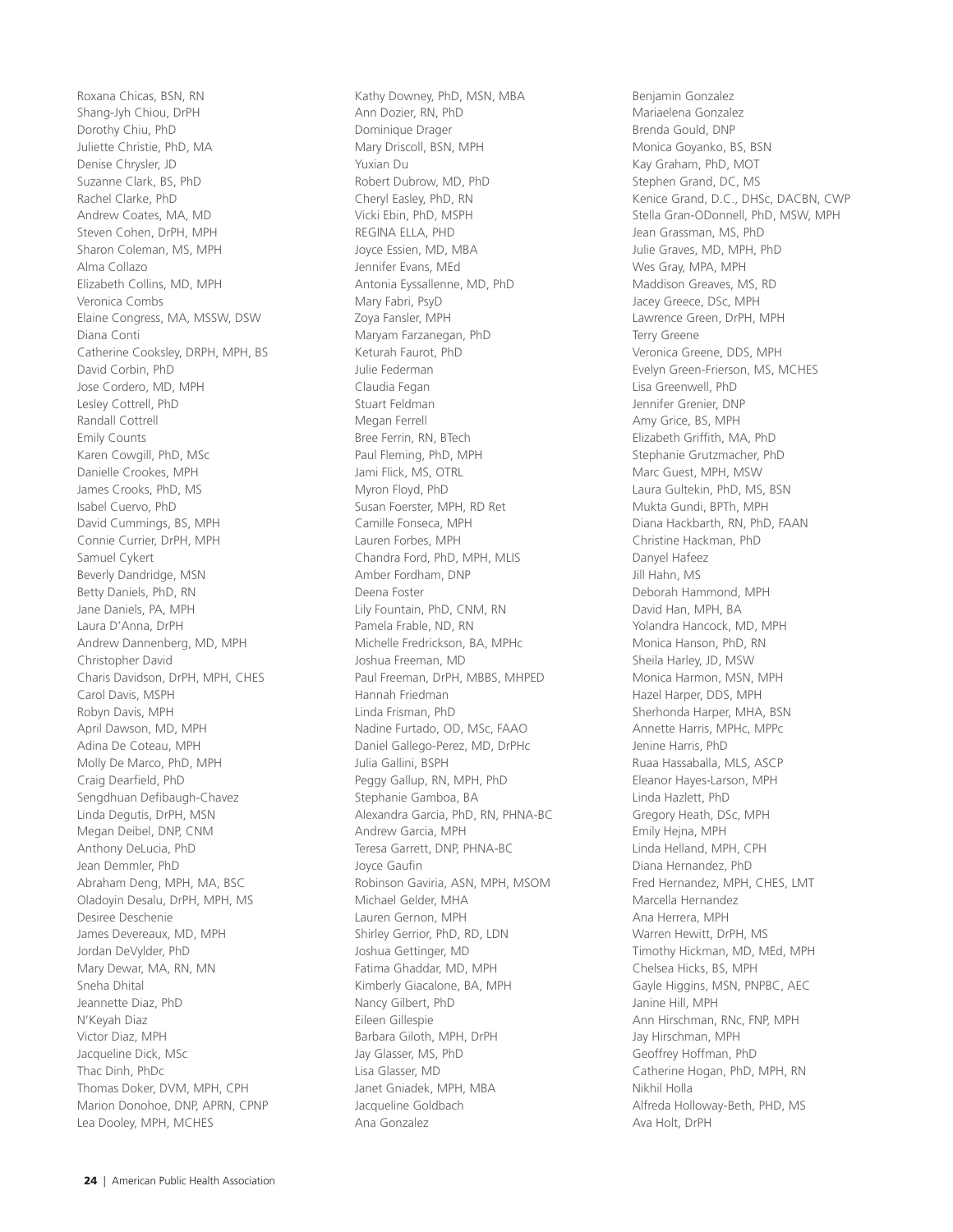Jeanie Holt, MS, MPH Victoria Hom Y. Alicia Hong, PhD Wendy Hord, MLIR, ASP Mark Horton, MD, MSPH Monique Hosein, MPH Adele Houghton, AIA, MPH, LEED Lori Houston Laurice Howell, MS, MPH Morgan Huber Sallie Craig Huber, MSPH Kyle Hucke Cathy Hughes, DNP, MSN, RN Morgan Hughey, PhD Aaron Hultgren, MD, MPH, MAT Keisha Hunt, MPH, PMP Candis Hunter, PhDc, MSPH, REHS Jane Hurley, PHD Allison Hydzik John Hyland, DC, MPH Ochiawunma Ibe, MBBS, MPH, Msc, MCH Lauren Isaacs, MPH, MSW Beverly Isman, RDH, MPH, ELS Leah Isquith-Dicker, MPH, MA Constance Jackson, MPH Debra Jackson, BSN, MPH, DSc Julie Jacobson Vann, PhD, MS, RN Rohan Jadhav, PhD, MPH Fran Jaeger, DrPH Rebecca Jaffe, MD, MPH Maria Catrina Jaime, PhD, MPH, CPH Jessica Jaiswal, PhD, MPH Mohamed Jalloh, MD, MS, MPH Charlene James, MPH Denise Janowiak, MPH, BSN, CPH Miryan Jara Cassandra Jean Trimella Jefferson, MPH Briana Jegier, PhD Bruce Jennings, MA Amelia Joblin, MPH Annette Johnson, EdD, MCHES, RD Kay Johnson, MPH, EdM Lee Johnson, MA Nicole Johnson, MA Nettie Johnson-Yengbeh, MD, MPH, CPH Camara Jones, MD, MPH, PhD Clara Jones, MD, MPH Kelly Jones, BSN Latanya Jones, MPH Leslie Jones, JD, MPH Lisa Jordan, PhD, RN, CNE Savannah Jordan Kimberly Joseph, MD Elaine Jurkowski, MSW, PhD Lisa Kaplowitz, MD, MSHA James Karesh, MA, MLS, MD Judith Katzburg, PhD, MPH, RN Christine Kava, BA, MA Katie Kavanagh, PhD, RDN Phyllis Kaye, MPA

Heidi Keating, MPH C. William Keck, MD, MPH Allyson Kelley, DrPH, MPH Rachel Kennedy, MSN, MPH Brianna Keogh Debra Kibbe, MS SunA Kim Youngsoo Kim Robin Kimbrough-Melton, JD Jerald King, MA Jordan King, BHS Sharyl Kinney, DrPH, RN, CPH Annie Kirby, PhD, RD Kelsey Kirk, BS, MPHc Mimi Kiser, DMin, MPH Abby Klemp Heather Knauer, PhD Jimmy Kolker, MPA Jessica Kolling, MPH Katherine Koo, BA Peggy Korpela, MPH David Kotelchuck, PhD, MPH Hannah Kramer, MPH, BSN, APHNBC Emanuel Krebs George Kritsotakis, PhD, MA, RN Elizabeth Kroboth, MPH Pamela Kulbok, DNSc, MSN, RN Shiriki Kumanyika, PhD, MPH Melissa Laitner, PhD, MPH Dena Lakritz, BSN, MPH Michelle Lam, MD, MPH Vanessa Lam, MPH, MPPc Cristina Lammers, MD, MPH Julia Lanham, MPH Dolores Martha Lara, MPH Glynnis LaRosa, MPH, MSN, PHNABC Jeanna Laurent Lauren Lawson, DNP, RN Janet Leader, MPH, RDN Valerie Leal, MPHc Sylvain Leduc Amy Lee, MD, MPH, CPH Hyo Young Lee, PhD Jennifer Lee, MPH Jonathan Lee, PharmD, MPH, MBA Rachel Lee, MBA, MPHc Sheryl Lee, MPH Wei-Chen Lee, PhD Jeanne Leffers, PhD, RN, FAAN Jenna Leighty Harriet Lem Adam Lessard, MPH Barbara Levin, MD, MPH Betty Levin, PhD Kristin Levoy, MSN, OCN, CNE Barry Levy, MD, MPH John Lewis, MD Judy Lewis, MPhil Chia-Ing LI, PhD Jingjing Li, MD, MPH Erica Liebermann, MSN

Shih-Yin Lin Rachel Locke, MPHc Kevin Lombard Shilpa Londhe, PhD, MHA Katelyn Long, MSPH Linda Long-Bellil, PhD, JD Maribel Lopez Cynthia Lord, MHS, PAC Rita Lourie, MSN, MPH Rita Lourie, MSN, MPH Andrea Lowe, MPH, CPH Kathleen Lozefski, MPH, RPAC Sean Lucan, MD, MPH, MS Chanee Lynch, BA, MPH Elizabeth Machnica, MPH, MS, RD Helen Magnuson, MPH Patricia Mail, PhD, MPH, FRSPH Hadii Mamudu, PhD, MPA STEPHEN MANORTEY, PhD Marwa Mansour, MPH Luz Marin, ScD Suzanne Marria, JD Raymond Martin, MPH Victoria Martin, BSPHS, CHES Irene Martinez, MD Gina Martorana, MPH Ellen Mason, MC Patrick Masseo, MA, MPA Rie Masuda, MPH, PHN, RN Holly Mata Sarah Matthes, MPHc Marlon Maus, MD, DrPH Mary McCall, MA, MHS Leyla McCurdy, MPHIL Ruth McDermott-Levy, PhD, MPH, MSN Heather McGinty, PhD Anne McHugh, MS Pat McLaine Shannon McMorrow, PhD, MPH Diane McNaughton, PhD, PHNABC Oshane Mcrae, MPH Ernie Medina, DrPH Anne Mellinger-Birdsong, MD, MPH Dara Mendez, PhD, MPH Linda Mendonca, MSN, Med, PHNABC Natali Mendoza-Perez William Mercer, MD Allison Merritt, BA Darcey Merritt, MSW, PhD Cheryl Merzel, DrPH, MPH Jennifer Messenger Heilbronner, BA Mallory Metzer, BA Janna Metzler, MPH, MSW Karen Meyer James Miles, PhD Deborah Miller Delena Miller, BNS, MRAS, CNHP Elizabeth Miller, BSN Telisha Miller, ND, MPH Vanessa Miller, DrPH, PHCNSBC Meredith Minkler, DrPH, MPH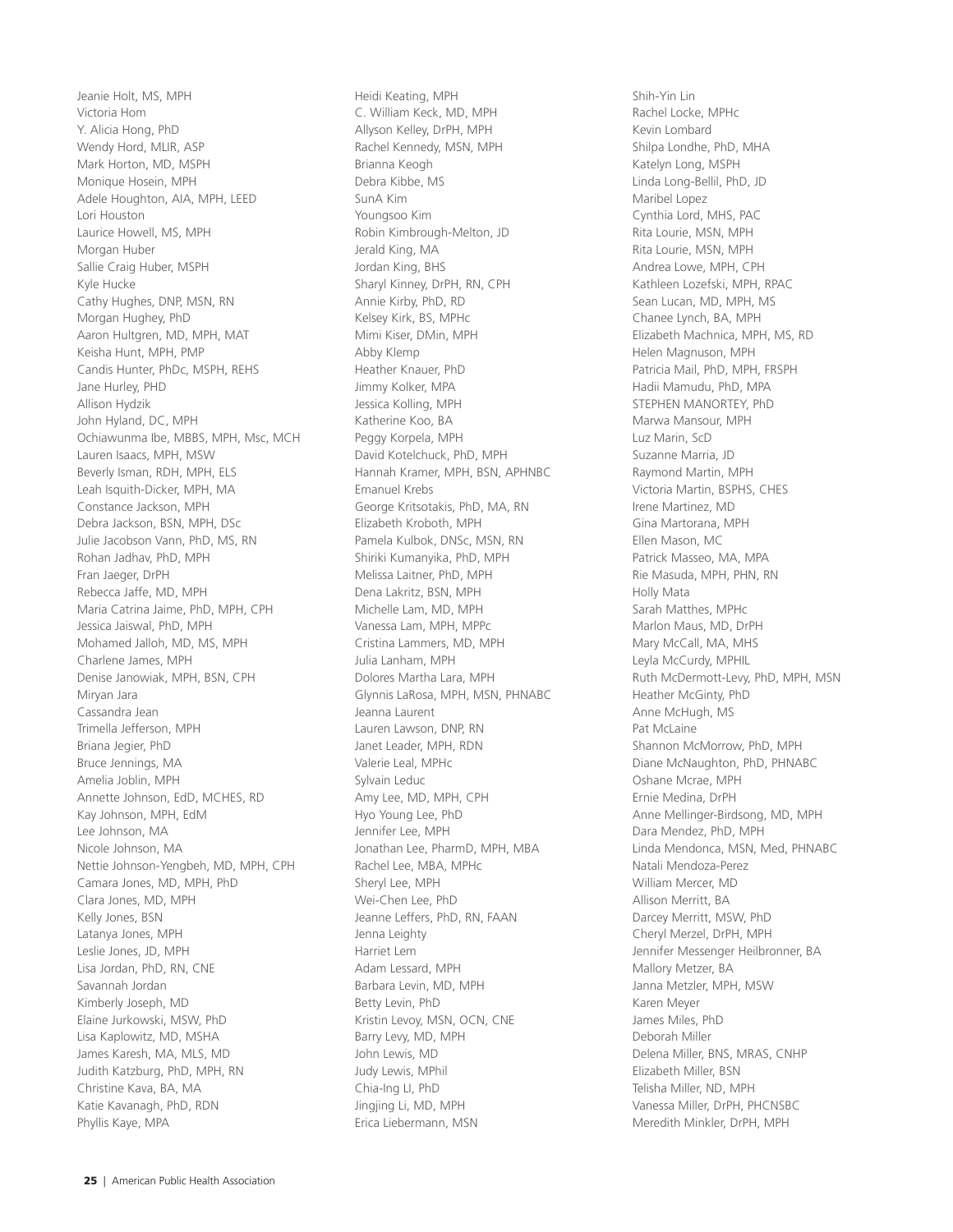Kecia Missos, BS Azaher Molla, MD, MPH, PHD Louis Monnig J. Henry Montes, MPH Christopher Montgomery, BS, MPHc Patricia Moody, MD MPH Hadass Moore Jasmine Moore, MPH, CHES Harold Morales, BS, MPH Robert Morgan, PhD DeAndra Morris, MPH Joyce Morris, PhD Elizabeth Mosley, MPH, PhDc Lindsey Mullis, MS Norah Mulvaney-Day, PhD Darlington Mundende, BA, MA, PHD Rita Munley Gallagher, PhD, RN Meghana Munnangi, BS Sarah Murfree, MS Erin Murphy, LMSW Linda Murray, MD, MPH Opal Murray Simon Mutembo, MD, MPH Jaime Myers, PhD, MPH Remi Myers, MS Noreen Myers-Wright, EdD Shreya Nagendra Lechaim Naggan, MD, MPH, DrPH Amy Nahley, RN, BSN Kimberly Narain, MD, PhD, MPH Dey Nava Laurie Navin Laurie Navin Keith Naylor, MD Deborah Neffa Creech, MA Carol Nelson, CPM, LM Karly Nelson, BS Tooru Nemoto, PhD Michael Newman, MS Wivine Ngongo, MPH Annie Nguyen, PhD, MPH GCAPP Nolte Ezinne Nwankwo, MPH Oroma Nwanodi, MD, DHSc Lindsay O'Brien, MPA Samantha O'Connor, BA, BS, MPH Omobola Odunlami Obiageli Okwuka, DVM, MPH Yvonne Olivares-Maldonado, MPH, MBA Larry Olsen, DrPH Daniele Olveczky, MD, MS Boyinde Omotoso, MBBS, MPH Hellen Ongus, APH Sonda Oppewal, PhD, RN Laura ORiorden, MPH Selena Ortiz, PhD, MPH Judy Otto, PhD, MPH Horacio Palacios, MS, RN Chelsea Pallatino, PhD, MPH Ruth Palombo, PhD, MS Wei Pan

Aaron Pannone, PhD, MS Donna Paris, MSN, RN Tyan Parker Dominguez, PhD, MPH, MSW Emilia Pasalic, MPH Marian Passannante, PhD Damini Patel Shweta Pathak, MPH, PhD Jonathan Patz, MD, MPH Donna Pearce, MD, MPH, RN Martha Pearson, MA, MPA Tessa Pelger, BS, MPH Sofia Pendley, MPH Michael Perri, PhD James Petrovich, PhD, LMSW Paola Peynetti Velazquez, MPH Chelsea Pfeiffer Giorgio Piccagli, PhD, MPH Simon Piller, MD Sara Plaspohl, DrPH Rebecca Poku, DrPH Karyn Pomerantz, MLS, MPH Jennifer Pooler, MPP Daniel Powell, OD, PhD Anjali Prasertong, BA Hallie Pritchett, MPH Grace Pryor, BA Hana Putnam, BS Feng Qian, MD, PhD Trina Queen, MA Elizabeth Racine, DrPH, RD Megan Radamaker Shahed Rahman, MD Tamanna Rahman, MPH Rema Ramakrishnan, MPH Viani Ramirez, MPH Zaira Ramirez, BS Amaya Ramos, MA, MSW Kelly Reavis, MS, MPH Audrey Rehberg, BS, MPH David Reyes, DNP, MPH, RN Brittany Reynolds, MPH Heather Reynolds, MSN Arduizur Richie-Zavaleta, DrPHc, MASP, MAIPS Ronit Ridberg, MS Jennifer Rienks, PhD MS Brianne Riggin-Pathak, MPH Patricia Risica, DrPH Carolann Risley, MSN Sheryl Roach, PhD Kennedy Roberts, BSc, MPH Hali Robinett, UH, ARGC, HPHA Crystall Robinson, MPH, CHES Laura Robinson-Doyle, PhDc Brendaly Rodriguez, MA Grisel Rodriguez-Morales, LCSW, MSW Marci Ronik Jamie Roques, MPA, MPH, APRN Flavia Rosado, PhD Wendy Rosen, BS, BA Kenneth Rosenberg

Alan Roshwalb, PhD Craig Ross, PhD, MBA Maggie Rossano Maria Rossoto, MPH Kimberly Roth, BA, MHS David Rouse, MLA Randolph Rowel, PhD Kaveri Roy, DNP, RN, CHPN Michael Royster, MD, MPH Leslie Rubin, MD Barbara Rudin, PhD Laura Rudkin, PhD Carl Rush, MRP Angelica Rusilowski, MPH Betty Ruth, MSW, MPH Ahmed Salahuddin, MBBS Maryann Salib, DO Cristiana Salvatori, BA Arelis Santana, MD Endia Santee, PhD Amor Santiago, DPM, MPH Arcellie Santos Mona Sarfaty, MD, MPH Katherine Satterfield Sujata Saunik James Scarborough, BBA, MBA, MPH Charlayne Scarlett, BSc Jennifer Schaal, MD Chelsea Schafer, BS, CHES Anne Marie Schipani-McLaughlin, MPH Victor Schoenbach, PhD Patricia Schoon, DNP Amy Schulz, PhD Rachel Schwartz, PhD Dinah Scott, MISM, MPH Patricia Scott, DNP Nicole Sealfon, MPH Elizabeth Seaman, MHS Kelly Serfing, MPH Farzana Shaik, BS, BSc, MPH Ephraim Shapiro, PhD Kathy Shaw, DNP David Shern, PhD Taeko Shimazu, PhD Minho Shin Lynn Short, RDH, MPH Deanne Shuman, PhD Raquel Silva, PHD Stephanie Silvera, MS, PhD Janet Simon, DPM Lenee Simon Rebecca Singer, ND Chelsea Singleton, PhD, MPH Eduardo Siqueira, MD, ScD, MPH Shelly Sital, MPH Rebecca Sky, MPH Lyubov Slashcheva, DDS Craig Slatin, ScD, MPH Matthew Slingbaum, JD, MPH Arlene Smalls, MD Suzanne Smeltzer, EdD, RN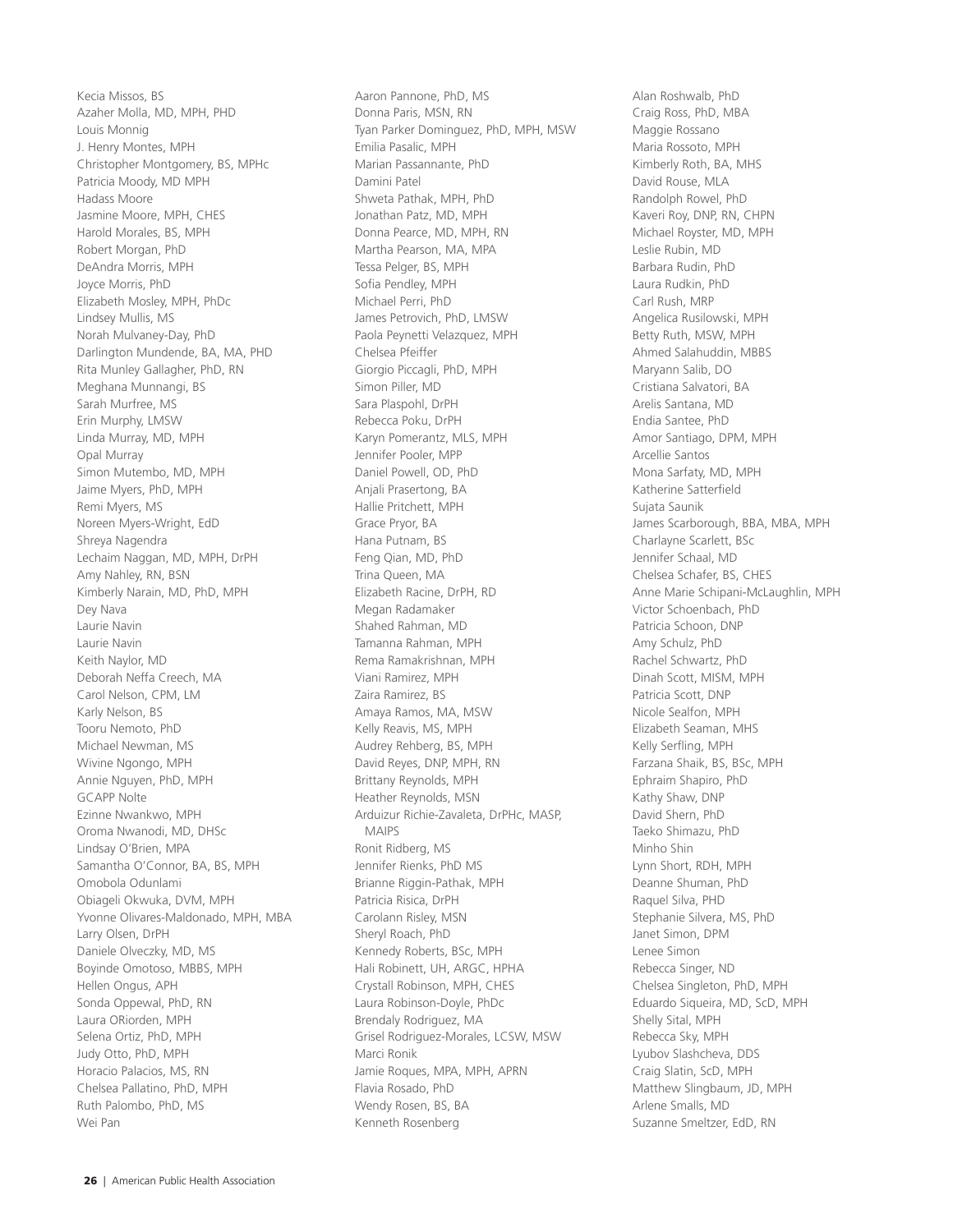Alkevius Smith, BA, MASS Barry Smith, MD, PhD Karla Smith, MSN, FNP-BC Katherine Smith, BSN, RN, CPN Kelly Smith, MSJ, MCRP Marguerite Smith, JD Connie Smith-Lindsey Alan Sofalvi, PhD Susan Sommer, RN, NP Elizabeth Sommers, PhD, MPH, LAc Susan Sorenson, PhD Teresa Sparks, JD, MSN, RN Lorine Spencer, BSN, MBA, PhD Brooke Staley, MPH, CPH André Stanley, MPH Charlotte Stepanian, MSN, RNBC David Steward, MD, MPH John Stites, DC Grace Stockbower, MPH Annie Stoddard Nancy Stoller, PhD Nicole Stone, MPH Sheryl Strasser, PhD, MPH, MSW Catherine Striley, PhD, MSW, MPE Alison Stuebe, MD, MSc Malavika Subramanyam Gabriel Suciu, PhD, MSPH Carolyn Sufrin, MD, PhD Jake Ryann Sumibcay, MPH Ola Sunmonu Anne Taiwo, PhD, MSc, MGIS Etsuko Takagi, DNP Yuiko Takahashi, MD, MSc, DTMH Tianyu Tang Abigail Tapper, BA, MPH Alain Blaise Tatsinkou, MD LeighAnne Taylor Corinna Tempelis, MPH Emma Tepfer, BSN Naoya Teraoka, PhD Myra Tetteh, MPP, PhDc Esther Thatcher, PhD, RN, APHNBC Marie Thoma, PhD, MHS Suzanne Thomas Maya Thompson Kirsten Thomsen, BA PA Whitney Thurman, RN, MSN Roosa Tikkanen, MPH, Mres Georgianne Tiu, DrPH, MPH Ashwini Tiwari, PhD, MS, MPH Frederick Toca, MPH, PhD Ana Todd, BA, BSN, PhD Jelena Todic, MSW Vaatausili Tofaeono Courtney Tolbert Alicia Tollefson Morgan Torris, MPA, MS Audrey Tran Lam, MPH Raphael Travis, DrPH, MSW Brannon Traxler, MD Bruce Trigg, MD

Walter Tsou, MD, MPH Tiffany Nicole Tsukuda, MPH Jerome Turner, MDiv Victoria Umstattd Cope, MPH Seema Untawale, MS, PhD, MPH Jason Urroz Kristen Vales, MPH Jacob van den Berg, PhD Ann Vander Stoep, PhD Pilar Vargas, MD, PhD Fidel Vazquez, BSc, MSc Denise Vega, MSN, AGACNPBC Rodolfo Vega, PhD Aparna Vemuri, MD Marlo Vernon, MPH Inese Verzemnieks, PhD, RN Nisha Vijayakumar, BDS, MPH Melissa Vilaro, PhD, MPH, CPH Louise Villejo, MPH Mary Volenec, RN MPH Marlena Wald, MPH, MLS Deborah Walker, EdD Princeanna Walker, BA, MS, MPH Jane Wallace, RN, PHN, MSN Steven Wallace, PhD Brianna Waller, BS Shanon Walsh, MPH Claudia Wang Deanna Wathington, MD, MPH Dyann Waugh, MD, MPH Margaret Wayne, BS Hongye Wei Miriam Weil, MPH, ScD Stephanie Weldon, MSHS Elisa Wells, MPH Minh Wendt, PhD Danielle Wesley Allison West, PhD, MSW Kathleen West, PhD Erin Whaite, BS David White, DrPHc Herbert White, MD, MPH, MS Betty Whitener, DrPH, MSLS Vitri Widyaningsih, MD, MS Burton Wilcke, PhD Theresa Will Andrea Williams, MA, Ed Christian Williams, DrPH, MPH D'Nyce Williams, MD, MPH, MPA Janet Williams, MPH, MA Mary Williams, PhD Michelle Williams, PhD, MSPH, MPH Roxanne Williams, MD, MPH Heather Williamson, DrPH, MBA, OTRL Robin Wilson, MPH Krishna Winfrey Claudia Joy Wingo, MPH, BSci Nsedu Witherspoon, BS, MPH Jennifer Wohlwend, PhD, MPH, CHES Caitlin Wolfe, MPH Josefine Wolfe, PhD, RDH, CHES

Margaret Wolff, DrPH, MSW Jestina Wolo, MD, MPH Catherine Womack, PhD Chizoba Wonodi, Dr Jennifer Woo, MPH Junda Woo, MD, MPH Natalia Woolley, MSPH Wensday Worth Jennifer Wyatt Musa Yahaya, MBBS, MPH, DipHSM Zentaro Yamagata Kesha Yansen, MPH Emily Yette, MPH Kathy Yorkievitz, MPH, MSW Dianne Young, MPH Jessica Young, PhD, MS Max Young, MPH, RD Paul Young, MBA, MPH Hannah Youngdeer, BS Peter Zapata Xuan Zhang, MD, MPH D. Diane Zheng, MS Alexandra Zuber, DrPH Nicole Zulu, BA, MPA, MSW Julie Zuniga, PhD, RN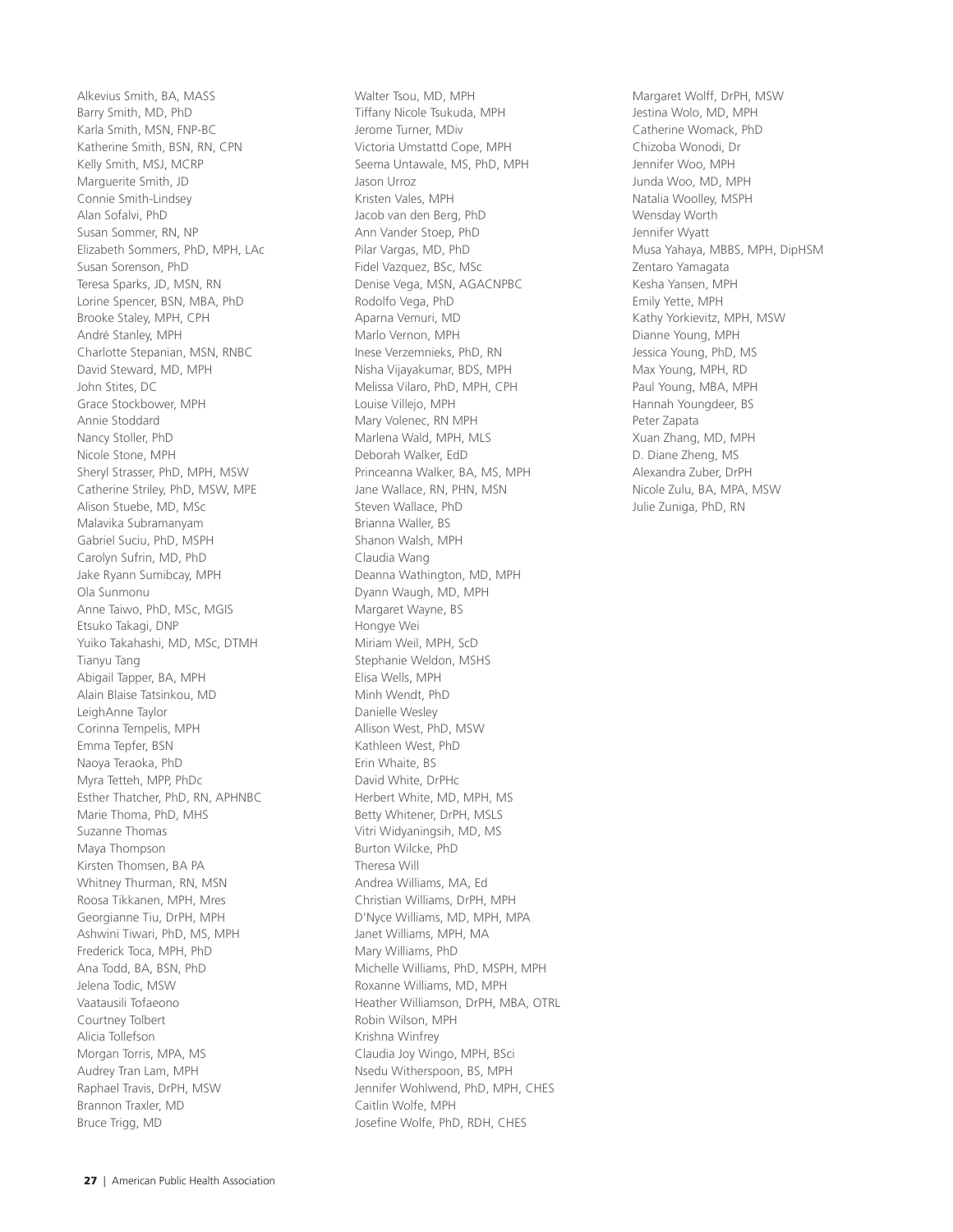#### HOW YOU CAN HELP